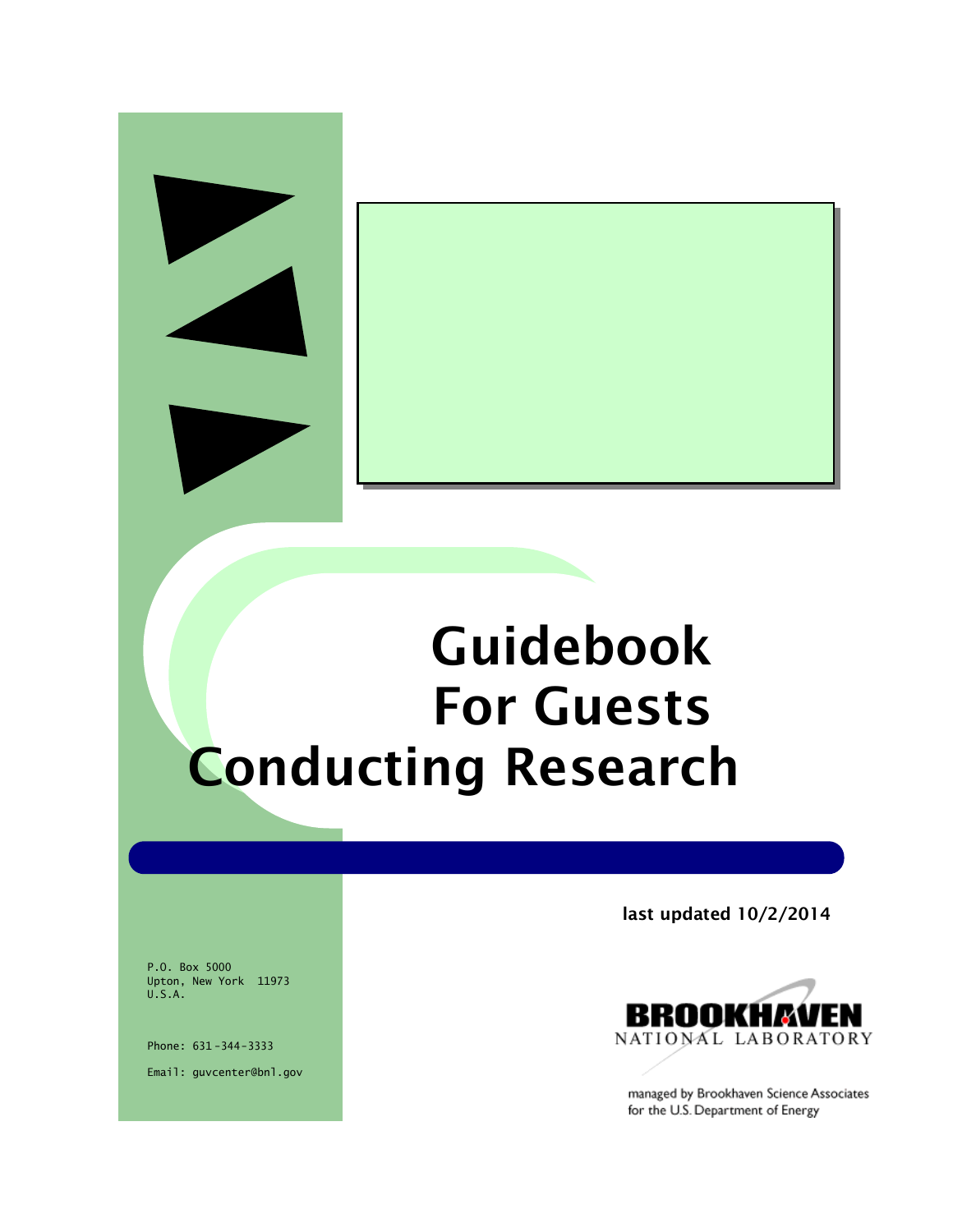# **CONTENTS**

|                                                                                                                                                                                                                                                                                                                                                                                                                                                                                                                                                                             | 1            |           |
|-----------------------------------------------------------------------------------------------------------------------------------------------------------------------------------------------------------------------------------------------------------------------------------------------------------------------------------------------------------------------------------------------------------------------------------------------------------------------------------------------------------------------------------------------------------------------------|--------------|-----------|
|                                                                                                                                                                                                                                                                                                                                                                                                                                                                                                                                                                             | $\mathbf{2}$ |           |
| Large national user facilities<br>Smaller national user facilities<br>In-house facilities                                                                                                                                                                                                                                                                                                                                                                                                                                                                                   |              |           |
|                                                                                                                                                                                                                                                                                                                                                                                                                                                                                                                                                                             |              | $2 - 3$   |
| Center for Accelerator Physics (CAP)<br>Center for Functional Nanomaterials (CFN)<br>Center for Radiation Chemistry Research (CRCR)<br>Center for Translational Neuroimaging<br><b>Computational Science Center (CSC)</b><br>Environmental Waste and Technology Center (EWTC)<br>National Nuclear Data Center (NNDC)<br><b>RIKEN BNL Research Center</b>                                                                                                                                                                                                                    |              |           |
|                                                                                                                                                                                                                                                                                                                                                                                                                                                                                                                                                                             |              | $4 - 5$   |
| Relativistic Heavy Ion Collider (RHIC)<br>Alternating Gradient Synchrotron (AGS)<br><b>NASA Space Radiation Laboratory (NSRL)</b><br>National Synchrotron Light Source (NSLS)<br>Center for Functional Nanomaterials (CFN)<br>Electron Beam Ion Source (EBIS)<br>Tandem Van de Graaff<br><b>High-Field MRI Facility</b><br><b>Accelerator Test Facility (ATF)</b><br>Positron Emission Tomography (PET) Facility<br>Laser Electron Accelerator Facility (LEAF)<br>Cyclotrons<br><b>Transmission Electron Microscope</b><br><b>Scanning Transmission Electron Microscope</b> |              |           |
|                                                                                                                                                                                                                                                                                                                                                                                                                                                                                                                                                                             | 6            |           |
| ATLAS<br>Daya Bay<br><b>Spallation Neutron Source</b>                                                                                                                                                                                                                                                                                                                                                                                                                                                                                                                       |              |           |
|                                                                                                                                                                                                                                                                                                                                                                                                                                                                                                                                                                             |              | $6 - 7$   |
| Biological, Environmental & Climate Sciences Department<br><b>Chemistry Department</b><br><b>Collider-Accelerator Department</b><br>Condensed Matter Physics & Material Science Department<br>Nonproliferation & National Security Department<br>Nuclear Science & Technology Department (NST)<br><b>Photon Sciences Department</b><br><b>Physics Department</b>                                                                                                                                                                                                            |              |           |
| 5.0/1306e011.pdf<br>$\mathbf{1}$                                                                                                                                                                                                                                                                                                                                                                                                                                                                                                                                            |              | (04/2015) |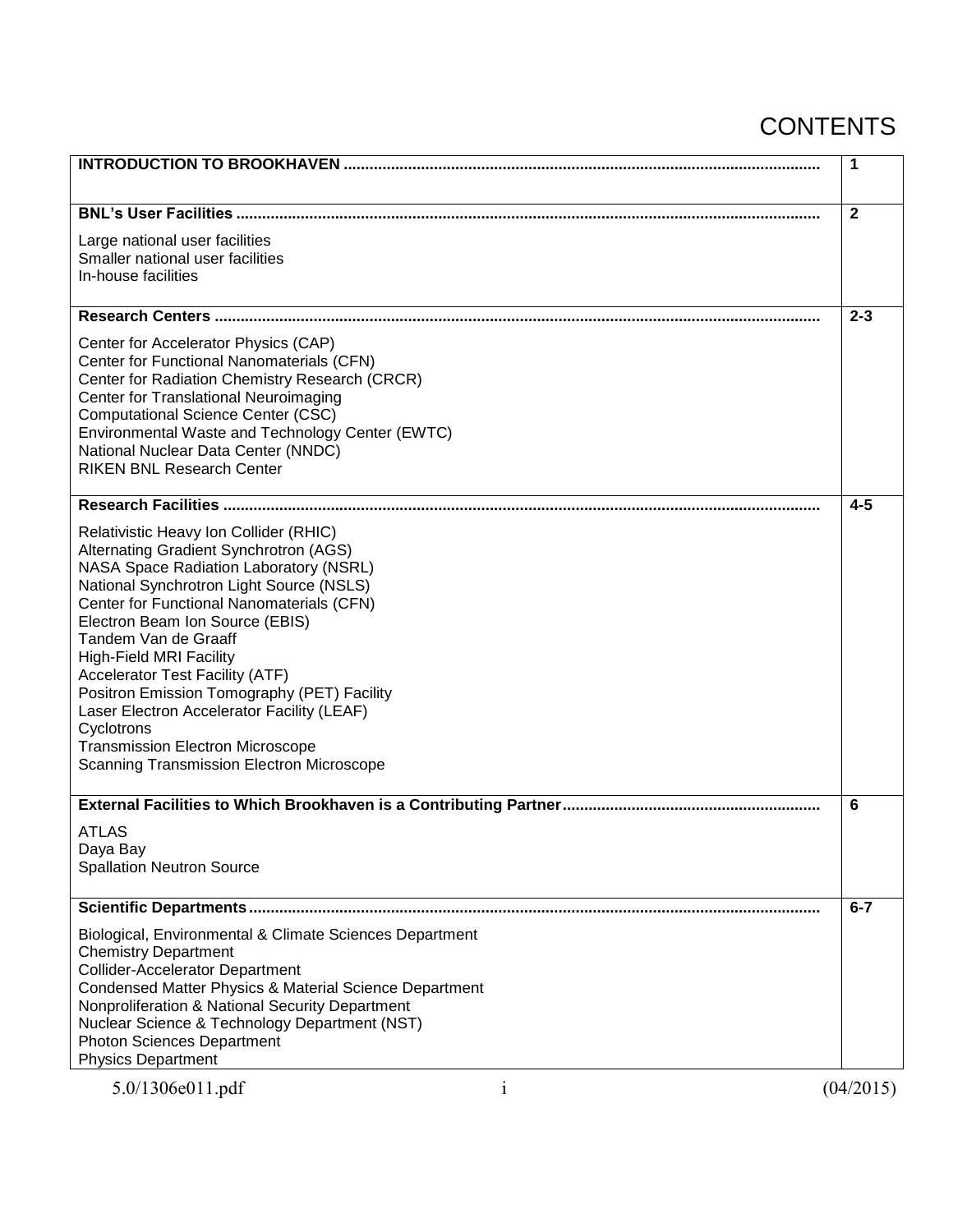|                                                                                                                  | 8         |
|------------------------------------------------------------------------------------------------------------------|-----------|
| Information Technology Division (ITD)                                                                            |           |
| <b>Instrumentation Division</b>                                                                                  |           |
| <b>Superconducting Magnet Division</b>                                                                           |           |
| and the control of the control of the control of the control of the control of the control of the control of the | $8 - 9$   |
| <b>Animal Research</b>                                                                                           |           |
| <b>Basic Research</b>                                                                                            |           |
| <b>Classified Research</b>                                                                                       |           |
| <b>Collaborative Research</b>                                                                                    |           |
| <b>Proprietary Research</b>                                                                                      |           |
| Use of BNL Services, Research Capabilities, Materials, and Facilities by Non-BNL Organizations                   | 10        |
| <b>Scientific Proposal Review</b>                                                                                | 10        |
|                                                                                                                  |           |
|                                                                                                                  | $10 - 11$ |
| Commitments to Brookhaven National Laboratory                                                                    |           |
| Scientific, Professional, and Personal Conduct                                                                   |           |
| Environmental, Safety, and Health (ES&H)                                                                         |           |
| <b>Commitments to Our Customers</b>                                                                              |           |
| <b>Commitments to Our Staff and Guests</b>                                                                       |           |
| <b>Commitments to the Public</b>                                                                                 |           |
|                                                                                                                  | 12        |
|                                                                                                                  | $12 - 14$ |
| Access to BNL for Guests Engaged in Research                                                                     |           |
| <b>Foreign Nationals</b>                                                                                         |           |
| <b>Guest Information System (GIS)</b>                                                                            |           |
| <b>Arrival Notification</b><br>Make Transportation Arrangements to BNL                                           |           |
| Transportation While at Brookhaven                                                                               |           |
| Guest Intellectual Property Agreement (Patent Agreements)/User Facility Agreements                               |           |
| Shipping Material to Brookhaven                                                                                  |           |
| Insurance Coverage                                                                                               |           |
| <b>Shipping Materials On-site</b>                                                                                |           |
| <b>Off-site Shipments</b>                                                                                        |           |
|                                                                                                                  |           |
|                                                                                                                  | 14        |
| Identification                                                                                                   |           |
| <b>Medical Insurance</b>                                                                                         |           |
| <b>Visit Documentation</b>                                                                                       |           |
|                                                                                                                  | $14 - 15$ |
|                                                                                                                  | $15 - 16$ |
| Schools                                                                                                          |           |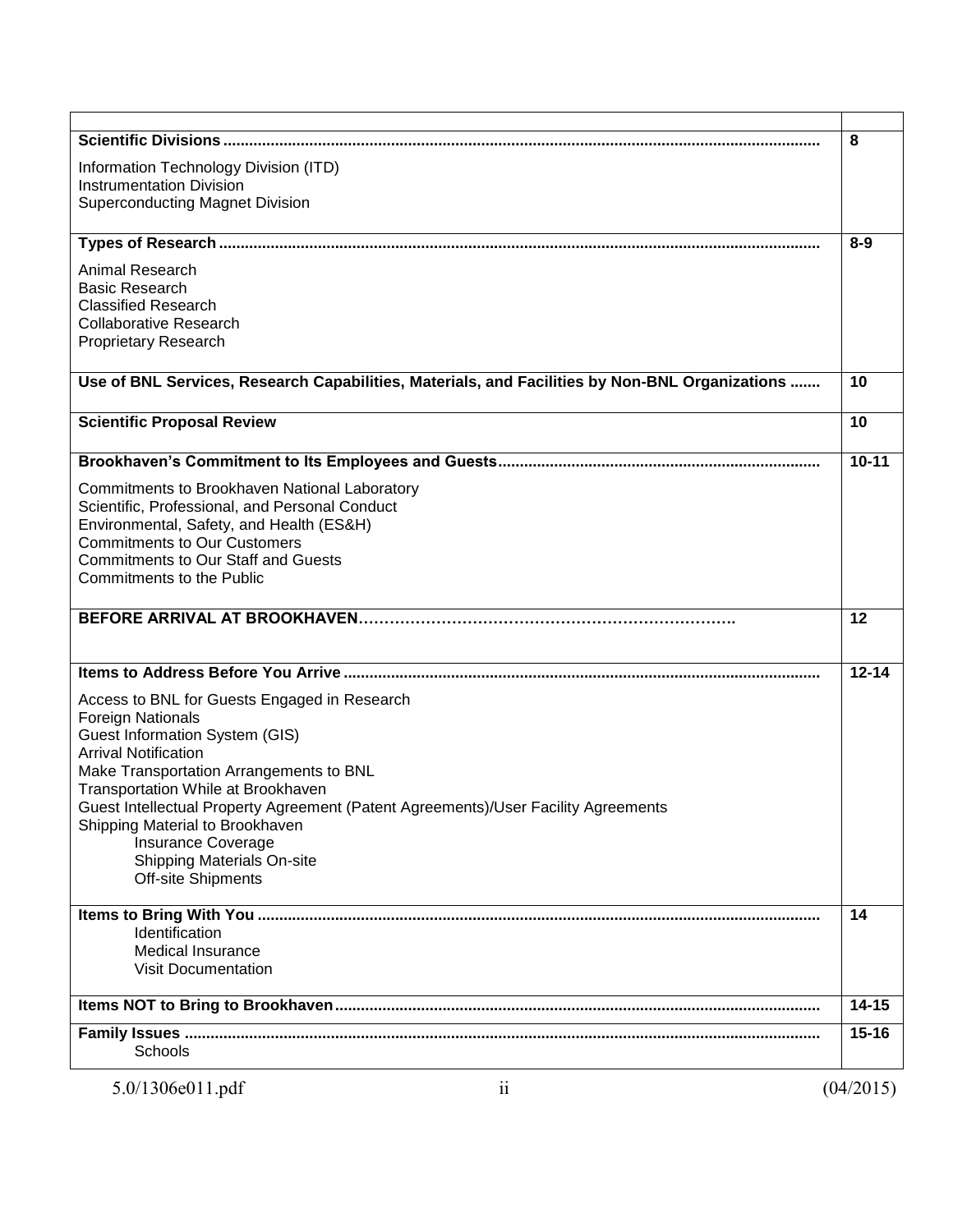| <b>Immunization Requirements</b>                           |           |
|------------------------------------------------------------|-----------|
| The Child Development Center                               |           |
| Pets                                                       |           |
|                                                            |           |
|                                                            | 16        |
| On-site Housing                                            |           |
|                                                            | 17        |
| <b>Automobile Stickers</b>                                 |           |
| <b>Equipment Identification and Tagging</b>                |           |
| Visas                                                      |           |
| <b>Phone Cards</b>                                         |           |
|                                                            | 17        |
| Accounts                                                   |           |
| Money & Banking                                            |           |
| <u> 1989 - Johann Stoff, amerikansk politiker (* 1908)</u> |           |
|                                                            | 18        |
| <b>Experiment Review</b>                                   |           |
| Safety and Work Planning Process                           |           |
| <b>Training Requirements</b>                               |           |
|                                                            | 19        |
|                                                            |           |
|                                                            | 19        |
|                                                            | 19-20     |
| <b>Commitments and Expectations Statement</b>              |           |
| Guest Intellectual Property Agreement (Patent Agreement)   |           |
| Identification                                             |           |
| Guests less than 18 years of age (minors)                  |           |
| <b>Facility Access Policy for Untrained Guests</b>         |           |
|                                                            | 20<br>20  |
|                                                            | 20        |
|                                                            | 21        |
| Procurement of Goods and Services                          |           |
| <b>Procurement of BNL Services</b>                         |           |
|                                                            |           |
|                                                            | $21 - 22$ |
| Auto Licenses                                              |           |
| Computing at BNL                                           |           |
| <b>English Lessons</b>                                     |           |
| <b>Health Concerns</b><br>Lyme Disease                     |           |
| West Nile Virus                                            |           |
| The Occupational Medicine Clinic                           |           |
| <b>Property Damage</b>                                     |           |
| Recycling at BNL                                           |           |
| <b>Traffic Safety</b>                                      |           |
|                                                            | 22        |
|                                                            |           |
|                                                            | 23-25     |
|                                                            |           |
|                                                            |           |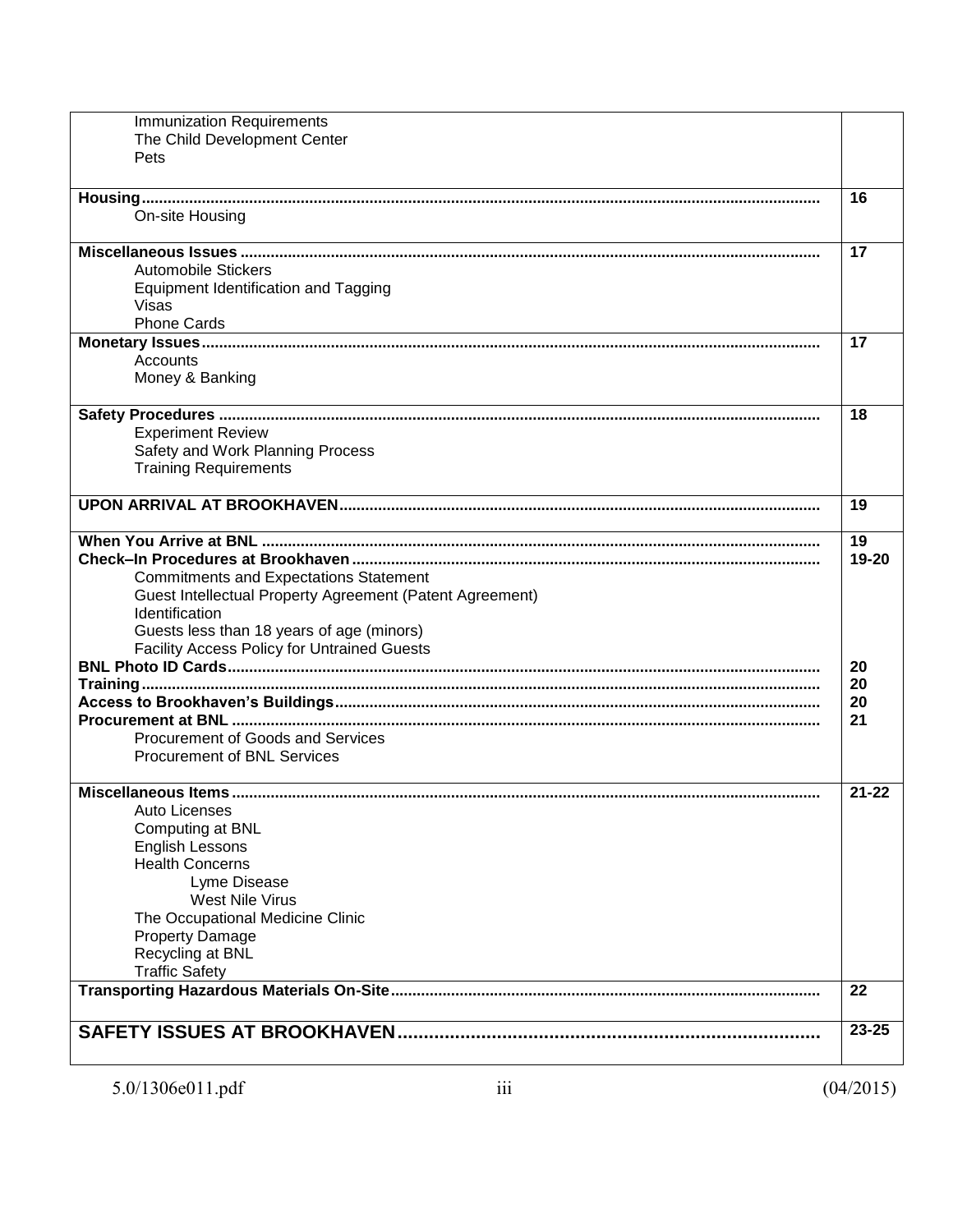|                                             | 23        |
|---------------------------------------------|-----------|
|                                             | $23 - 24$ |
| Usage of Hazardous Materials                |           |
| Storage of Hazardous Materials              |           |
| <b>BNL Chemical Management System (CMS)</b> |           |
| Labeling                                    |           |
|                                             | $24 - 25$ |
| Managing Chemical/Radioactive Wastes        |           |
| <b>Medical Waste</b>                        |           |
| <b>Hazardous Waste</b>                      |           |
| Hazardous Waste Collection Area             |           |
| <b>Waste Minimization</b>                   |           |
| <b>Batteries</b>                            |           |
|                                             | 25        |
|                                             |           |
|                                             | 25        |
| <b>Radiation Exposure</b>                   |           |
| <b>Radioactive Material</b>                 |           |
| <b>Radiation Badges</b>                     |           |
|                                             |           |
|                                             | 26        |
| Red Tags for Lock-Out/Tag-Out               |           |
| Yellow or White Caution Tags                |           |
|                                             |           |
|                                             | $27 - 28$ |
|                                             |           |
|                                             | 27        |
|                                             | 27        |
|                                             | 27        |
|                                             | 27        |
|                                             | $27 - 28$ |
| Chemicals                                   |           |
| Hazardous & Radioactive Materials           |           |
| <b>Non-Hazardous Materials</b>              |           |
| <b>Shipping Memos</b>                       |           |
|                                             | 28        |
|                                             |           |
|                                             | 29        |
|                                             |           |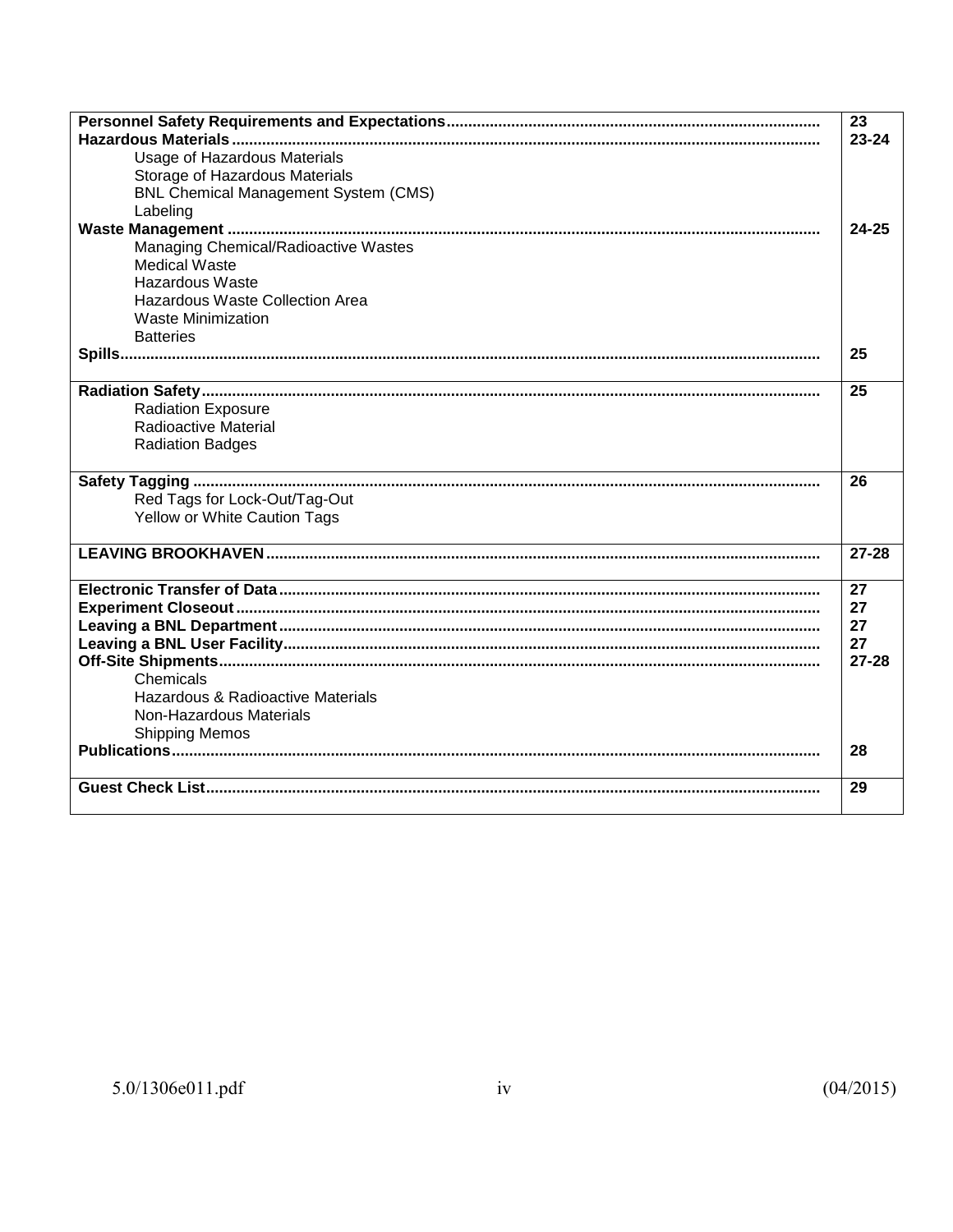| <b>Appendices</b> | A-Q |
|-------------------|-----|
|                   | А   |
|                   | B-C |
|                   | D   |
|                   | E-F |
|                   | G   |
|                   | н   |
|                   |     |
|                   |     |
|                   | κ   |
|                   |     |
|                   | M-O |
|                   | Р   |
|                   | Q   |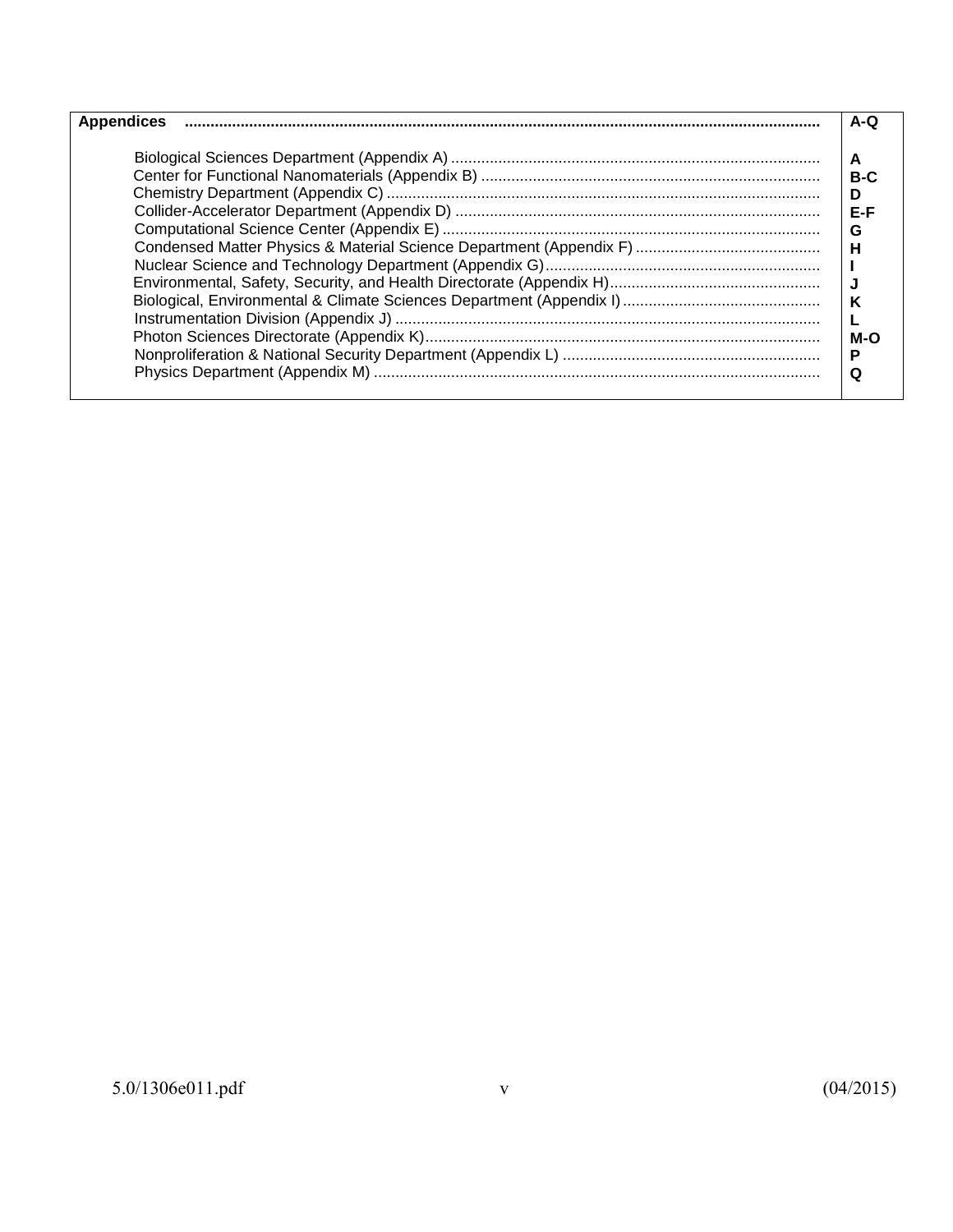# FOREWORD

Welcome to Brookhaven National Laboratory. This guide has been compiled to help you carry out your work safely and productively, as well as to acquaint you with BNL's services and facilities. We encourage you to ask questions, seek assistance, and voice concerns as the need arises.

Brookhaven is committed to maintaining the highest ethical and professional standards, providing a safe and healthy workplace, and protecting the public and the environment. The Laboratory has developed management systems to help meet these goals, but they will not work unless everyone uses them to schedule and coordinate resources and provide feedback. We ask that you learn about the systems related to your work at the Laboratory and use them appropriately.

In the experimental areas, potential exists for serious, even fatal accidents. There are latent hazards posed by heavy mechanical equipment; electrical hazards; corrosive, toxic and flammable gases; explosion; fire and radiation. Complying with environmental, health and safety requirements is an essential part of performing work at BNL. Following these rules is a condition for maintaining Guest status at the Laboratory. We urge each of you to read this Guide and learn the requirements for your own safety, the safety and health of others, and the protection of Long Island's environment.

We hope your experience at Brookhaven is pleasant and productive. If you have suggestions about how we can make things better, please let us know.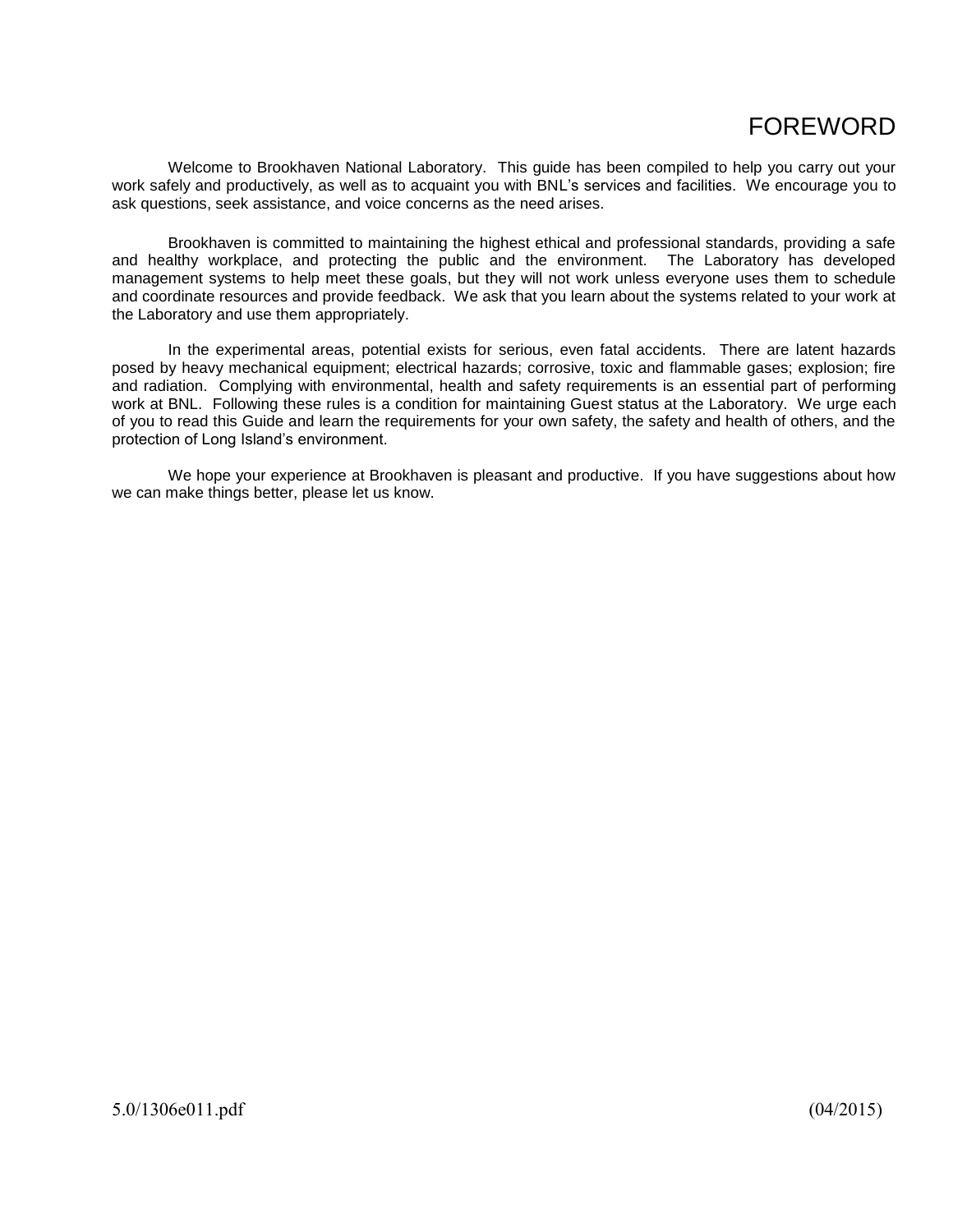# **INTRODUCTION TO BROOKHAVEN**

### Welcome to Brookhaven National Laboratory

Congratulations. You have arrived at Brookhaven National Laboratory (BNL) to work on an approved experiment, or to collaborate, consult, or otherwise perform research here.

This guide has been compiled to help you become familiar with Brookhaven and its obligations and commitments to you and its other visitors, as well as to help you learn of the Lab's requirements and expectations of all BNL visitors. This guide is as complete as possible; but if, while you are here, you have any unanswered questions or concerns, please do not hesitate to ask for assistance.

#### Background

Funded by the U.S. Department of Energy (DOE), Brookhaven is a multi-program scientific center that develops and operates large-scale, state-of-the-art research facilities that are beyond the capability of any single university. In carrying out DOE's mission at the Laboratory, BNL's staff conducts its own basic and applied research at the frontiers of science through long-term programs in the following fields: physics, chemistry, biology, medicine, energy and environmental sciences, and nonproliferation and national security. In addition, Brookhaven's 3,000 scientists, engineers and support staff collaborate and/or meet the needs of the more than 4,000 visiting researchers who come to the Lab each year from across the country and around the world.

Located on a 5,300-acre campus on eastern Long Island, New York, Brookhaven was established as a national scientific resource in 1947. It is situated on what was the U.S. Army's Camp Upton, a World War I training camp and a World War II induction center and rehabilitation hospital.

Today, the Laboratory is home to four Nobel Prize-winning discoveries in physics. The first Nobel Prize for research developed at BNL was awarded in 1957, for a theory on parity conservation. The physics prizes in 1976, 1980 and 1988 were awarded for discoveries made using Brookhaven's Alternating Gradient Synchrotron (AGS). The AGS is one of the world's premiere particle accelerators and currently the only heavy-ion accelerator for radiation-biology research in the U.S. In addition, the AGS now also serves as a pre-accelerator for the Lab's Relativistic Heavy Ion Collider (RHIC), which is the world's newest and biggest particle accelerator for nuclear physics research.

Since 1998, BNL has been operated under contract with the U.S. Department of Energy by Brookhaven Science Associates (BSA), a nonprofit, limited-liability company established in 1997 by Battelle and the Research Foundation of the State University of New York (SUNY) for SUNY at Stony Brook. BSA's goal is to encourage internationally significant and nationally important science research to be done at Brookhaven, while ensuring the quality of the Long Island environment, the safety of the surrounding community, and the health of the Lab's staff and visitors.

Founded in 1977 as the 12th cabinet-level federal department, the U.S. Department of Energy oversees much of the scientific research in the U.S., through its support of BNL and the eight other national laboratories. Today, the U.S. Department of Energy not only provides the majority of Brookhaven's research dollars and direction, but also it is the government agency responsible for the Lab's operations and environmental stewardship.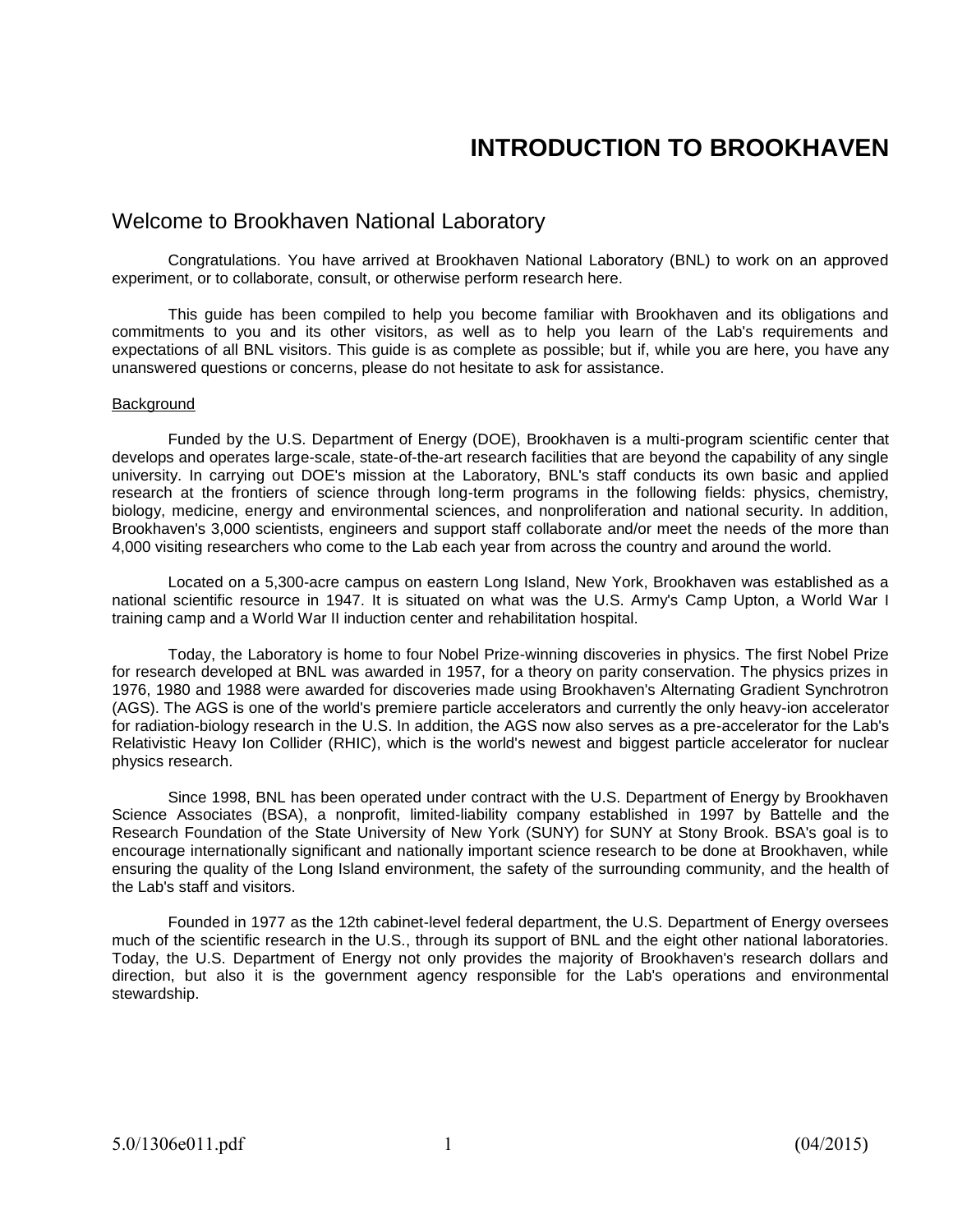# BNL's User Facilities

**Large national user facilities** include the RHIC, the National Synchrotron Light Source (NSLS), and the AGS. These have user committees and program advisory committees. For further details contact:

- RHIC & AGS Users' Center BNL, Building 400E, Upton, NY 11973, 631-344-3333 or via e-mail at [userscenter@bnl.gov](mailto:userscenter@bnl.gov) or [www.bnl.gov/userscenter/.](http://www.bnl.gov/userscenter/)
- Photon Science Users' Office BNL, Building 743, Upton, NY 11973, 631-344-8737 or via e-mail at [nslsuser@bnl.gov](mailto:nslsuser@bnl.gov) or [http://www.bnl.gov/ps/.](http://www.bnl.gov/ps/)

**Smaller national user facilities** include the Accelerator Test Facility (ATF), the Booster Application Facility (BAF), which also has a user committee, the Tandem Van de Graaff (TVDG) Accelerator, and the Scanning Transmission Electron Microscope (STEM) facility. The programs at these facilities are set up with individual scientists, programs, or groups.

- ATF: Contact the RHIC & AGS Users' Center BNL Building 400E, Upton, NY 11973, 631-344- 3333 or via e-mail at [userscenter@bnl.gov](mailto:userscenter@bnl.gov) or [http://www.bnl.gov/atf/default.html.](http://www.bnl.gov/atf/default.html)
- BAF: This program is under construction. For information, please contact the Collider-Accelerator Department at 631-344-4611.
- Tandem Van de Graaff: Contact<http://www.bnl.gov/bnlweb/facilities/TVdG.asp>
- STEM: Biosciences User Coordinator BNL, Building 463, Upton NY 11973 631-344-3415 or via email a[t folkers@bnl.gov.](mailto:folkers@bnl.gov)
- NSRL: Contact<http://www.bnl.gov/medical/NASA/LTSF.asp>

**In-house facilities** that are operated by BNL scientists for in-house programs are available on a caseby-case basis to outside users, mostly for collaborative work with BNL scientists. These include the Deep Ultraviolet Free Electron Laser (DUV-FEL), the Electron Microscope, the Laser-Electron Accelerator Facility (LEAF), the Positron Emission Tomography (PET), Magnetic Resonance Imaging (MRI) facilities, and the Whole Body Composition Facility. For more information, see the following list of BNL Research Centers and Scientific Departments.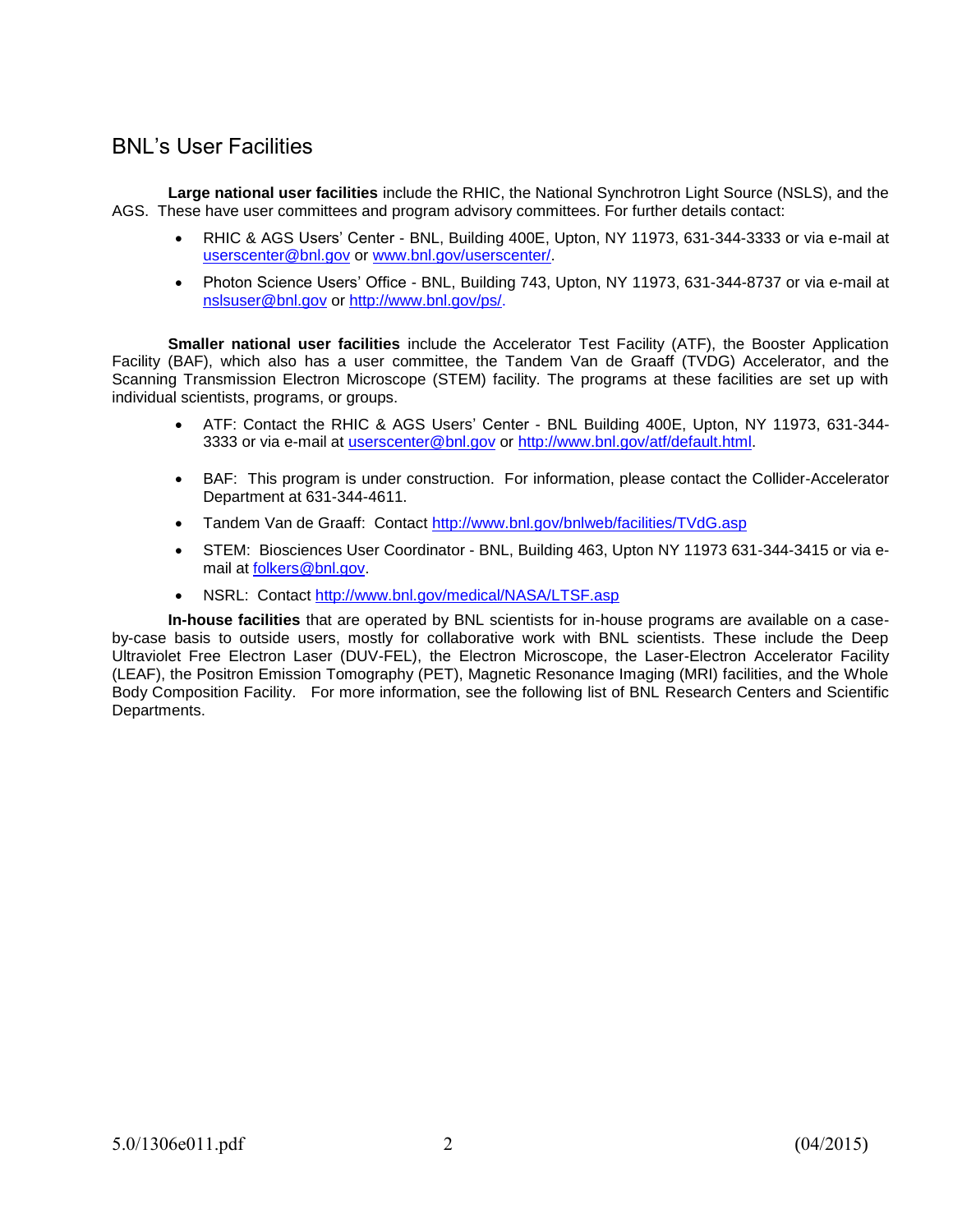# Research Centers



#### **[BNL Advanced Accelerator Group](http://www.cap.bnl.gov/)** <http://www.cap.bnl.gov/>

 $~\sim~$ The Advanced Accelerator Group investigates the application of new accelerator concepts to the design of future particle physics facilities. Our main emphasis is presently on the design of a high performance neutrino factory. Some major theoretical and simulation work includes the design of ionization cooling systems, including cooling rings, to improve the quality of low energy muon beams, and the study of FFAG accelerators, both in general and specifically for rapid acceleration of muon beams. Our major experimental efforts are devoted to the demonstration of target systems suitable for multi-MW proton beams.



#### **[Center for Functional Nanomaterials](http://www.cfn.bnl.gov/) (CFN)**

<http://www.bnl.gov/cfn/>

This Center will provide researchers with state-of-the-art capabilities to fabricate and study nanoscale materials. The Center's focus is to achieve a basic understanding of how these materials respond when in nanoscale form. Nanomaterials offer different chemical and physical

properties than bulk materials, and have the potential to form the basis of new technologies.



#### **[Accelerator Center for Energy Research](file://BNLNT2/sbms$/Morrison/SA-50%20Maj%20Rev%205.0/10-13-14%20Guidebook%20file/Center%20for%20Energy%20Research)** (ACER)

<http://www.chemistry.bnl.gov/sciandtech/PRC/crcrintr.html>

This Center exploits pulse radiolysis techniques to study chemical reactions and other phenomena by subjecting samples to pulses of high-energy electrons. The reactions are followed by various methods of time-resolved spectroscopy and other detection techniques.

The Center includes the new picosecond Laser-Electron Accelerator Facility, a 2 MeV Van de Graaff accelerator, and a cobalt-60 source.



### **[Radiochemistry and Biological Imaging](http://www.bnl.gov/CTN)**

<http://www.bnl.gov/CTN/>

Volatile energy costs and the need to conserve a dwindling supply of fossil fuels have created an urgent need to develop alternative sources of renewable carbon-neutral energy. Plant biomass and its efficient conversion to biofuels will no doubt play an essential role in meeting

future global energy demands. The overall goal of this program is to develop methodologies that will help achieve our nation's goal of increased reliance on renewable energy. To accomplish this, BNL's program is structured into the following R&D areas.



#### **[Computational Science Center](http://www.bnl.gov/csc/)**

<http://www.bnl.gov/CSC/>

The purpose of the CSC is to provide computational science capabilities through the use of powerful, state-of-the-art computers for researchers in biology, chemistry, physics, applied mathematics, medicine, and nanoscience Sponsored by the U.S. Department of Energy's Office of Science, the Center features Large Linux clusters and two [QCDOC computers](http://www.bnl.gov/itd/bcf/qcdoc.asp) with 12,288 processors each.

#### **[National Nuclear Data Center](http://www.nndc.bnl.gov/)**



#### <http://www.nndc.bnl.gov/>

This Center provides information services in the fields of low and medium energy nuclear physics to users in the United States and Canada. In particular, the Center can provide information on neutron, charged-particle, and photonuclear reactions, nuclear structure, and decay data.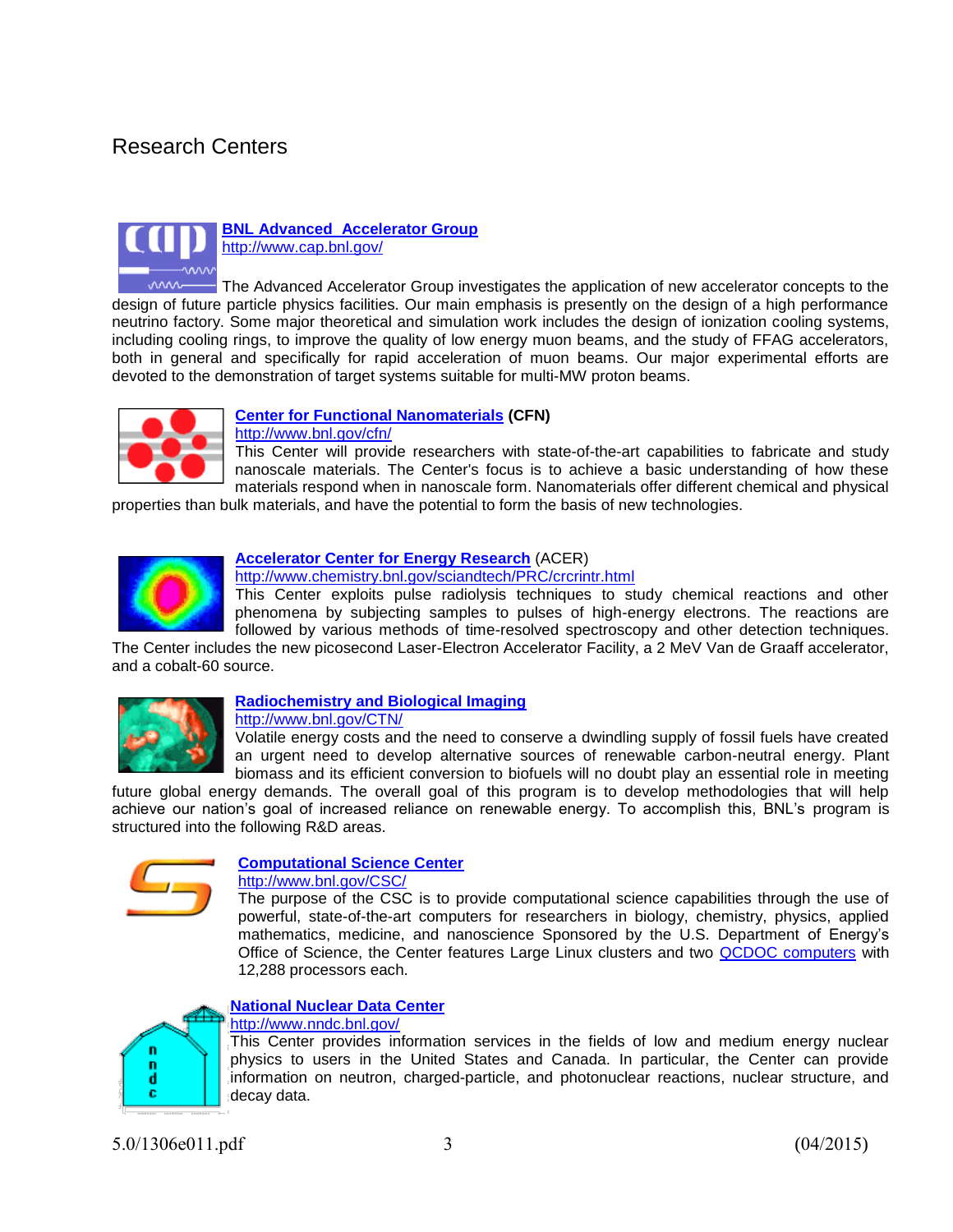

#### **[RIKEN BNL Research Center](http://www.bnl.gov/riken) (RBRC)**

<http://www.bnl.gov/riken/>

This Center, established by the Institute of Physical and Chemical Research, Japan (RIKEN) at Brookhaven National Laboratory, and the focus is on spin physics, Lattice Quantum Chromodynamics (QCD) computational physics and quark gluon plasma (QGP) physics. The goal is to establish a new field of physics for the 21st century by closely coordinating our theoretical and experimental research efforts.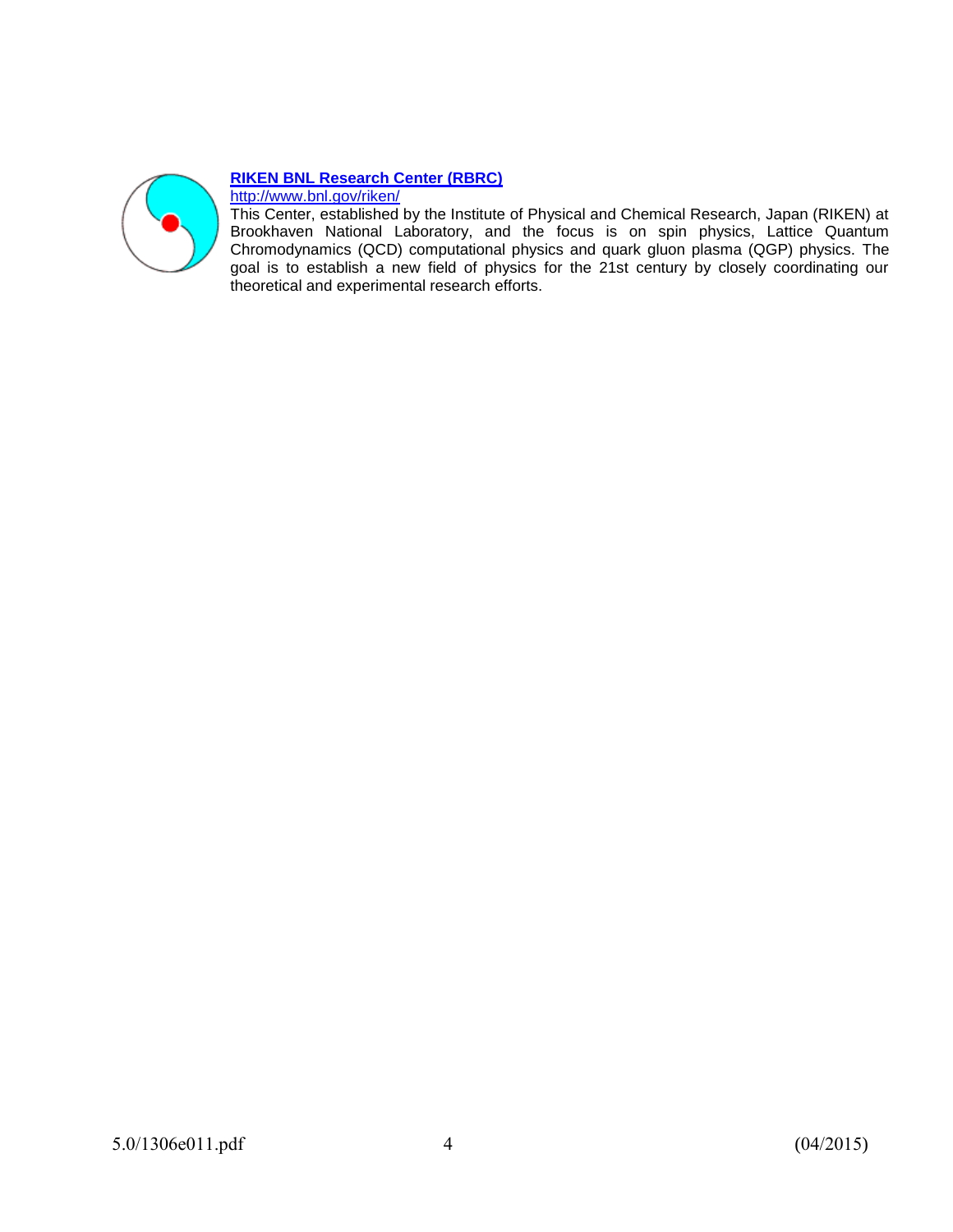# Research Facilities

<http://www.bnl.gov/science/facilities.php>



#### **Relativistic Heavy Ion Collider (RHIC)**

RHIC smashes particles together to recreate the conditions of the early universe so scientists can explore the most fundamental building blocks of matter as they existed just after the Big Bang. This research unlocks secrets of the force that holds together 99 percent of the visible universe—everything from stars to planets and people—and triggers advances in science and technology that have applications in fields from

medicine to national security. More than 1,000 scientists from around the globe—including hundreds of students training to be part of our nation's future high-tech workforce—conduct research at RHIC.



#### **[NASA Space Radiation Laboratory](http://www.bnl.gov/medical/NASA/LTSF.asp) (NSRL)**

Research supported by NASA on the radiobiological effects of high energy heavy ions had been carried out for several years at the Lawrence Berkeley National Laboratory BEVALAC in California. With the closing of the BEVALAC, the Brookhaven National Laboratory (BNL) [Alternating Gradient Synchrotron](http://www.bnl.gov/bnlweb/facilities/AGS.asp) (AGS) is the only accelerator in the United States capable of providing heavy ion beams at energies of interest for space radiobiology. Facilities in Europe, Russia and Japan are available, but their use is severely limited by a number of factors, including the lack of logistic support, the difficulty of shipping test biological samples over very long distances, and limited and/or very expensive beam time.



#### **[National Synchrotron Light Source-](http://www.nsls.bnl.gov/)II (NSLS-II)**

(NSLS-II) generates intense beams of x-ray, ultraviolet, and infrared light and offers an array of sophisticated imaging techniques to capture atomic-level "pictures" of a wide variety of materials, from biological molecules to semiconductor devices. NSLS-II has a nanometer-scale resolution—a key resource for researchers at Brookhaven's [Center For Functional Nanomaterials \(CFN\)—](http://www.bnl.gov/cfn/)and will enhance the development of next-generation sustainable energy technologies and improve imaging of complex protein structures.



#### **[Center for Functional Nanomaterials](http://www.bnl.gov/cfn) (CFN)**

The CFN explores the unique properties of materials and processes at the nanoscale. The CFN is a useroriented research center whose mission is to be an open facility for the nanoscience research community and advance the science of nanomaterials that address the nation's energy challenges.



#### **Radiotracer Chemistry, Instrumentation and Biological Imaging (RCIBI)**

The lab hosts a suite of tools for [Radiotracer Chemistry, Instrumentation and Biological Imaging](http://www.bnl.gov/medical/RCIBI/) (RCIBI), including small and clinical scale positron emission tomography (PET) and magnetic resonance imaging (MRI) scanners, as well as facilities that produce radioisotopes and incorporate them into molecules and nanomaterials. These radiotracers and tools are designed to image specific biochemical transformations and the movement of molecules, including environmental toxins. They have enabled advances in neuroimaging, drug development, and studies of plant metabolism that improve carbon sequestration and biofuel crop growth.



#### **Brookhaven Linac Isotope Producer**

The [Brookhaven Linac Isoptope Producer](http://www.bnl.gov/cad/Isotope_Distribution/Isodistoff.asp) (BLIP)—positioned at the forefront of research into radioisotopes used in cancer treatment and diagnosis—produces commercially unavailable radioisotopes for use by the medical community and related industries. BLIP consists of a an accelerator beam line and target area for generating radioisotopes already in high demand and for developing those required at the frontiers of nuclear medicine. In conjunction with this mission, scientists also perform irradiations for nonisotope applications and explore opportunities for emerging radioisotope applications.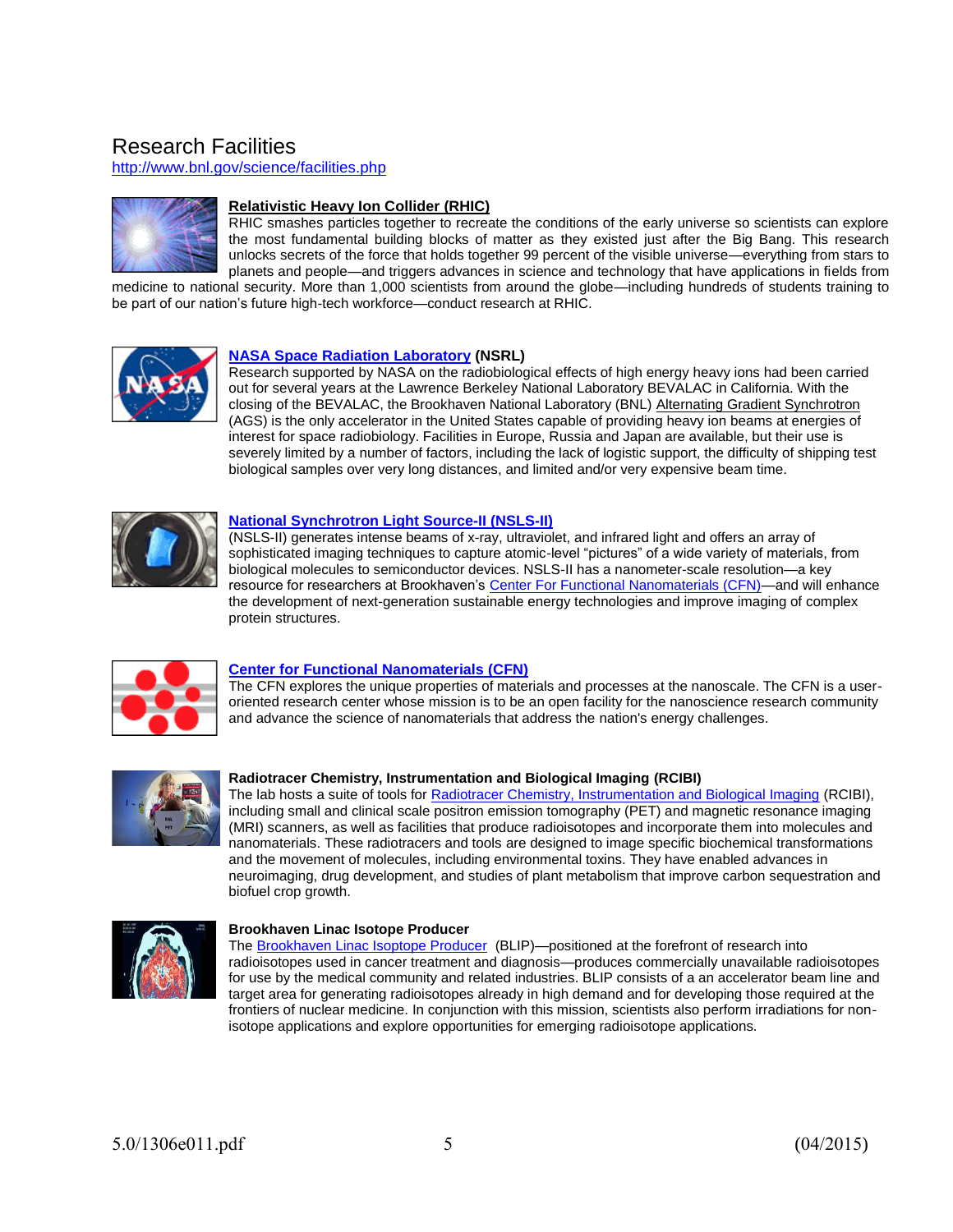

#### **[Electron Beam Ion Source](http://www.bnl.gov/cad/ebis) (EBIS)**

EBIS is a new pre-injector system for the RHIC and NASA Space Radiation Laboratory science programs. The first of several planned improvements to the RHIC facility, EBIS will help transform RHIC into the Quantum Chromo Dynamics (QCD) Lab that will enable the study of QCD in more detail.



#### **[Tandem Van de Graaff](http://www.bnl.gov/bnlweb/facilities/TVdG.asp)**

The Tandem Van de Graaff accelerators are used to bombard materials with ions for manufacturing and testing purposes. They are also used to supply RHIC with heavy ions.



#### **[Accelerator Test Facility](http://www.bnl.gov/bnlweb/facilities/ATF.asp)**

The Accelerator Test Facility is used to explore new ideas on particle acceleration and the production of brighter x-ray beams for research applications.



#### **[Positron Emission Tomography \(PET\) Facility](http://www.bnl.gov/CTN/PET.asp)**

The PET facility is used to image the brain for studies on the treatment of human addiction, the aging process and drug research and development.



#### **[Laser Electron Accelerator Facility \(LEAF\)](http://chemfo.chm.bnl.gov/SciandTech/PRC/wishart/crcrintr.html)** A picosecond laser-electron accelerator facility at BNL's Center for Radiation Chemistry Research.



#### **[Transmission Electron Microscope](http://www.bnl.gov/bnlweb/facilities/TEM.asp)**

Operated by the Energy Sciences & Technology Department, this 300 kV field emission electron microscope is a unique probe for materials characterization.



#### **[Scanning Transmission Electron Microscope](http://www.biology.bnl.gov/stem/stem.html)**

Operated by the Biological Sciences Department, this is a custom-built electron microscope optimized for imaging unstained biological molecules with minimal radiation damage.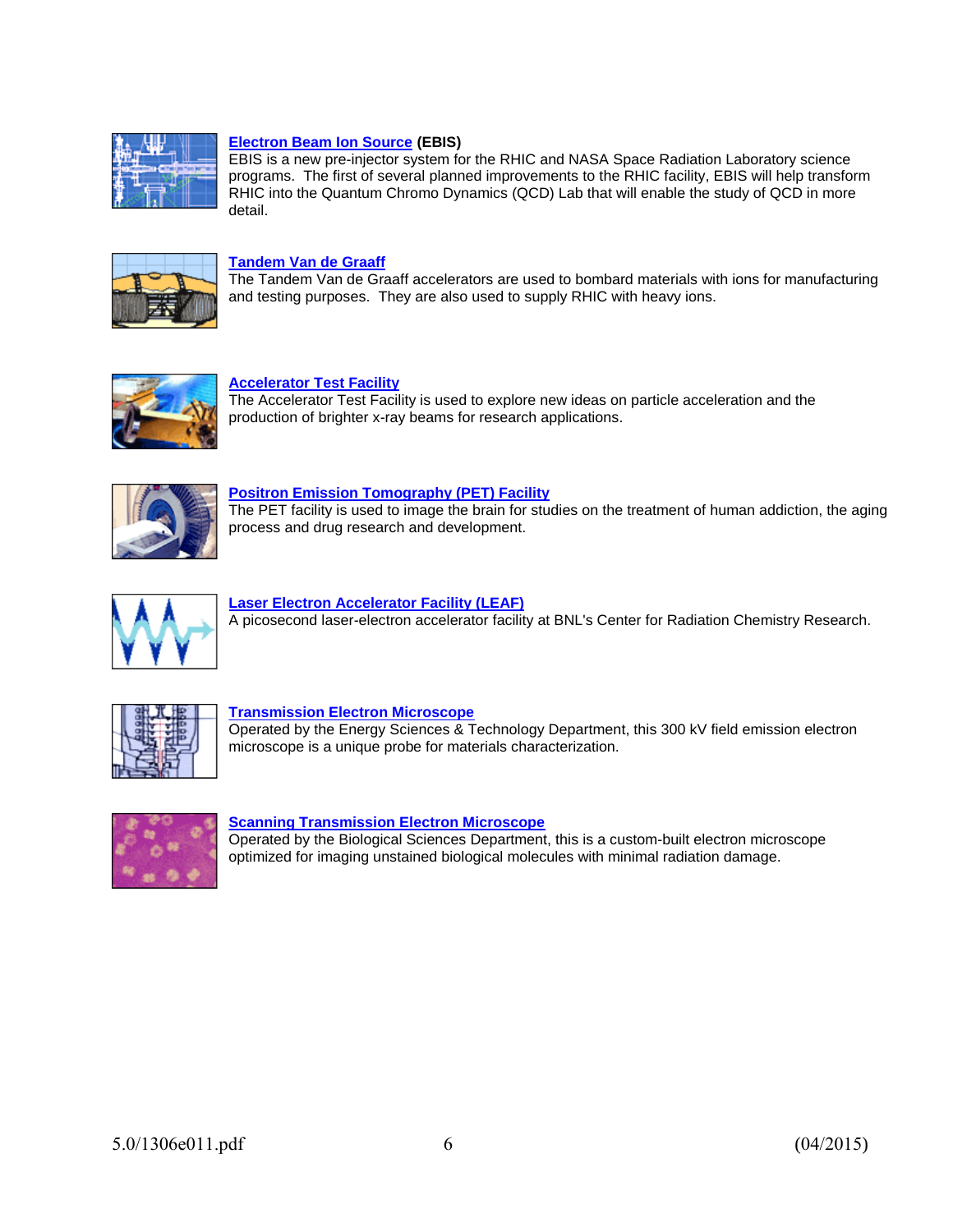### **External Facilities to Which Brookhaven is a Contributing Partner**



#### **[ATLAS](http://www.usatlas.bnl.gov/)**

ATLAS (A Toroidal LHC ApparatuS), is one of four detectors to be located at a powerful new accelerator, the Large Hadron Collider (LHC), now under construction near Geneva, Switzerland. [Read an overview](http://www.bnl.gov/atlas) of the BNL contribution.



#### **[Daya Bay Neutrino Experiment](http://www.bnl.gov/science/dayabay.php)**

An international collaboration tracks the safe subatomic send-offs from six nuclear reactors to study mysterious particles that may answer questions about the birth of our universe.



#### **[Spallation Neutron Source](http://www.bnl.gov/cad/sns/)**

The Spallation Neutron Source (SNS) is the world's foremost neutron scattering science facility for conducting chemistry and structural biology. Brookhaven is responsible for the design of the SNS accumulator ring.

### Scientific Departments

**[Biological, Environmental & Climate Sciences Department](http://www.bnl.gov/ebnn/becs/)** http://www.bnl.gov/ebnn/becs/

Explores our natural environment, and turns scientific ideas into practical applications. The image shown is of the [Free Air CO2 Enrichment ecology research center](http://www.face.bnl.gov/) in North Carolina, one of many built around the world by Brookhaven scientists to study the effect of excess atmospheric carbon dioxide on different ecosystems.

Biological Science research is focused on synthetic biology, radiobiology, computational biology and structural biology and the characterization of biological systems. The department is home to Radiotracer Chemistry, Instrumentation and Biological Imaging (RCIBI), a suite of tools available for researching plant metabolism, drug development and neuroimaging. Together with the Collider-Accelerator Department, Biosciences operates the NASA Space Radiation Laboratory (NSRL), used by radiobiologists and physicists to study space radiation effects.

#### **[Chemistry Department](http://www.bnl.gov/chemistry)** <http://www.bnl.gov/chemistry/>

The Chemistry Department focuses on PET studies of the human brain, heterogeneous and homogeneous catalysis, studies of gas phase dynamics of reactive species, solar photoconversion and other chemistries.

#### **[Collider-Accelerator Department](http://www.bnl.gov/cad)**  <http://www.bnl.gov/CAD/>

The Collider-Accelerator Department includes the staff who work to improve the Relativistic Heavy Ion [Collider,](http://www.bnl.gov/rhic/) the [Alternating Gradient Synchrotron,](http://www.bnl.gov/bnlweb/facilities/AGS.asp) and the [Tandem Van de Graaff](http://www.bnl.gov/bnlweb/facilities/TVdG.html) accelerators, and the physicists who use these tools in their research.

#### **[Condensed Matter Physics and Materials Science Department](http://www.bnl.gov/cmpmsd/)** <http://www.bnl.gov/cmpmsd/>

Major efforts of this department include the investigation of properties of superconducting oxides; methods of superconductor characterization and fabrication; the properties of advanced permanent-magnet

```
5.0/1306e011.pdf 7 (04/2015)
```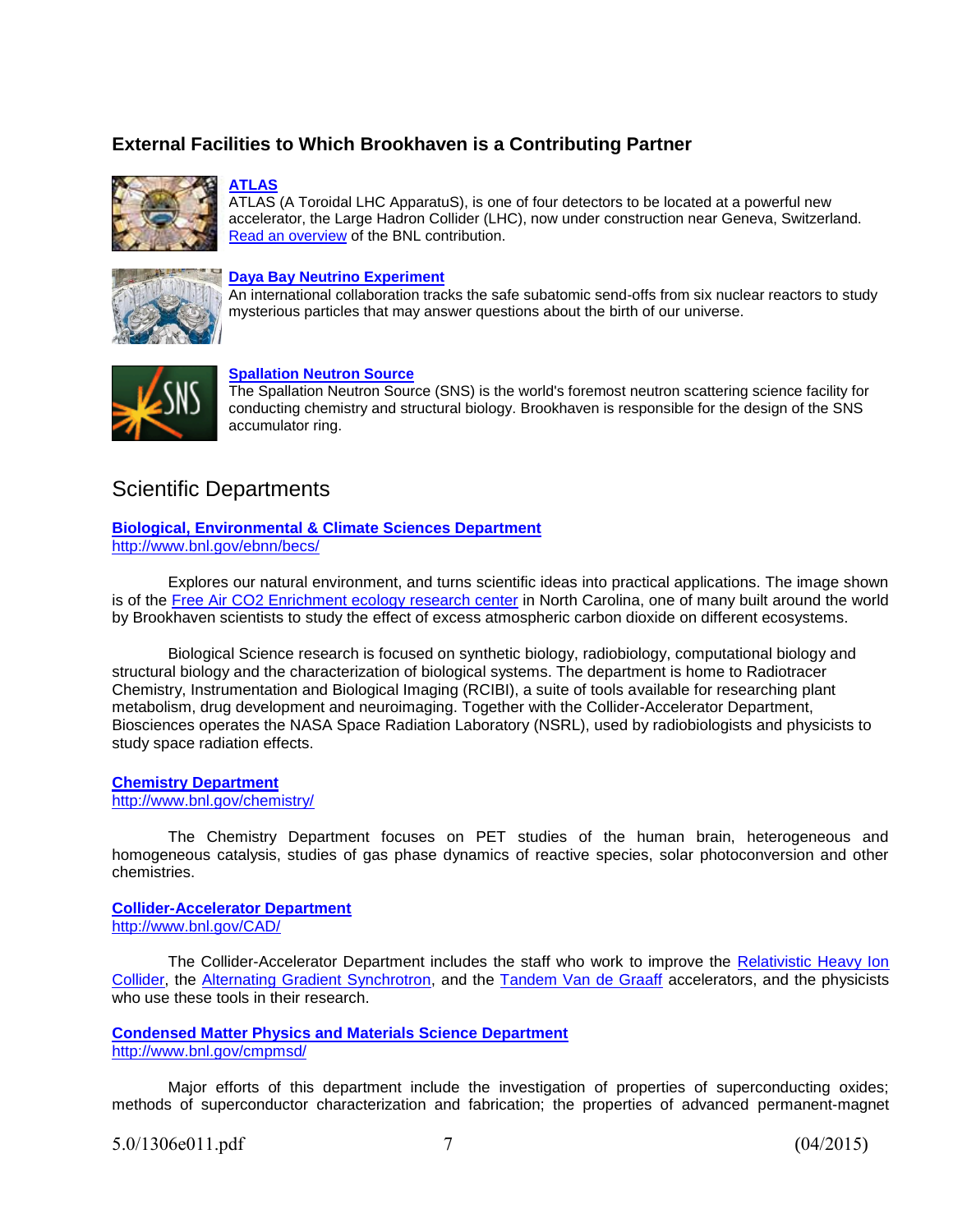materials; the synthesis of materials for advanced battery and fuel-cell applications; the investigation of mechanisms of metal passivation and localized corrosion; development and investigation of the properties of cementitious and glassy materials; and advanced methods of electron microscopy to characterize the nanoscale structure of advanced materials.

#### **[Nonproliferation & National Security Department](http://www.bnl.gov/nns)**  <http://www.bnl.gov/nns/>

The mission of The Nonproliferation and National Security Department is to carry out research and development, provide technical support, and build prototype systems in order to further U.S. Government initiatives and policies in Nuclear materials safeguards and security, Arms control treaty verification, Nonproliferation of weapons of mass destruction, Material Protection Control and Accountability initiatives for nuclear materials in Russia and the NIS, and related national security areas.

#### **[Nuclear Science & Technology Department](http://www.bnl.gov/NST/)**  <http://www.bnl.gov/NST/>

The Nuclear Science & Technology Department conducts basic and applied science, research and development, and technology implementation and deployment to support the DOE objectives of assuring adequate supplies of clean/affordable energy, reducing U.S. vulnerability to supply disruptions, advancing alternative and renewable energy technologies, and increasing energy choices, maintaining U.S. leadership in energy supply and use; and educating new generations of scientists.

#### **[Photon Sciences Department](http://www.bnl.gov/ps/)** http://www.bnl.gov/ps/

The NSLS provides one of the world's brightest continuous sources of x-ray and UV radiation for scientific research. This light is a beacon for more than 2,300 scientists from BNL, academia and industry annually, who use it to shed light on everything from the structure of molecules to microchips.

#### **[Physics Department](http://www.bnl.gov/physics)**

<http://www.bnl.gov/physics/>

BNL physicists pursue experimental and theoretical discoveries in high-energy, nuclear and solid-state physics, and help design and build many of the world's foremost physics facilities, both at Brookhaven and around the globe.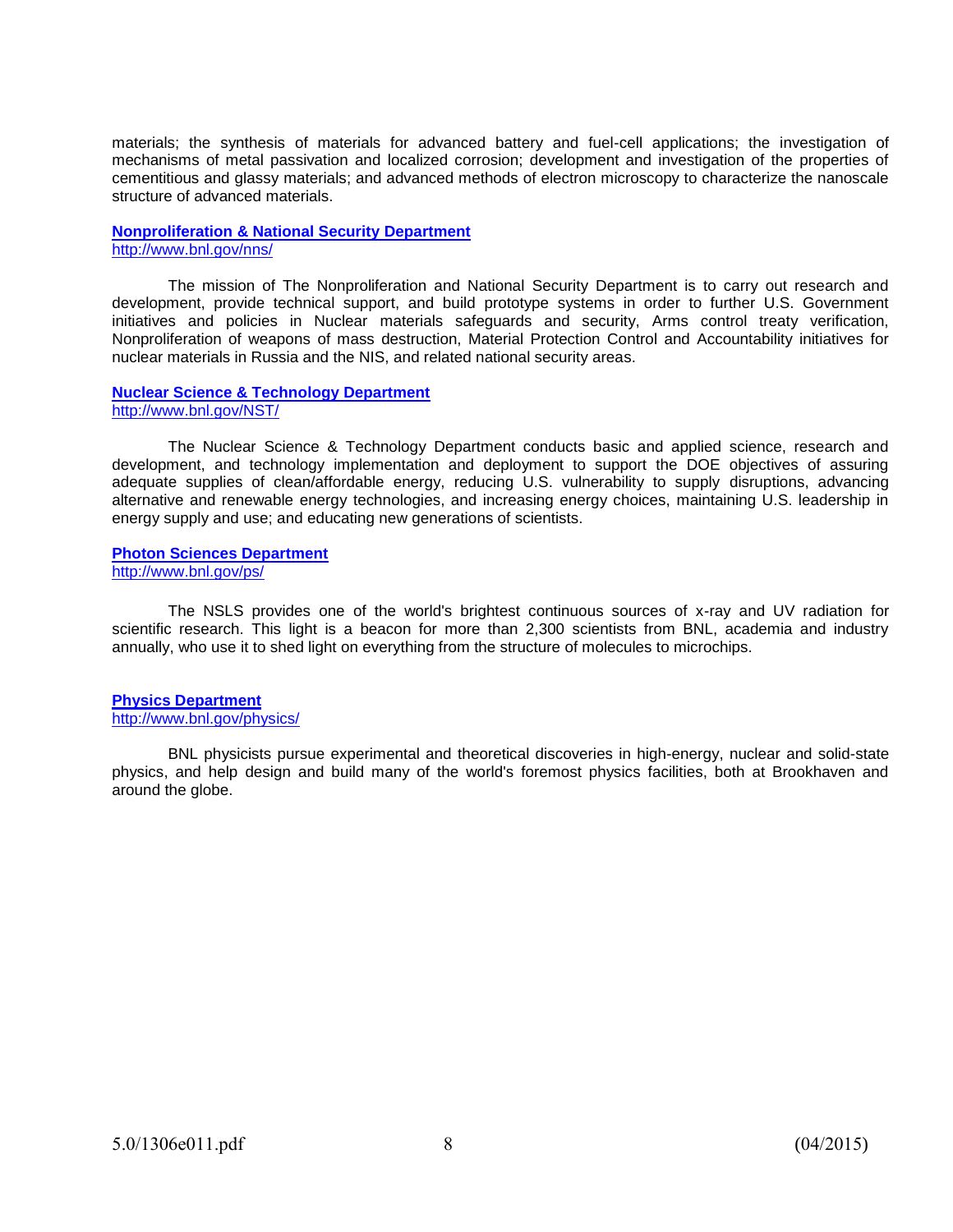### Scientific Divisions

#### **[Information Technology Division](http://www.bnl.gov/itd/)** (ITD) <http://bnl.gov/itd/>

ITD provides expertise in computing hardware and software support, as well as telecommunications services for the entire Laboratory. Current research ranges from three-dimensional visualization to aid scientific research, to advanced networking initiatives.

#### **[Instrumentation Division](http://www.inst.bnl.gov/)**  [http://www.inst.bnl.gov](http://www.inst.bnl.gov/)

The Division develops state-of-the-art instrumentation required for experimental research programs at BNL and maintains the expertise and facilities in specialized high technology areas essential for this work. Major areas of effort include semiconductor, gas, and cryogenic detectors, microelectronics, data acquisition hardware, micro and nano-fabrication, optical metrology, and laser and electro-optics. The Division also engages in collaborative research and technology transfer with selected industrial partners.

#### **[Superconducting Magnet Division](http://www.bnl.gov/magnets)** <http://www.bnl.gov/magnets/>

The BNL Superconducting Magnet Division constructs magnets for use in particle accelerators such as the Relativistic Heavy Ion Collider. Superconducting magnets which must be cooled to temperatures near absolute zero produce stronger magnetic fields and consume less energy than conventional copper wire electromagnets. Building on the magnet designs and construction methods developed for RHIC, this Division is building magnets for use in Europe's Large Hadron Collider and HERA accelerators.

# Types of Research

**Animal Research.** The Brookhaven Laboratory Animal Facility (BLAF) located in the Medical Department is BNL's core accredited facility for research using laboratory animals. All animal research is conducted through the Institutional Animal Care and Use Committee (IACUC). The IACUC follows policies and procedures as outlined in the IACUC Policies and Procedures Manual and research is conducted according to the Animal Care and Use Program.

**Basic Research.** As a multi-program national laboratory, BNL's mission is to carry out basic and applied research in long-term programs at the frontier of science that supports DOE missions and the needs of the Laboratory's users' community. The majority of research conducted at Brookhaven falls into this category.

**Classified Research** can be performed at Brookhaven. Extensive discussions with the appropriate Department Chairman must take place in advance of such research.

**Collaborative Research.** In general, collaborative research is defined as a project that will produce a report having author(s) from BNL and an outside organization. Such joint projects require the approval of the cognizant Department Chair. Collaborative research may be conducted through collegial interactions or under a Cooperative Research and Development Agreement (CRADA) with a non-BNL organization, subject to the necessary BNL and DOE approvals.

**Proprietary Research**. Proprietary research can be conducted by a user institution at BNL's Designated User Facilities (RHIC, NSLS, CFN, AGS, Tandem, NSRL, and STEM). Institutions have to enter into a formal agreement with BNL prior to conducting such research. A full-cost recovery rate is charged for

5.0/1306e011.pdf 9 (04/2015)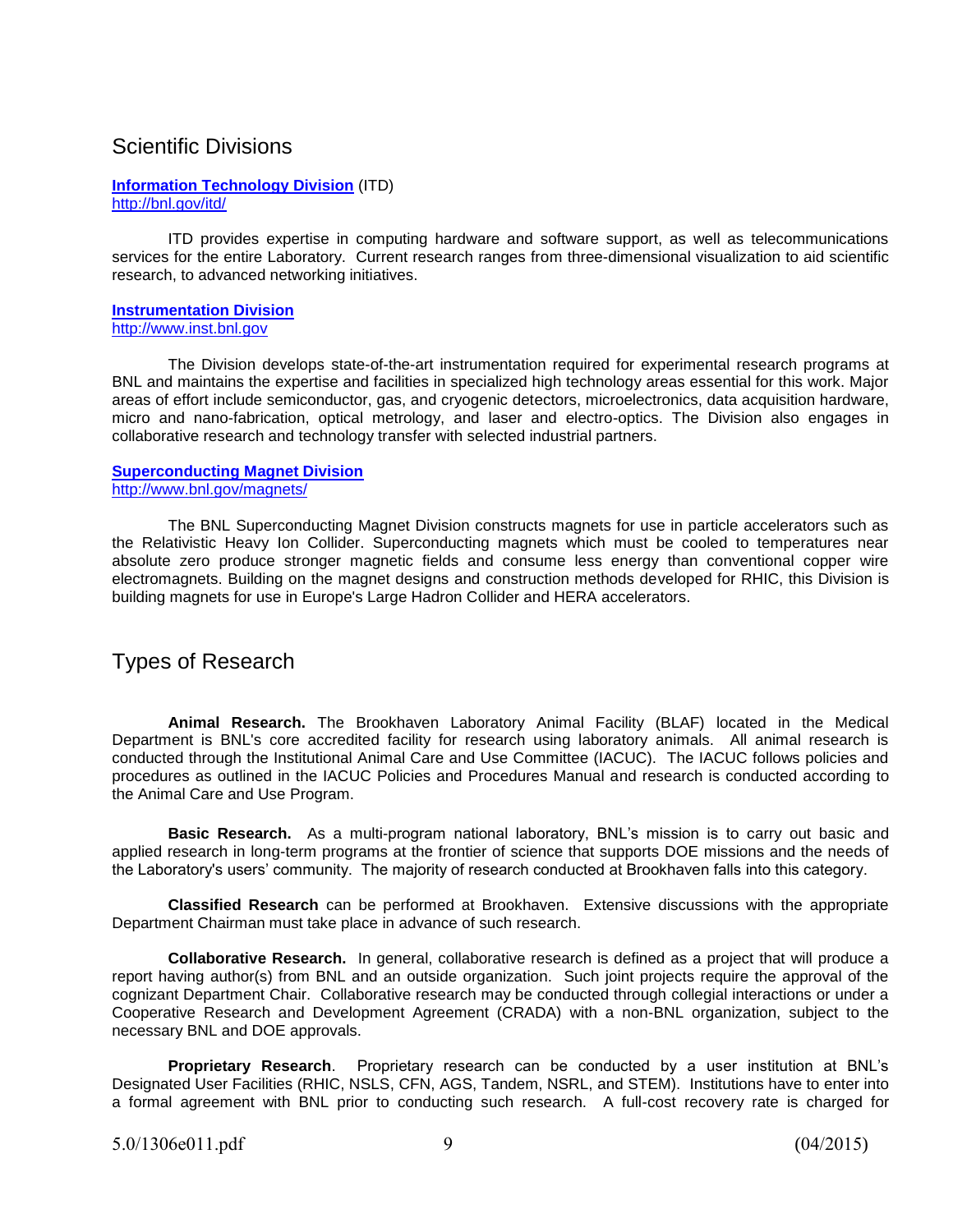proprietary research. For further details contact the Technology Commercialization & Partnerships at 631-344- 4238 or the User Facility Offices; see Appendices for phone numbers.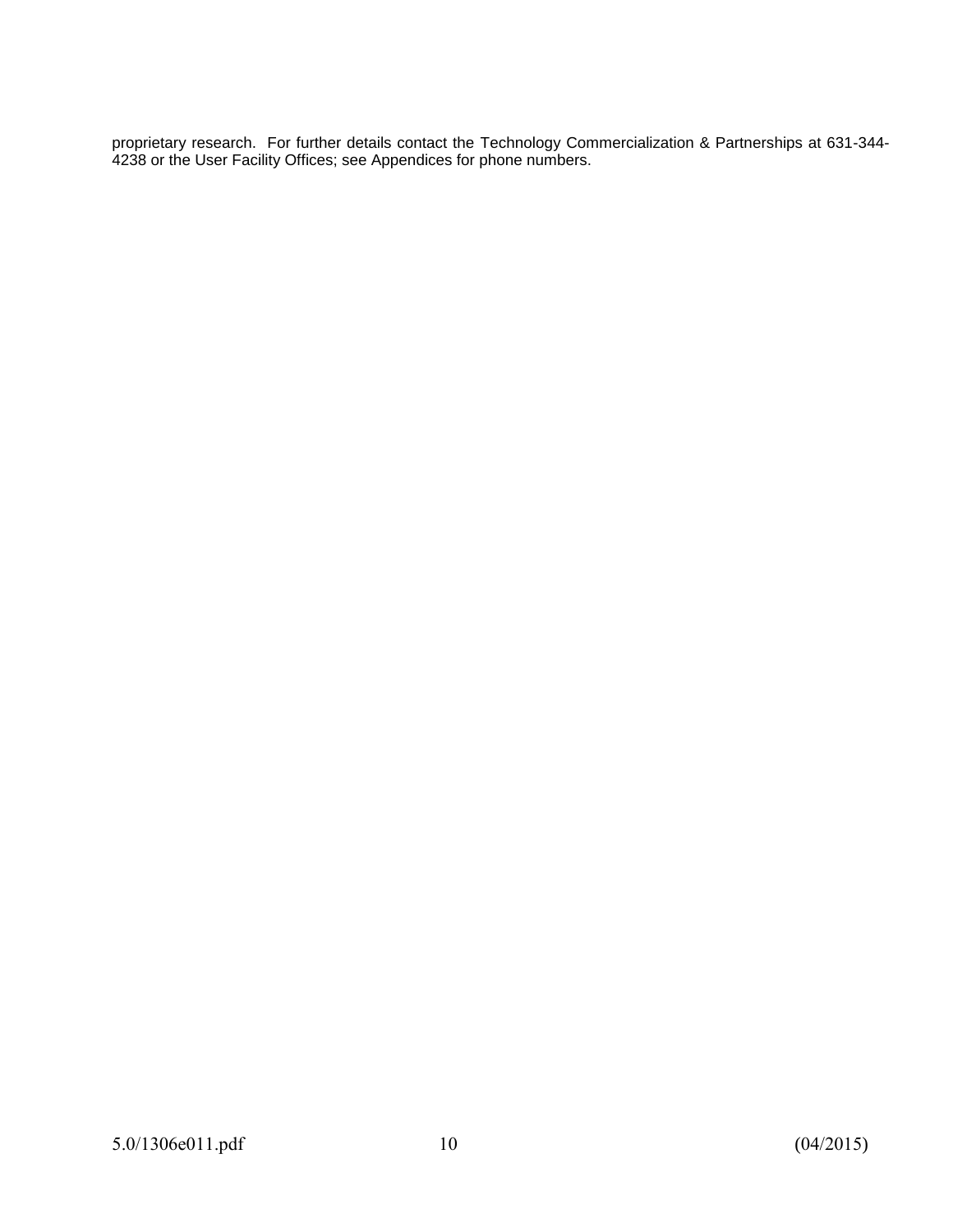# **Use of BNL Services, Research Capabilities, Materials, and Facilities by Non-BNL Organizations**

**Note**: This applies to organizational contracts. In most instances, individual researchers will be working at BNL facilities under an umbrella "user" agreement or with a BNL collaborator; they will not be entering into organizational agreements.

Generally, before non-BNL organizations may acquire BNL services, research capabilities, or materials, or utilize BNL facilities, appropriate agreements must be in place for such use. Thus, an organization that wishes to do research at BNL's Designated User Facilities should contact the individual user facility's Guest Administrator or Technology Commercialization & Partnerships, 631-344-4238, who will prepare and negotiate the agreement. Organizations wishing to utilize BNL research capabilities at non-user facilities or acquire nonresearch services from BNL may contact the Budget Office, 631-344-3428, or the Office of the General Counsel, 631-344-8629.

### Scientific Proposal Review

Proposals for an experiment at ATF, NSRL, RHIC, Tandem, Booster and Linac accelerators should be submitted to the Collider-Accelerator Department's ALD, proposals for experiments at the NSLS should be submitted to the User Administration Office at the Photon Sciences Department, and proposals for experiments at the STEM Facility should be submitted to the Biological Sciences Department Administration Office. Proposals for experiments at scientific departments or divisions should be submitted to your host prior to subsequent scientific review, if appropriate, by a Department Chair or Division Head. Following scientific review you will be notified if the experiment was approved, deferred, or rejected.

# Brookhaven's Commitment to Its Employees and Guests

**Commitments to Brookhaven National Laboratory.** BSA is the steward of the Laboratory's assets; they manage these resources in a manner that allows for reinvesting in the future and continuing BNL's mission.

**Scientific, Professional, and Personal Conduct.** BNL is committed to maintaining the highest ethical and professional standards in the conduct of our duties; all staff and guests shall conduct themselves in accordance with these standards in their relationships with each other, our customers, the public, and BNL. All staff members and guests must be free of any influence, interest, or relationship that actually or potentially conflicts, or appears to conflict with the interests of BNL or its customers. All staff and guests shall comply with applicable laws, regulations, and contractual obligations, as well as BNL policies and standards of performance. More information is available at<https://sbms.bnl.gov/standperf.htm>. Questions concerning conflicts of interest, applicable laws and regulations, and contractual provisions may be referred to the Office of General Counsel at 631-344-8629.

**Environment, Safety, Security, and Health (ESS&H).** BNL is committed to providing a safe and healthy working environment for all staff and guests; protecting the general public and the environment from unacceptable environmental, safety, and health hazards; operating in a manner that protects the environment by applying pollution prevention techniques to current activities; and remediation of environmental impacts of past operations.

**Commitments to Our Customers.** BNL is committed to provide services and products of the highest quality consistent with the needs, expectations, and resources of our customers. Brookhaven is committed to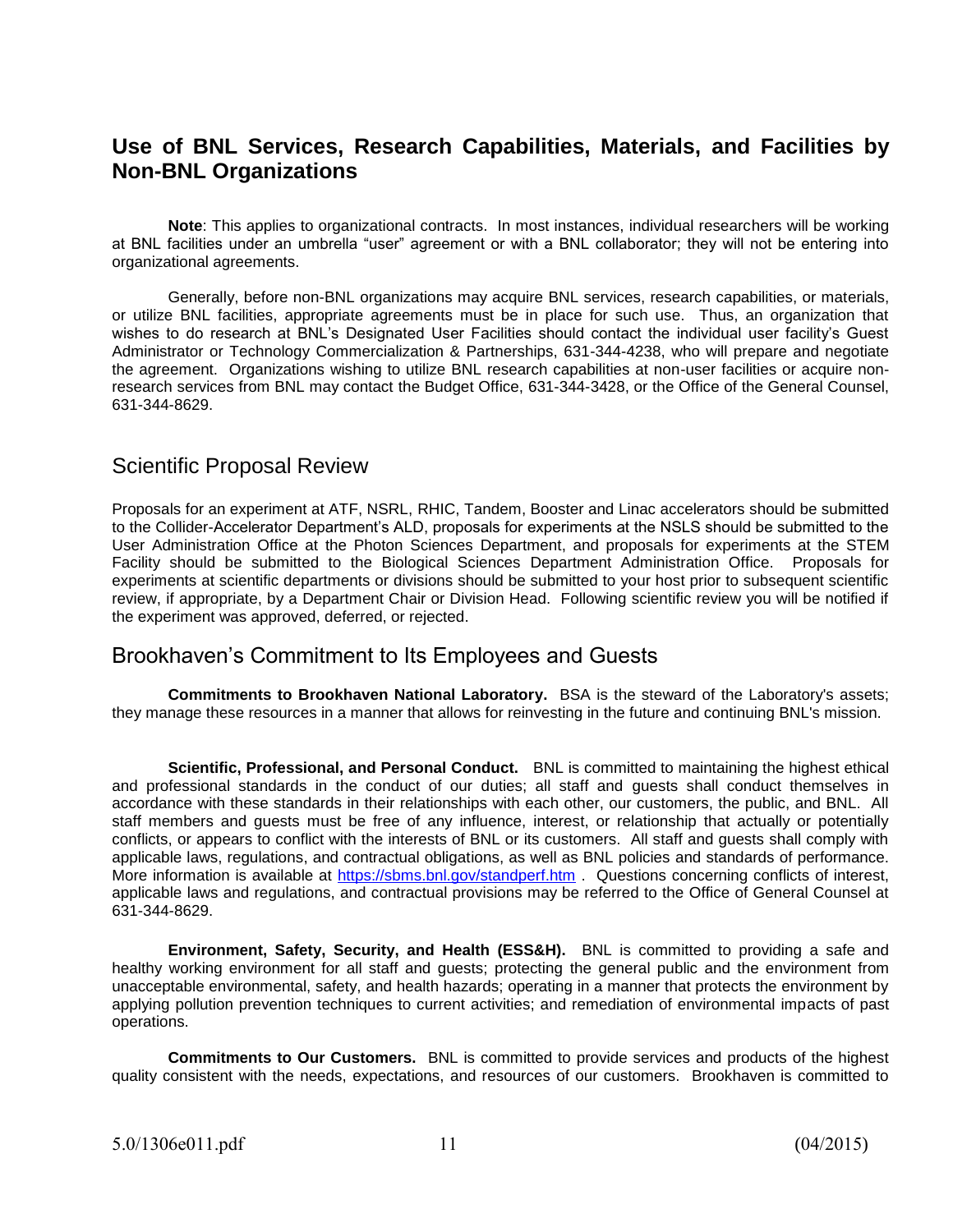continuously improving our processes, systems and capabilities so that they can improve operations and increase the value of our research products delivered to our customers.

**Commitments to Our Staff and Guests.** BNL is committed to recruiting, appointing, hiring, promoting, and compensating without regard to race, color, religion, gender, national origin, marital status, citizenship, age, disability, veteran status, sexual orientation, or any other characteristic, as may be protected by law or executive order. BNL values the contributions of all staff and guests and is committed to supporting their professional and personal development. BNL is committed to promoting open communications among all staff and guests; providing a work environment that facilitates health, fairness, honesty, integrity, and teamwork; and rewarding based on performance.

**Commitments to the Public.** Brookhaven will ensure that the ideas, interests and concerns of BNL stakeholders are considered in program planning and decision-making processes that affect the community or the general public. BNL will benefit the public by applying our professional skills and resources to scientific and technical problems. It will benefit the public by committing staff time and financial resources to schools, charitable organizations, and other recipients deemed appropriate by Laboratory leadership. Staff and guests are encouraged to participate in politics, and community and cultural activities but with the understanding they do so as individuals, not as representatives of BNL. Brookhaven will maintain a positive, proactive, and constructive relationship with our neighbors in the community, regulators, DOE, and our other stakeholders.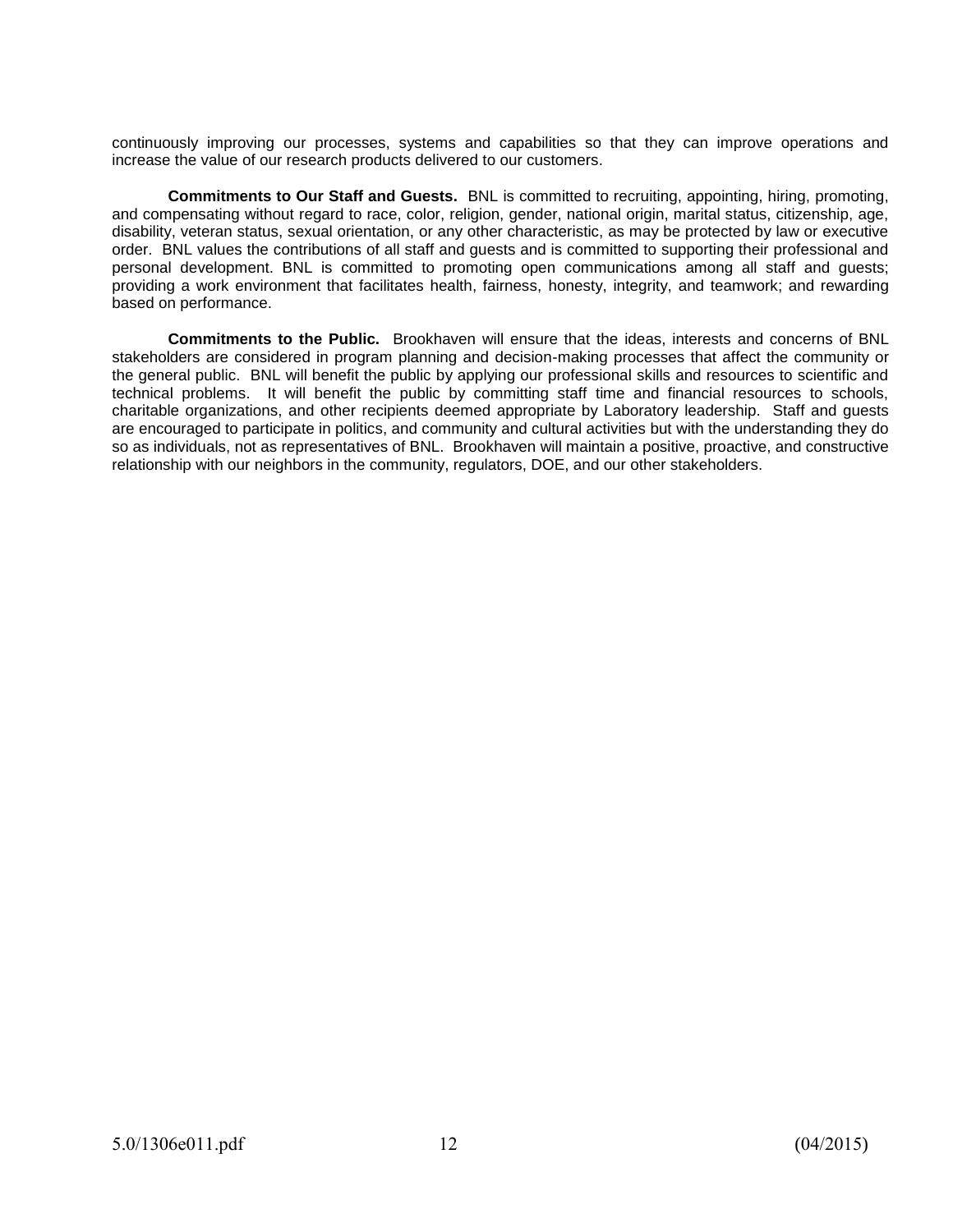# **BEFORE ARRIVAL AT BROOKHAVEN**

#### Items to Address Before You Arrive

**Access to BNL for Guests Engaged in Research**. Based on contact with a sponsor or host from BNL, or based on interaction with scientific staff or advisors from your home institution, you have decided to participate in research at BNL and are joining an experiment already approved at BNL, or you have submitted a proposal that has passed BNL scientific and safety reviews.

In order for BNL to effectively carry out the administration of new arrivals, you are requested to complete the following requirements BEFORE you arrive. Further details on Guest and Visitor can be found at **[https://sbms.bnl.gov/sbmsearch/subjarea/50/50\\_SA.cfm?parentID=50.](https://sbms.bnl.gov/sbmsearch/subjarea/50/50_SA.cfm?parentID=50)** 

**Foreign Nationals** have special requirements to be given access onto Brookhaven's site. Foreign nationals must have registered using BNL's Guest Information System (GIS), must have received approval from DOE's Foreign Visits and Assignments Office to visit Brookhaven, and must have notified Brookhaven of their arrival date before access on-site can be given. Brookhaven recommends that guest registration occur 30 days in advance of a visit.

**Guest Information System (GIS).** Brookhaven supports a web-based guest registration system. Individuals wishing to come to Brookhaven should log onto the [Guest Information System](https://fsd84.bis.bnl.gov/guest/guest.asp) [http://www.bnl.gov/guv/gis.asp,](http://www.bnl.gov/guv/gis.asp) complete the information requested, and submit it to Brookhaven 30 days in advance of a visit. Guests are asked to pay close attention to the e-mail instructions provided after registration and after arrival notification are completed.

**Arrival Notification**. All guests must notify Brookhaven of their actual arrival date to be given gate access to BNL. You can do this by going to [Guest Central](http://www.bnl.gov/guv/guestcentral.asp) [http://www.bnl.gov/guv/guestcentral.asp.](http://www.bnl.gov/guv/guestcentral.asp) If a guest fails to do this, access to Brookhaven site could be declined or the guest may be delayed at the front gate for an inconvenient period of time.

**Make Transportation Arrangements to BNL**. Commercial limousine services are available from local airports, John F. Kennedy, LaGuardia, and Islip MacArthur. It is advisable to request the rate when making the reservation. The Laboratory is 65 miles from the New York City area and taxis are not recommended. If you need assistance, please contact your host.

**Transportation While at Brookhaven**. No public transportation is available in the area surrounding Brookhaven. Guests should be aware that they might need to purchase, rent, or lease a vehicle when they arrive. BNL offers Classified Ads that advertise cars for sale.

Car Rentals. Enterprise Car Rental has an office at Brookhaven. It is located just outside the Guest, User, Visitor Center in Bldg. 400E. Enterprise offers full-day and partial-day rates for guests and families with business and personal needs, free pick-up service, discounted rates, and weekend packages. Call 631-344-4888 or 4889 for further details. The corporate account number is FX0019.

Brookhaven offers courtesy van service that provides on-site transportation. This service has a routine morning run that starts at 8:30 a.m. in the apartment area and makes 13 stops around the site. Between the hours of 8:45 a.m. and 4:15 p.m., Monday through Friday, excluding holidays, individuals can request transportation by calling extension 2714 and providing your name, telephone extension, location of pickup, location of drop-off and number of passengers. Requests are accepted on a first-come, first served basis. Be prepared to meet the van at the main entrance of your building. In order for us to be able to serve as many customers as possible, please be ready to board the van before making the call for pickup.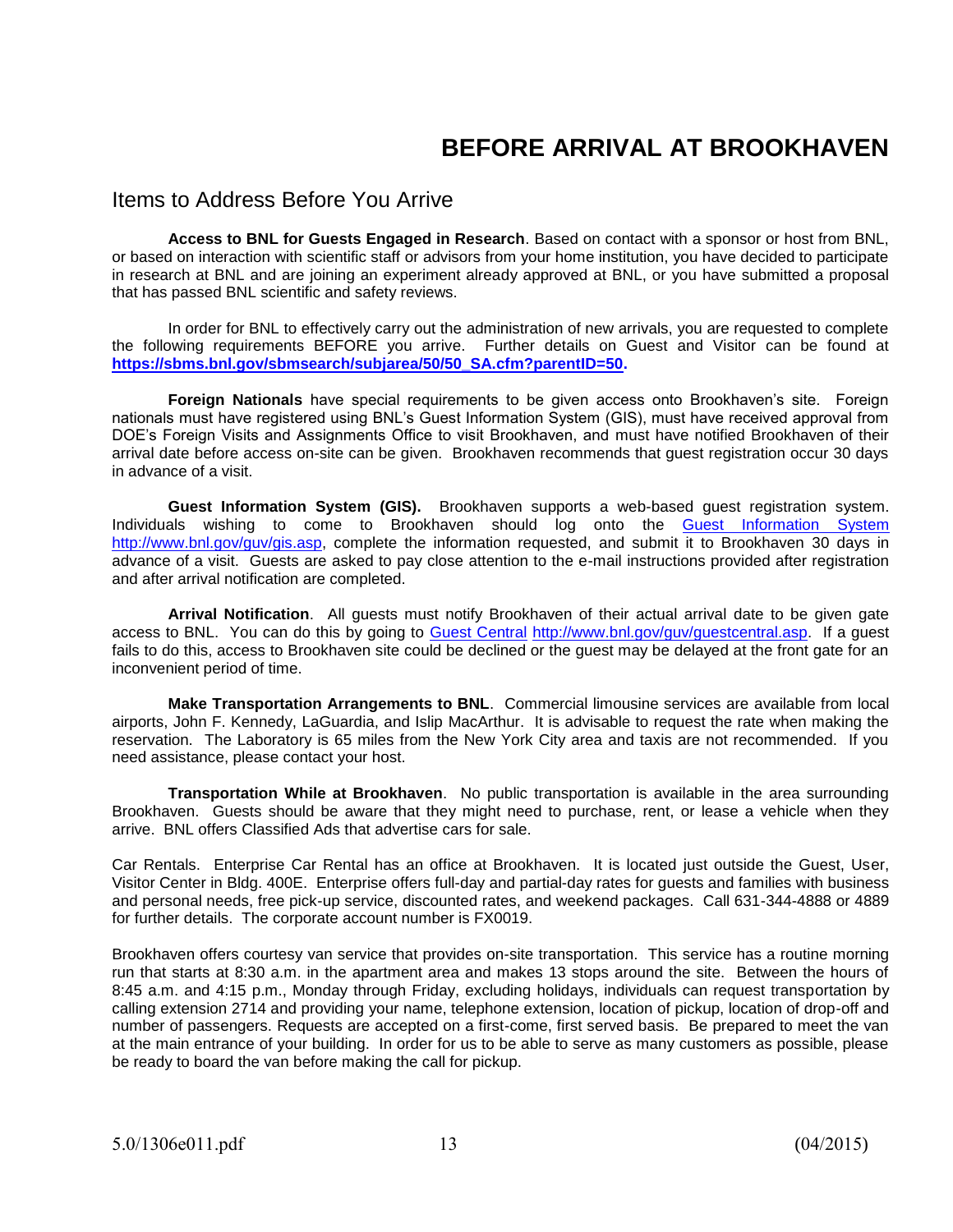Weekdays, except holidays, a Laboratory vehicle transports guests to Brookhaven to and from the Ronkonkoma Train Station. Due to limited seating, reservations are required for this service. Please telephone extension 631- 344-2535, fax 631-344-6167, email [transportation@bnl.gov](mailto:transportation@bnl.gov) or reserve in person at the Transportation Counter located in Building 400E no later than 10 minutes prior to departure time.

A courtesy shopping shuttle operates continually, except on some holidays, on Saturdays and Wednesdays between Brookhaven and the Southport Shopping Mall. Schedules can be found at Staff Services' web site for [Shuttle Service](http://www.bnl.gov/staffservices/shuttleservices.php) [http://www.bnl.gov/staffservices/shuttleservices.php.](http://www.bnl.gov/staffservices/shuttleservices.php)

**Guest Intellectual Property Agreement (Patent Agreements)/User Facility Agreements**. The Office of Intellectual Property and Sponsored Research (OIP) is responsible for the contractual arrangements that permit access to BNL's DOE Approved Major User Facilities by non-BNL organizations and for the provision of research and technical assistance to federal and non-federal organizations, including industry, universities, nonprofit institutions, and state and local governments. These agreements are called Designated User Facility Agreements. Guests working within a Brookhaven Research Department must sign a Guest Intellectual Property Agreement. The User Agreement Acknowledgement Form and the Guest Intellectual Property Agreement are signed upon arrival to BNL. <http://www.bnl.gov/guv/Agreements/default.asp>

- The Work for Others system provides a process whereby Brookhaven obtains the necessary authorizations and funding to perform research and development services for non-DOE federal agencies and non-federal entities.
- Proprietary research can also be conducted at Brookhaven. This work is conducted under a Class Waiver for Proprietary Users of Energy Research Designated User Facilities. Such research may be conducted by private individuals, representatives from educational institutions, nonprofit organizations, or industry.
- Work for Other Agreements and Proprietary Research Agreements must be in place prior to arrival at BNL.

The appropriate agreement must be signed by the individual as a pre-requisite to issuance of a Laboratory ID card and authorization to conduct work at Brookhaven. All questions should be directed to the Technology Commercialization & Partnerships at 631-344-4238 or [tech@bnl.gov.](mailto:tech@bnl.gov)

**Shipping Material to Brookhaven.** All shipments should be addressed to Brookhaven National Laboratory, Central Receiving Section, Building 98, Upton, NY 11973-5000. To speak to a representative call 631-344-2300, unless you have made other arrangements with your host. Include your host's name or your name on the package. Individual departments can receive non-hazardous, non-radiological materials directly; contact your host for further details.

- Insurance coverage should be taken on non-BNL shipments that are delivered to the Laboratory. BNL will not be responsible for any reimbursement for damage to equipment or materials belonging to outside organizations.
- Shipment of all materials including hazardous materials and hazardous chemicals, etc., to BNL must be conducted in accordance with U.S. Department of Transportation requirements. Contact your ESH Coordinator and then Central Receiving Section at 631-344-2310 to make arrangements for these shipments.
- If your institution is shipping radioactive material or accountable nuclear material to BNL, you must contact the Isotopes and Special Materials (I&SM) Group at 631-344-5233 to obtain an authorization number and then Central Receiving Section at 631-344-2311 to make arrangements for these shipments.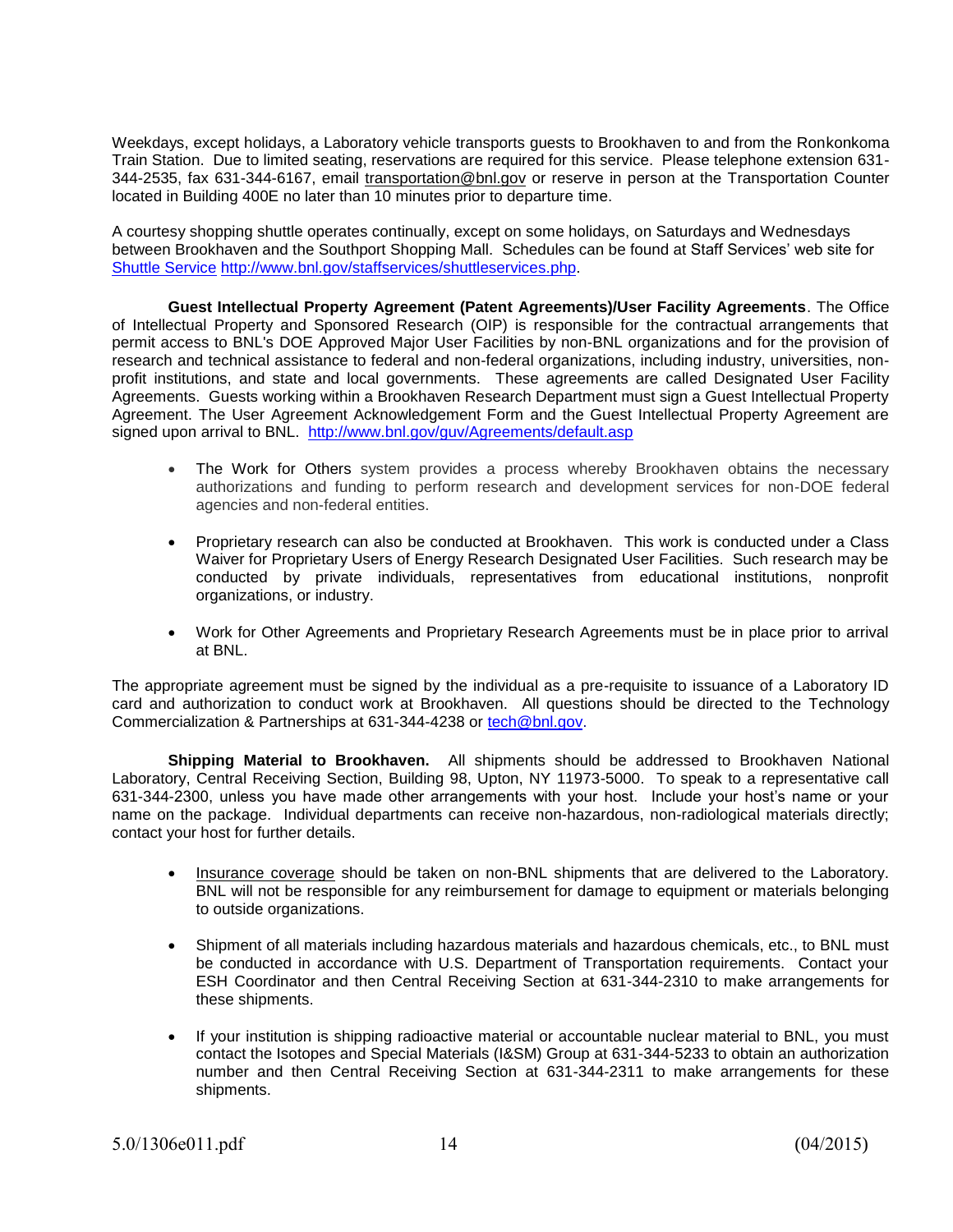- Radioactive materials are received at Central Receiving and are temporarily stored in the designated area for pick-up by I&SM. It is the Laboratory's policy to conduct the receipt, storage, inspection and delivery of Radioactive Hazardous Material in accordance with the regulations contained in the Department of Transportation's Code of Federal Regulations (CFR), Title 49, parts 100 through 179.
- Shipping Materials On-site. See On-site Transportation of Hazardous Materials in the *Upon Arrival at Brookhaven* Section of this Guide.
- Off-site Shipments. See Off-Site Shipments in the *Leaving Brookhaven* Section of this Guide.

### Items to Bring With You

**Identification.** Guests and visitors working at Brookhaven need to have proper identification documentation with them when they arrive at BNL to be granted site access and to be allowed to work. Please make sure that you bring the appropriate documents with you to avoid any delays during check-in. The current identification requirements can be found on the Brookhaven web page at: [http://www.bnl.gov/visitorinfo/visitor\\_ID.asp](http://www.bnl.gov/visitorinfo/visitor_ID.asp). A Brookhaven photo ID card cannot be issued without the appropriate identification. If you have any questions, please contact the Guest, User, Visitor Center at 631-344 3333 or [guvcenter@bnl.gov](mailto:guvcenter@bnl.gov)

**Medical Insurance.** All guests are required, with the exception of casual visitors, to have medical insurance during the length of their stay on the BNL site. US citizens and foreign nationals affiliated with U.S. institutions must indicate they have insurance. For foreign nationals that are affiliated with foreign institutions (non-salaried) with appointments of more than 30 days, the guest's Department/Division is charged by the Fiscal Department each month for the full cost of such coverage. Medical coverage is also required for foreign nationals that are foreign affiliated visiting 30 days or less, as indicated above, and may be paid for at the discretion of the Department/Division. If the Department/Division does not pay for coverage, guests will be required to pay for the coverage\* themselves. Medical coverage charged-back to the Department/Division at BNL is provided through the International Medical Group (IMG) , and is available for a maximum of three years to identified classifications of foreign-affiliated collaborators.

\*contact the GUV Center

Bring your insurance and prescription cards with you in case you need them.

**Visit Documentation.** In certain instances, you will be asked to verify authorization to be on-site when entering BNL. All first-time visitors should bring a copy of any documentation received from BNL such as an invitation letter or a housing agreement form.

### Items NOT to Bring to Brookhaven

You may not bring radioactive materials to Brookhaven without making the proper arrangements. Contact BNL's Isotopes and Special Material Group (I&SM) at 631-344-5233.

The following articles are prohibited from the site, unless specifically approved by the Laboratory Protection (LP): any dangerous weapon, explosive, or other dangerous instrument or material likely to produce substantial injury or damage to persons or property.

Except for authorized members of law enforcement agencies, no person may bring or carry firearms on site without specific prior authorization from the LP. On-site residents and employees may store firearms with the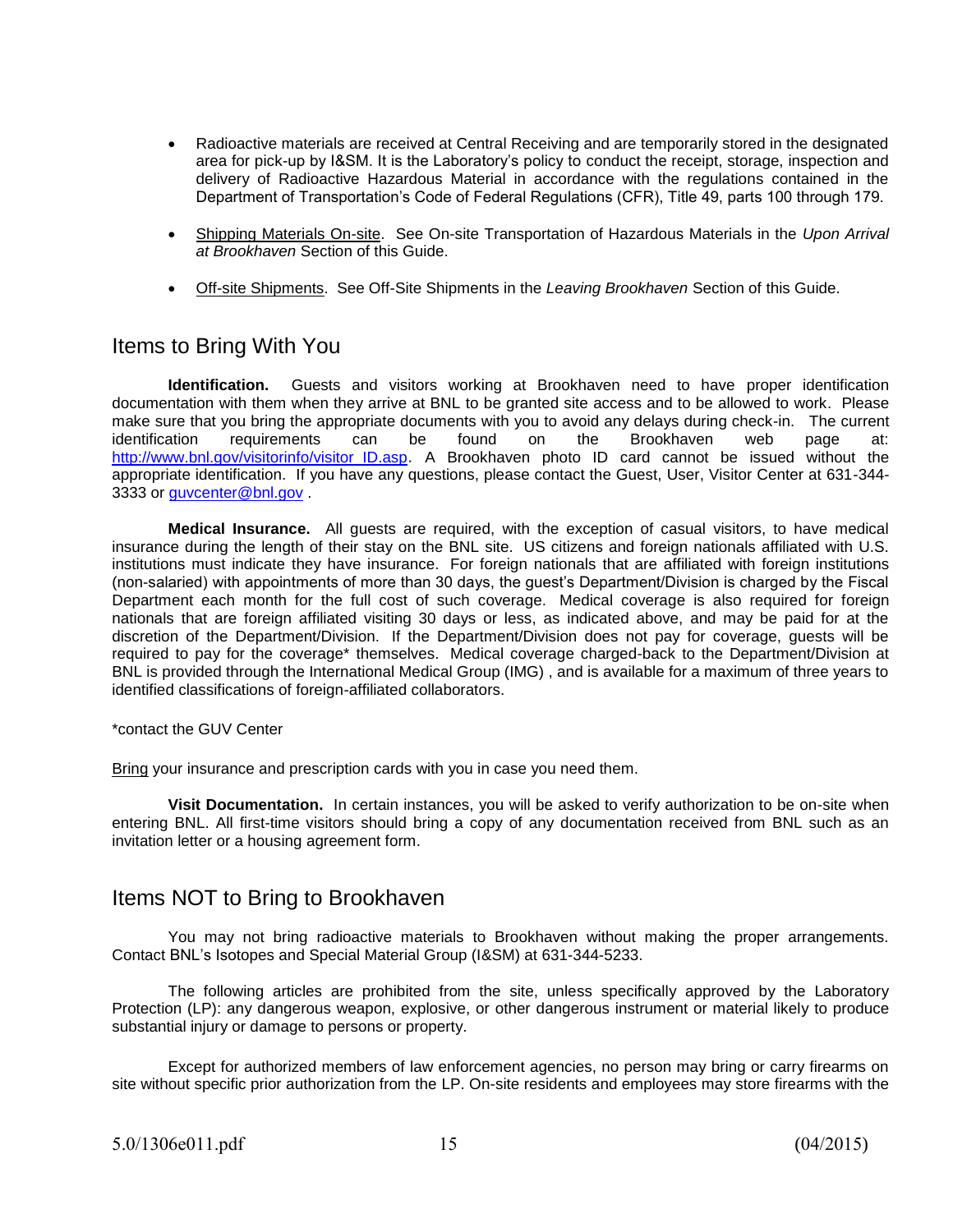Police during their stay at BNL. No firearm of any type may be fired on the Laboratory site without authority granted by the Laboratory Police. For information contact the LP point-of-contact at 631-344-4691.

Biohazards, carcinogens, radioactive materials, explosives, laboratory animals, toxic materials including wastes, or laboratory equipment that is not commercially available requires review and approval by the receiving facility or Department prior to being shipped to BNL. These items must be shipped to the laboratory via carriers that comply with all requirements set by the U.S. Code of Federal Regulations. DO NOT bring these items onto the Laboratory site in your personal vehicle or in your luggage.

The following privately-owned articles are not permitted in areas posted *limited*, *exclusion*, *protected*, or *material access* without prior authorization: recording equipment, electronic equipment with a data exchange port, cellular telephones, radio frequency transmitting equipment, computers with associated media, and controlled substances.

### Family Issues

**Schools**. Children living on the Laboratory site may attend a public elementary school (grades kindergarten through 6), a junior high school (grades 7 and 8), or a high school (grades 9 through 12), at no cost. A child who becomes five years old on or before December 1 of the year of entry is eligible for kindergarten. A child who becomes six years old on or before December 1 is eligible for grade 1. Students are transported to and from the Laboratory by school bus. Generally, the school term begins a day or two after Labor Day (first Monday in September), and ends late in June.

Students may register any time at the Longwood School District, Central Administration Offices, Yaphank Road, Middle Island, NY 11953; telephone 631-345-2162 or 631-345-2820. Your child should have the following documents in hand to register: passport, translated immunization records, and a copy of the housing rental agreement as proof of residence. The BNL point-of-contact can be reached at 631-344-3318.

**Immunization Requirements**. New York State Public Health Law requires proof of the following immunizations: at least 3 DPT (diphtheria, whooping cough, and tetanus) shots; 3 to 4 doses of oral trivalent polio vaccine; plus 1 single dose each of measles, mumps, and rubella (live) given after 12 months of age; if born on/after 1/1/85 all of preceding plus one more for measles and 3 hepatitis B for children born after 1/1/93. Immunizations should be given before you leave home and the immunization record translated into English. Without this document, your child will not be allowed to attend school.

**Brookhaven's Child Development Center** offers a day care program for children between the ages of six weeks to five years. The emphasis is on each individual child's process of learning. The Center is licensed by the New York State Department of Social Services and accredited by the [National Association for the](http://www.naeyc.org/)  [Education of Young Children \(NAEYC\).](http://www.naeyc.org/) NAEYC accreditation identifies the center as accomplishing the highest standards possible for Early Childhood Education and establishes compliance, through professional review, to meet NAEYC's Highest Quality Early Childhood Criteria.

The Child Development Center is open to children of parents who are employees, guests or contractors as well as nieces, nephews and grandchildren of employees, guests or contractors. Beginning on September 4, 2012, we will be open between the hours of 7:30 a.m. and 6:00 p.m. weekdays throughout the year except for BNL holidays.

Additional information is available on the web at<http://www.bnl.gov/HR/CDC/ChildDevCntr.asp>or by phone at 631-344-7416.

**Pets**. Approval to harbor pets in apartments must be obtained from the Housing Office prior to arrival. Pets are prohibited in dormitories and in shared efficiencies. Contact the Housing Office at 631-344-2541.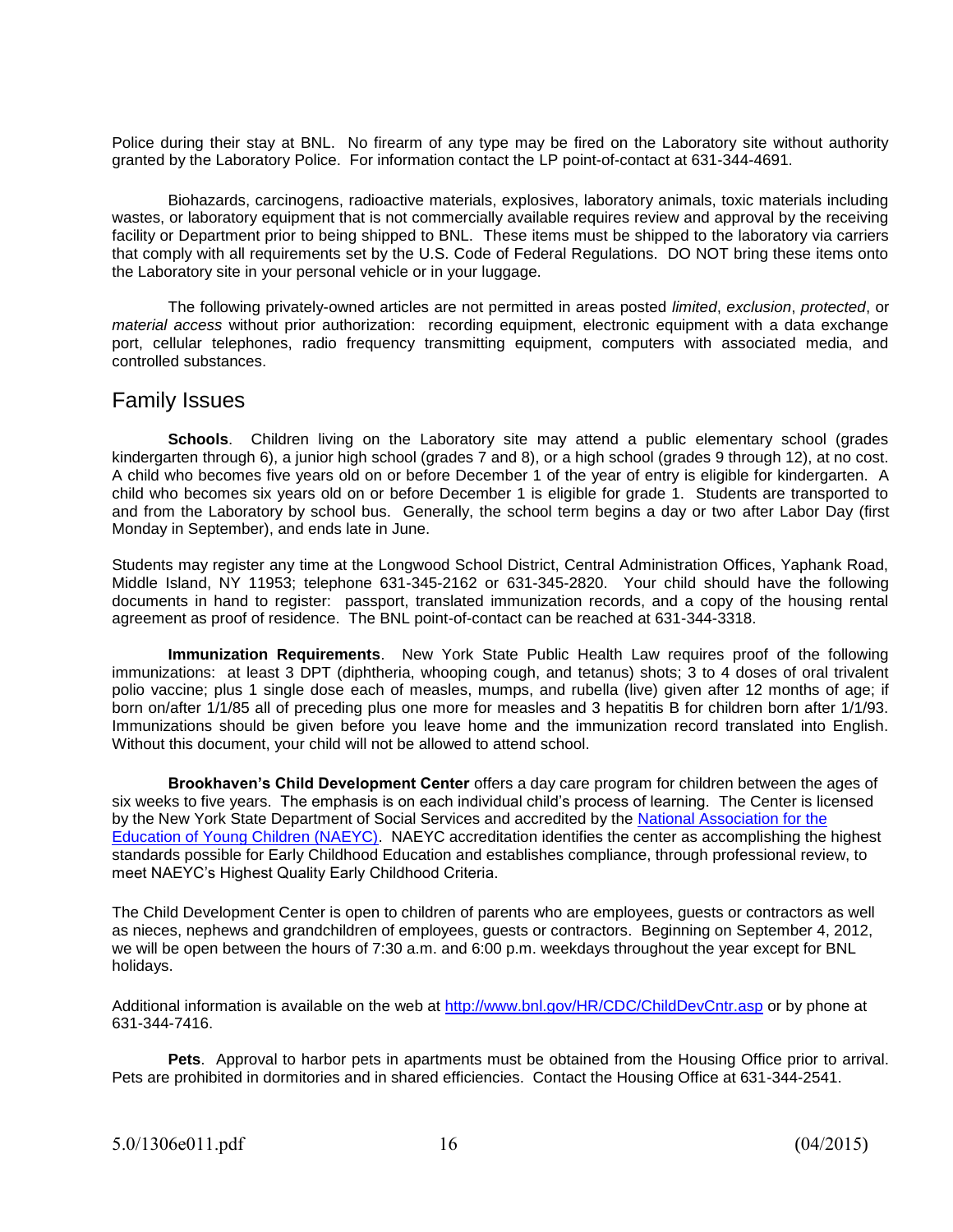### **[Housing](http://www.bnl.gov/staffservices/onsitehousing.php)**

<http://www.bnl.gov/staffservices/onsitehousing.php>

To support our guests, there are 333 on-site housing units. These units are comprised of 66 family-style apartments, 39 efficiency apartments, 213 dormitory rooms, 13 Guest House rooms, and 2 year round private houses.

| <b>Hours of Operation:</b>           |
|--------------------------------------|
| Monday - Friday: 8:00 am to Midnight |
| Saturday: Closed*                    |
| Sunday: 4:00 pm to Midnight          |
| Laboratory Holidays: Closed*         |
|                                      |

\* **After Hours**: When the Housing Office is closed, keys can be picked up or returned to Police Headquarters, Building 50.

### Miscellaneous Issues

**Automobile Stickers**. Your BNL ID Badge should be used as identification through the front gate. Identification badges are available for family members. Automobile passes are available for visitors who will reside on-site for long periods of time. Special requests by long-term guests to use automobile stickers will be considered on a case-by-case basis.

**Equipment Identification and Tagging.** DOE requires that ALL equipment at BNL have bar codes or tags to indicate ownership. Please tag all your equipment prior to arrival at BNL.

**Visas.** The U.S. Department of Energy (DOE) funds BNL; regulations must be followed in order for foreign individuals to receive travel-related expenses from the Laboratory. Similar regulations apply at other institutions and universities, which are funded by the DOE. All questions regarding Visas should be directed to Human Resources at 631-344-7663.

#### Monetary Issues

**Accounts.** Accounts to cover operating expenses by non-BNL institutions while at Brookhaven (e.g., charges for use of trades, shops, stockroom withdrawals, and telephone charges) are subject to BNL overhead and are established by the user's home institution via a purchase order. Contact the Budget Office at 631-344- 3428 for further details.

**Money & Banking.** The best way to get cash is from an automatic teller machine (ATM) machine. There is an ATM machine in the lobby of the cafeteria in Berkner Hall, Building 488 and at Teacher's Federal Credit Union (TFCU) in Building 400. This ATM is connected to VISA, MasterCard, CIRRUS, PLUS, and NYCE networks. Most European and Japanese cards will work.

There are a number of banks located nearby. A branch of TFCU is located on-site in Building 400. You can cash paychecks at the TFCU with a BNL ID badge.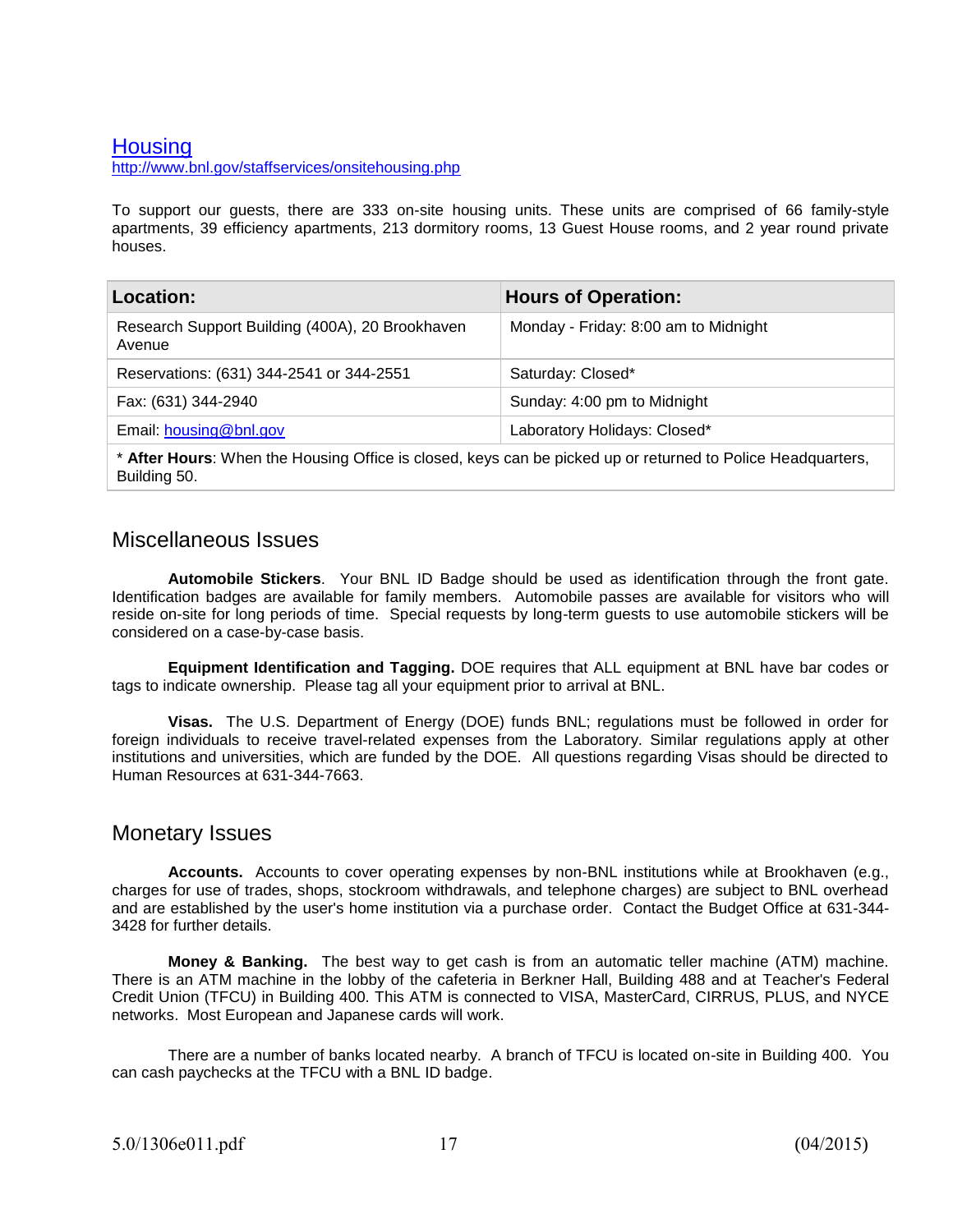Travelers' checks, in US dollars only, can be cashed at the TFCU under a member's account. Travelers' checks in foreign currencies cannot be cashed on-site or anywhere nearby; if you need to do so, then please take the opportunity to do it at the airport when you first arrive.

# Safety Procedures

**Experiment Review.** Your facility/department must be notified beforehand about all materials, chemicals or equipment that you bring into the facility. Each experiment or modification to the experiment must undergo a review for conventional Environmental, Safety, & Health (ES&H) issues by the Department's Experimental Safety Review Committee; see Appendices for name and phone number of the Committee Chairs. Sufficient drawings and certifications must be made available for review of equipment that is fabricated at a non-BNL facility. An experiment may also require review for access controls and radiation protection issues.

Certain types of equipment, such as pressure vessels, vacuum vessels, cryostats, and gas- handling systems must not be operated before undergoing a thorough ES&H review. Your facility/department must be informed before the introduction of a potential hazard into the experimental areas. Sufficient time must be allowed for a thorough review to be accomplished before operation of the equipment.

#### **Safety and Work Planning Process.** See *Safety Section* for information.

**Training Requirements**. The Laboratory has established training programs in accordance with regulatory requirements for work to be performed, hazards that may be encountered, areas that will be accessed, potential for risk, and general site requirements. Brookhaven's Training and Qualifications Program ensures that BNL employees and guests are trained and qualified to perform their assigned tasks and job functions. Training requirements that you will need for the work to be performed will be assessed through the guest orientation process. Completion of required training is tracked and reported through BNL's Job Training Assessment (JTA) process.

Training information and web courses are available at [http://training.bnl.gov/.](http://training.bnl.gov/) Your Training Coordinator can assist you with determining your training requirements and provide you information about the courses that can be completed prior to your arrival. Once your required training has been assessed, you may check the status of your requirements by accessing the Brookhaven Training Management System (BTMS). You will need login information in order to access the BTMS from off-site; this information is available from your Training Coordinator or your Guest Administrator. Training Coordinators are listed in the Appendices or can be found at [http://www.bnl.gov/training/tc\\_list.htm.](http://www.bnl.gov/training/tc_list.htm) Guest Administrators are listed in the Appendices. Once logged into BTMS, record queries, status and expiration reports, and other training information will be accessible.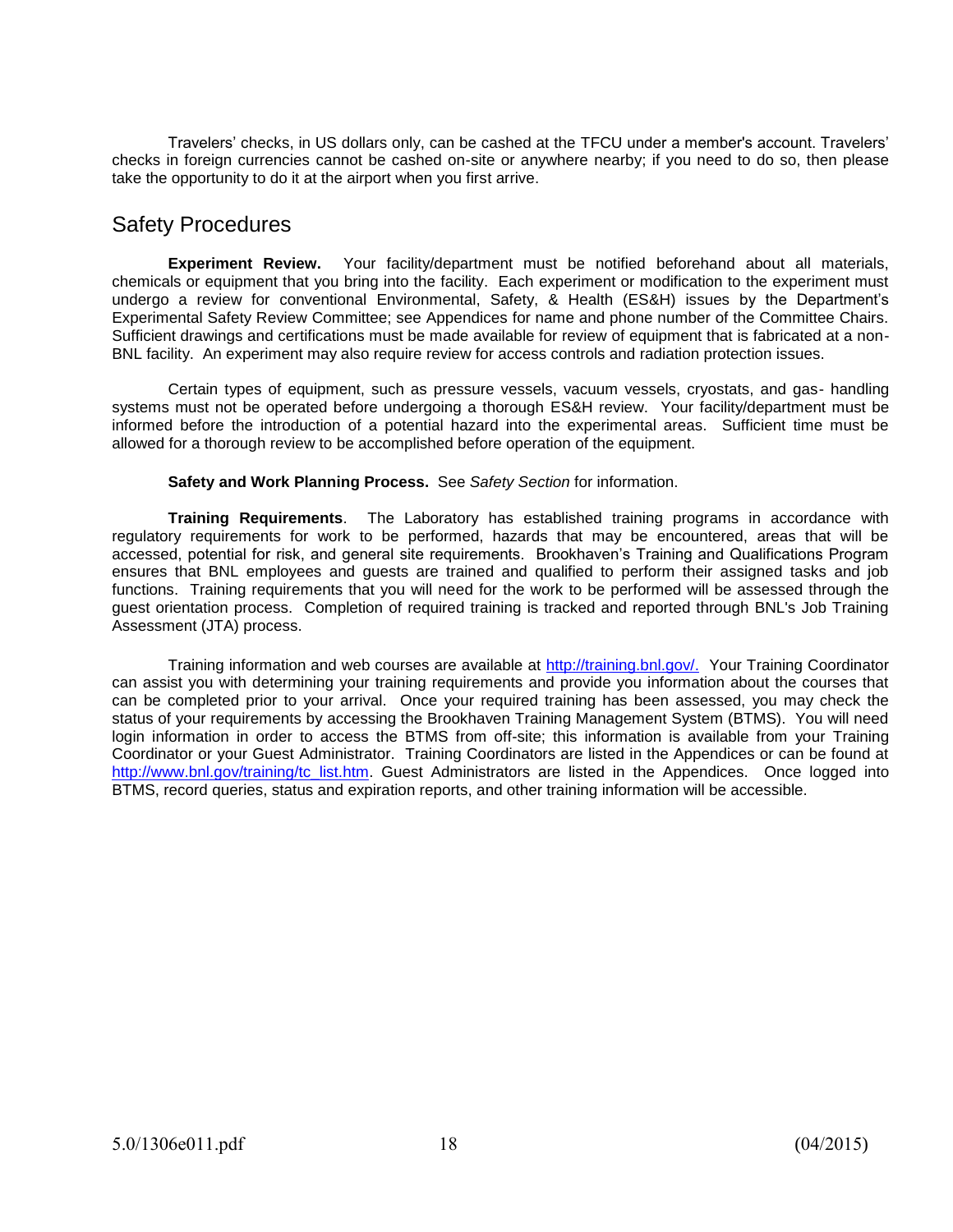# **UPON ARRIVAL AT BROOKHAVEN**

### When You Arrive at BNL

Guests without a BNL ID badge will be stopped at the front gate and issued a temporary access pass to obtain access onto the Brookhaven site. Guests holding a valid BNL ID badge will have their ID badge scanned at the front gate to obtain access onto the Brookhaven site.

### Check–In Procedures at Brookhaven

Guests will be instructed on check-in procedures when they complete the Arrival Notification by visiting Guest Central on-line at [http://www.bnl.gov/guv/guestcentral.asp.](http://www.bnl.gov/guv/guestcentral.asp) If you are required to check-in, you will do so at one of the locations listed below, as applicable. Check-in hours are 8:30 a.m. to 5:00 p.m., Monday through Friday, excluding holidays. Guests should make every attempt to arrive during these hours. Guests arriving during non-working hours will be asked to read and acknowledge BNL's off-hours policy for untrained guests when they arrive.

- Guest, User, Visitor (GUV) Center, Bldg. 400, Research Support Building (RSB) All guests, except as noted below;
- Facilities & Operations Office (FM)/Donna Pfeiffer Contractors;
- Office of Educational Programs (OEP), Bldg. 438 OEP Student and Teacher Collaborators;
- Human Resources (HR), HR Records, Bldg. 400 (RSB) Consultants, Job Shoppers, and Foreign National Contractors.

**Commitments and Expectations Statement.** Guests coming to Brookhaven will be required to sign a Commitments and Expectations Statement before they receive a BNL ID card.

**[Guest Intellectual Property Agreement \(Patent Agreement\)/User Facility Agreements.](http://www.bnl.gov/guv/Agreements/legal_agreements.asp)** See *Before Arrival at Brookhaven*.

**[Identification](http://www.bnl.gov/visitorinfo/visitor_ID.asp)**: Guests and visitors working at Brookhaven need to have proper identification documentation with them upon check-in at BNL. The current identification requirement can be found on the Brookhaven web page at: http://www.bnl.gov/visitorinfo/visitor ID.asp. A Brookhaven photo ID card cannot be issued without the appropriate identification.

**Guests less than 18 years of age (minors)**. Individuals who are minors and who have a guest appointment are required to have parent/guardian permission to work in Radiological Areas or Controlled Areas. It is BNL policy that minors are not to be exposed to hazardous situations while involved in BNL activities. Contact your Facility Support Representative to complete the appropriate request form; see Appendix for Facility Support Representatives. User facilities and departments may have additional requirements for minors that are covered in their facility-specific training.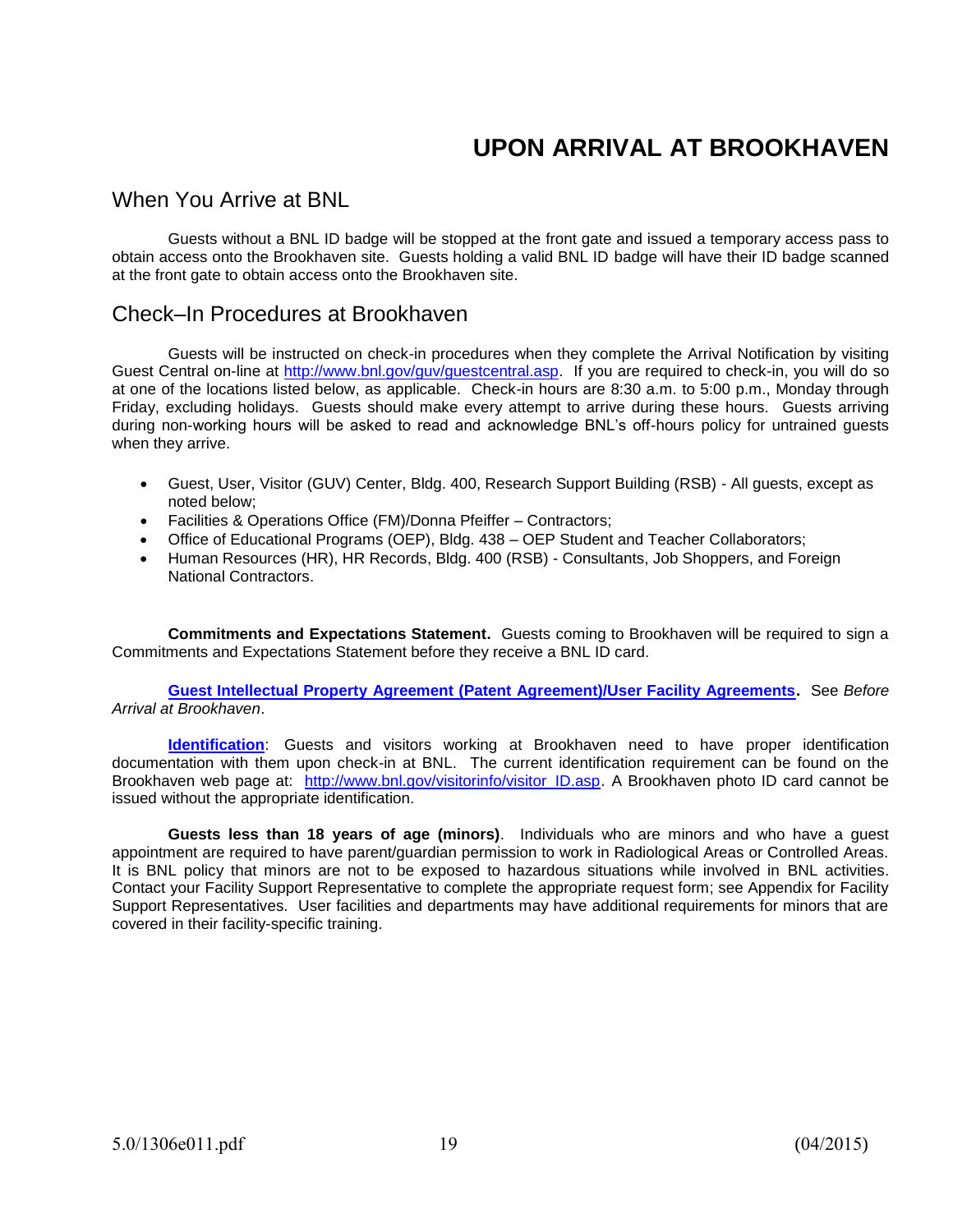# **FACILITY ACCESS POLICY FOR UNTRAINED GUESTS ARRIVING DURING OFF-HOURS**

If this is your first visit to BNL and travel arrangements bring you to Brookhaven during off-hours, the officer at the front gate will direct you to either Security or the Housing Office for housing keys. If you have made prior arrangements with your host, you may be directed to a User Facility and assigned an escort. Contact your host or Guest Administrator before you arrive at BNL to make plans for unescorted access to facilities and departments.

The off-hours untrained guest policy states that without training you are **ONLY** allowed unescorted access to BNL's common areas, these include the: Brookhaven Center, Post Office, Research Library, Housing Office, apartment and dormitory area, and the Cafeteria. It is important to recognize that you have not been trained and therefore, cannot work in scientific facilities or Departments without an escort. You **MAY NOT** begin work at BNL until you have received training.

# BNL Photo ID Badges

If this is your first visit to BNL, you will be issued a photo ID badge when you check-in. ID badges will be issued for initial appointments and renewal appointments when proper identification has been provided, a Commitments and Expectations Statement has been signed, and a [Guest Intellectual Property Agreement](http://www.bnl.gov/guv/Agreements/legal_agreements.asp)  [\(Patent Agreement\)/User Facility Agreement](http://www.bnl.gov/guv/Agreements/legal_agreements.asp) has been signed.

You must carry your BNL Photo ID badge with you at all times. It is an important form of identification. You will need it to access BNL's main gate and some of BNL's user facilities. Additional access cards are required for the RHIC, AGS, & NSRL facilities. Access is given when all appropriate training has been completed.

The BNL Photo ID badge issued to you is the property of the U.S. Department of Energy. If you should lose your ID card, report the loss immediately to BNL Police Headquarters 631-344-2238. Upon expiration of your appointment, the date indicated on your card, you must surrender your ID badge to BNL. If you plan to return and extend your Laboratory appointment, you must turn in your expired ID badge in order to receive a new one.

# Training

All individuals are required to have BNL and/or site-specific training prior to unescorted access to BNL facilities and laboratories. Departments/facilities will identify authorized escorts if access to a facility is required prior to training. The Department or User Facility Training Coordinator should be contacted with any training questions, see Appendices for contacts.

# Access to Brookhaven's Buildings

**Common areas** at Brookhaven such as the Cafeteria, the Brookhaven Center, Research Library, and the Housing Office are open to everyone. Untrained individuals are **NOT** free to wander through, or work in, any other Brookhaven buildings unescorted. If you are untrained and unescorted, you may enter a Brookhaven building only to proceed to your Guest Administrator's Office to check-in. Some buildings at Brookhaven have Controlled Access for radiation protection purposes. In order to enter these sites you must have appropriate training and access approval. Signs are posted on the doors to these areas. Unauthorized access is a serious infraction and may lead to loss of privileges at BNL.

5.0/1306e011.pdf 20 (04/2015)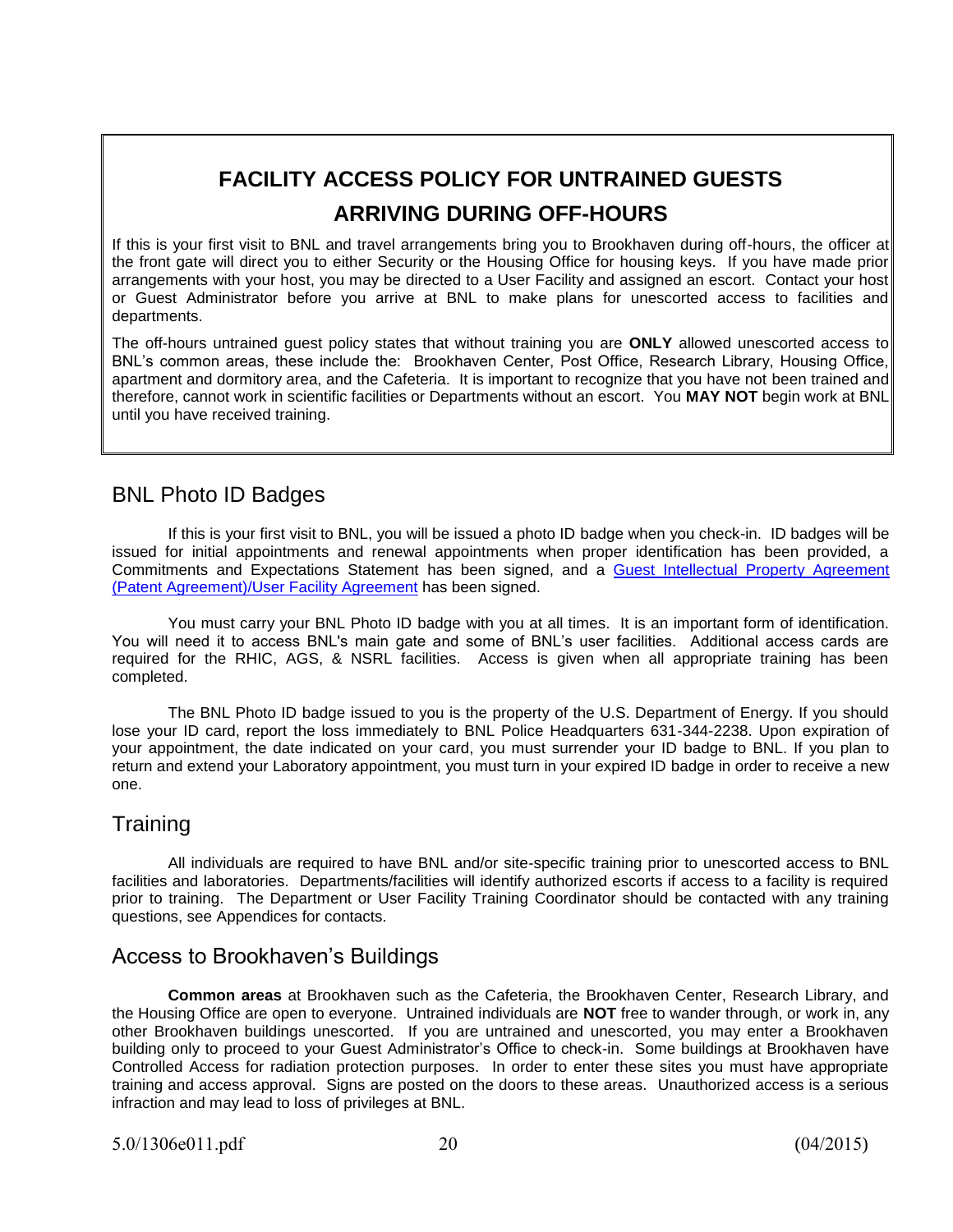### Procurement at BNL

**Procurement of Goods and Services**. BNL uses a web-based procurement system. BNL's Procurement and Property Management Division (PPM) supports a web page to assist in how to use the system, click here to learn more [https://sbms.bnl.gov/sbmsearch/subjarea/232/232\\_sa.cfm.](https://sbms.bnl.gov/sbmsearch/subjarea/232/232_sa.cfm)

### Miscellaneous Items

**Auto Licenses.** New York honors all valid foreign licenses. By law, New York will honor a valid driver license issued by any other nation to a resident of that nation. You should not apply for a New York State license unless you become a resident of New York.

**Computing at BNL.** Computer security is taken seriously at BNL.All guests will be required to take an on-line Cyber Security training course. This can be taken prior to coming to Brookhaven at the following site: [http://training.bnl.gov/course/CyberSecurity.](http://training.bnl.gov/course/CyberSecurity)

**English Lessons.** English as a Second Language is a free course offered to individuals visiting Brookhaven. Contact ESOL Office at 631-344-4894 [http://www.bnl.gov/esol/.](http://www.bnl.gov/esol/)

**Health Concerns.** Long Island is the home of two diseases which individuals visiting Brookhaven should take precautions against. Both of these diseases are spread by common insects, one by ticks and one by mosquitoes.

- Lyme disease is carried by deer ticks. An infected tick can transmit the spirochete to the humans and animals it bites. Be alert for symptoms, which may include a red rash (especially surrounding the tick bite), flu-like symptoms, or joint pains in the first month following any deer tick bite. If diagnosed and treated early with antibiotics, Lyme disease is almost always readily cured. Insect repellents with DEET can reduce the risk of tick bites.
- West Nile Virus is a rare mosquito-borne infection that can cause fever and headaches and in some cases neurological disorders. Mosquitoes are most active at dawn (just before sunrise) and at dusk (just before sunset). Limiting your time outside during those periods will limit your chances of being bitten by a mosquito. Insect repellents with DEET can reduce the risk of mosquito bites.

**The Occupational Medicine Clinic** is located in Building 490, 631-344-3670, and provides the following services for guests: emergency first aid care and emergency room or urgent physician referral, evaluations of medical concerns or conditions by a registered nurse, assistance in locating physicians and other health care providers for private care, and assistance in assessing medical qualifications for respirator users at BNL.

**Property Damage.** Individuals should take reasonable precautions, in accordance with the applicable ES&H Standards, to safeguard and protect BNL's equipment. In the event of any loss, destruction of, or damage to any property, the individual shall inform their host of the facts surrounding the occurrence. In the event the occurrence involves non-government-owned property, the owner of such property shall also be notified.

**Recycling at BNL.** Brookhaven supports a large recycling program that includes paper, Styrofoam, cardboard, lead, soda cans and bottles, laser printer cartridges, and scrap metals. Please note, some batteries are considered hazardous and must be disposed of a hazardous waste. Each Department and User Facility has designated collection areas for such items. Individuals are required to familiarize themselves with their locations and support these efforts. See *Safety Issues at Brookhaven Section* regarding disposal of hazardous wastes.

**Traffic Safety.** You are required to observe the traffic signs and speed limits posted on the Laboratory site. New York State law requires the use of seat belts at all times by passengers riding in the front seat of a car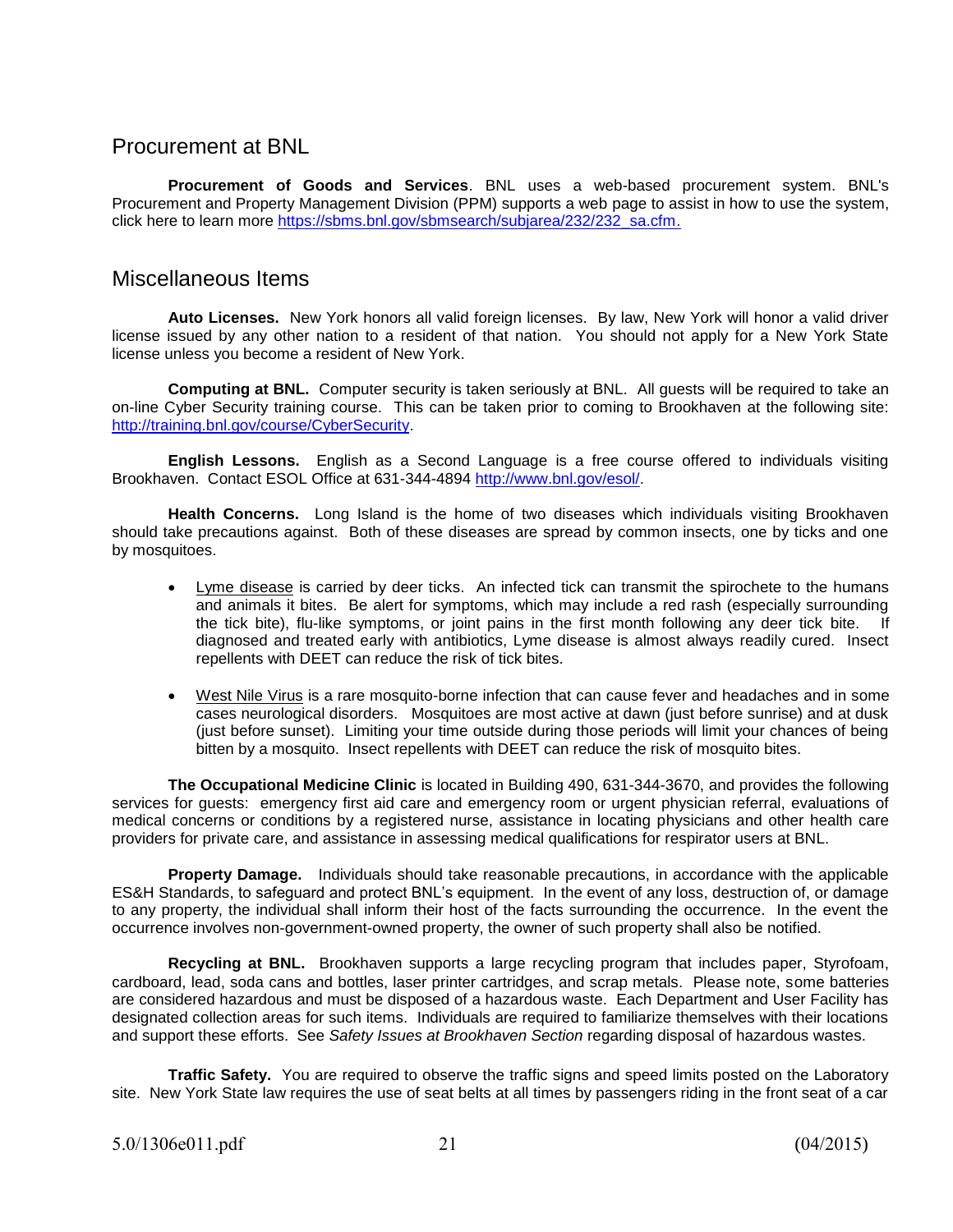and for passengers under the age of sixteen (16) riding in the rear seat of a car. New York State law also requires hands-free cell phones while driving.

Everyone using bicycles as a mode of transportation around Brookhaven should ride with caution **and must wear a helmet** [http://sbms.bnl.gov/sbmsearch/subjarea/128/128\\_Pro3.cfm.](http://sbms.bnl.gov/sbmsearch/subjarea/128/128_Pro3.cfm)

### Transporting Hazardous Materials On-Site

**On-Site Transportation of Hazardous Materials** must be via laboratory vehicles, **NOT** personal vehicles or rental vehicles. For assistance in on-site transfers, contact your ES&H Coordinator. Names and numbers are in the Appendices.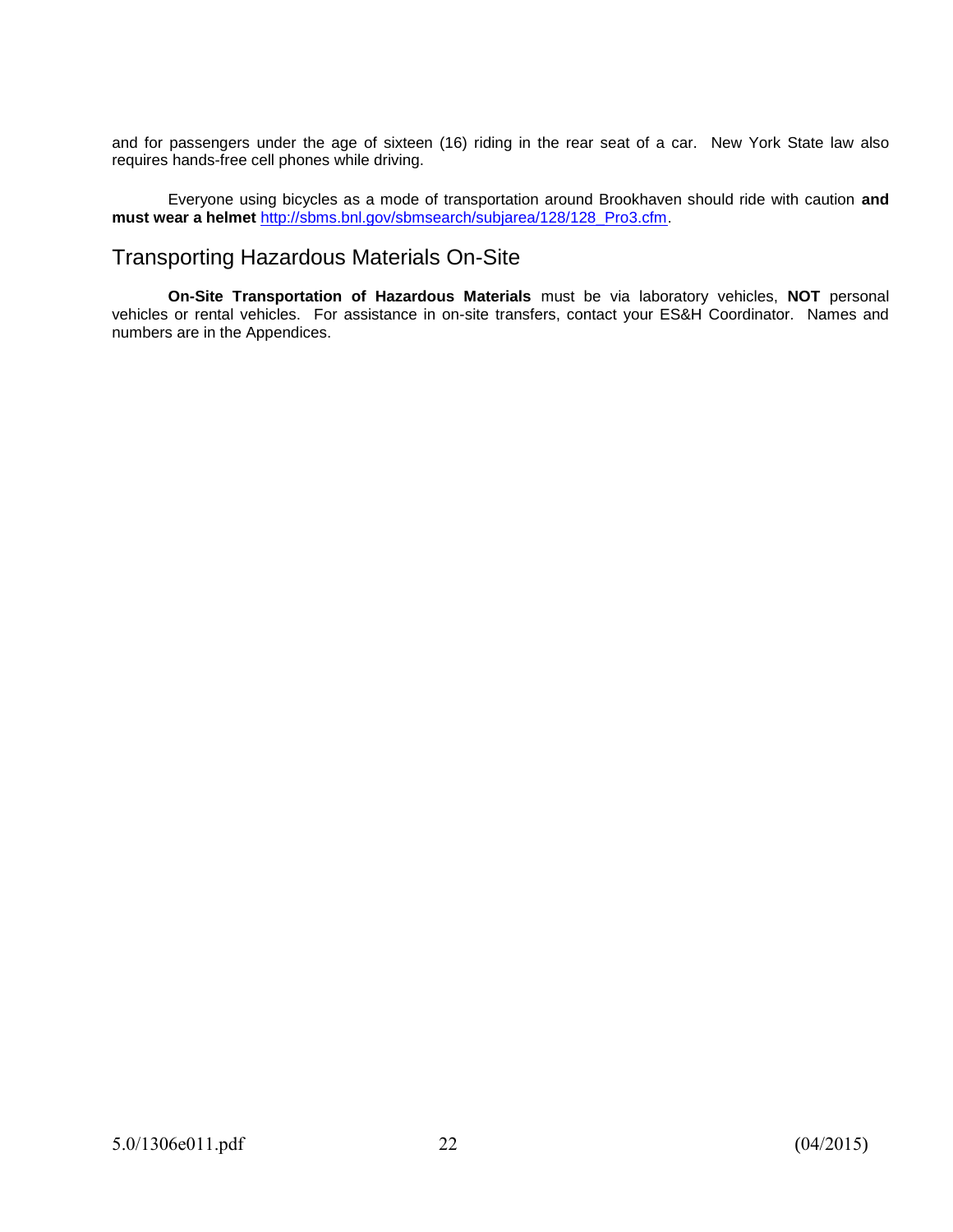# **SAFETY ISSUES AT BROOKHAVEN**

### Personnel Safety Requirements and Expectations

Brookhaven's Integrated Safety Management (ISM) system must be used by all BNL employees and guests to establish work planning and control requirements at BNL so that all work is planned and implemented properly, hazards and risks are identified and controlled, resources are scheduled and coordinated, and appropriate feedback mechanisms are in place. "Work" is defined as the activities that involve the design, operation, maintenance, modification, construction, demolition, or decontamination of facilities, systems, or experiments by BNL or non-BNL individuals. The [Work Planning and Control for Experiments and Operations](https://sbms.bnl.gov/sbmsearch/subjarea/109/109_SA.cfm) Subject Area establishes the requirements at BNL so that all work is properly managed by using a level of planning and control commensurate to the Environment, Safety, and Health (ES&H) hazards, job complexities, and work coordination needs. Contact your ES&H Coordinator or your Work Control Manager for further information; see Appendices.

Individuals who come to Brookhaven are responsible for their own safety as well as the safety of others. This includes acting in a prudent and responsible way when dealing with hazards, seeking help when unsure of proper procedures, reporting unsafe conditions and activities and utilizing BNL's stop-work procedures. Thus, individuals are responsible for the safe conduct of their experiments, and for providing the necessary knowledge and planning for dealing with hazards or potential accidents connected with their experiment. Bypassing any safety system or regulation at Brookhaven is prohibited, is considered a serious infraction or may result in monetary penalties to the facility/department, and may lead to loss of research privileges at Brookhaven.

Individuals should take reasonable precautions, in accordance with the applicable ES&H Standards above, to safeguard and protect BNL's equipment. In the event of any loss, destruction of, or damage to any property, the individual shall inform their host of the facts surrounding the occurrence. In the event the occurrence involves non-government-owned property, the owner of such property shall also be notified.

If you or your collaborators are injured, dial 911, or notify the Occupational Medicine Clinic at 631-344- 3670 or 3671.

#### Hazardous Materials

Hazardous materials are reviewed as part of the experiment safety review. Depending on the type of material used, there may be special safety and emergency procedures required. Materials considered potentially hazardous are: flammable substances, toxic substances, radioactive materials, biological hazards, cryogenic liquids, carcinogenic and suspect carcinogenic materials, and corrosives. US law requires commercial suppliers of hazardous materials to provide Materials Safety Data Sheets (MSDS). MSDS forms should be consulted for potential hazards. BNL also maintains a computerized MSDS database for materials in its inventory.

**Usage of Hazardous Materials.** There are several support laboratories available around the BNL site for sample preparation or the conduct of other activities that need exhaust hoods and other controls. Further details can be obtained from your Building ES&H Coordinator.

Ship the smallest quantity of material necessary for the experiment to Brookhaven. Use of hazardous materials in small quantities helps to limit the potential of a "worst-case accident" and often simplifies required safety measures and limits the amount of hazardous waste produced. Hazardous gases are a particular concern. Only limited quantities of these gases can be brought into buildings. For some gases, even lecture bottles may be an unacceptable volume. For further guidance, contact your ES&H Coordinator, during the planning stages of shipping material to BNL.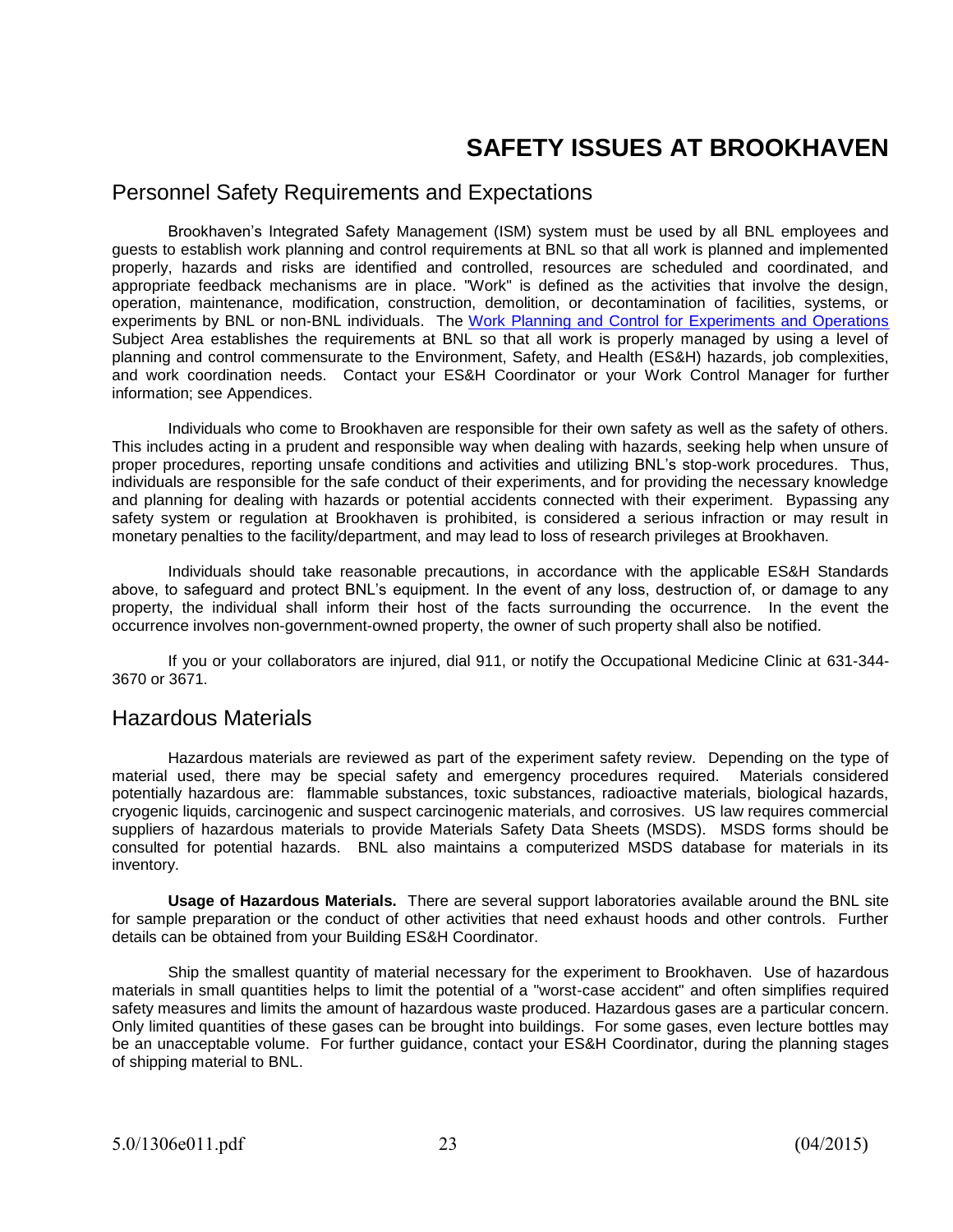**Storage of Hazardous Materials.** Cabinets are available for short-term storage of flammable and corrosive liquids. Laboratory exhaust hoods are not appropriate places to store hazardous materials. Individuals are expected to ship their materials back to their home institution upon completion of their experiment.

**BNL Chemical Management System (CMS).** All chemicals shipped to BNL will be bar coded and will be maintained in a chemical management inventory.Further information can be found at [Chemical Management](http://intranet.bnl.gov/esh/cms/)  [System,](http://intranet.bnl.gov/esh/cms/) which is an intranet site. Or you may contact the CMS Team Members Ext. 7325, 2862, CMS Manager Ext. 2028; Email: [CmsTeam@bnl.gov.](mailto:cmsteam@bnl.gov)

**Labeling.** DOE requires that all chemical containers be properly labeled. Use of a standard labeling system is required throughout BNL. The labels display a colored diamond divided into four sections and have a space for the name of the material in the container.

#### Waste Management

**Managing Chemical/Radioactive Wastes**. Hazardous, industrial, and radioactive wastes must be managed/stored in areas specifically established for the particular type of waste. Contact your ES&H Coordinator and/or ECR to determine which area you should be using. All waste items must be identified, labeled, containerized, and stored according to BNL rules and requirements. Appropriate waste disposal forms must be completed to effect disposal.

Training is required for anyone generating/managing hazardous and/or radioactive wastes at BNL. These courses are available on the web at [http://training.bnl.gov/.](http://training.bnl.gov/) The courses take approximately 20 minutes to complete. Training is valid for one year. Contact your Training Coordinator for assistance. Training Coordinators are listed in the Appendices.

**Medical Waste.** All regulated medical waste (RMW) generated at BNL is picked up by a licensed contractor for disposal. BNL's Medical Department administers the contract and the RMW program. Arrangements for disposal of RMW, including RMW contaminated with short-lived isotopes, are made through the Medical Department's Medical Waste Supervisor. Arrangements for disposal of long-lived R-RMW are made through your department's/User Facility's Environmental Compliance Representative (ECR) and the Medical Department's ES&H Coordinator. Failure to comply with requirements in this subject area may be treated as a reportable event.

**Hazardous Waste** is defined as a by-product of certain processes and activities that can pose a substantial or potential hazard to human health or the environment when improperly managed. Wastes in any form are considered hazardous if they are ignitable, corrosive, reactive, toxic, or if they are included on the U.S. Environmental Protection Agency's list. The definition of hazardous wastes and the characterization of waste materials can be confusing. If you are not sure, ask your ES&H Coordinator and/or ECR.

**Hazardous Waste Collection Area.** Hazardous wastes that accumulate during an experiment should be stored in a Satellite Accumulation Area (SAA). Contact your ES&H Coordinator to learn the location of your SAA. Hazardous wastes are to be stored near their point of generation in a designated SAA until ready for transfer to a 90-day storage area. Only trained and qualified personnel may bring wastes to a collection area.

**Waste Minimization.** Implementing work practices that eliminate or reduce the generation of wastes, effluents, and emissions is a priority at Brookhaven. Recycle office waste in designated containers. While conducting experiments or projects, ensure that all hazardous materials are properly labeled and identified. Reuse, recycle, or dispose of all wastes appropriately in accordance with your project, experiment, or work plan. Please make every effort to minimize the quantity of chemicals you ship to BNL and the quantity of waste materials generated. Contact your departmental ECR or the Pollution Prevention (P2) Coordinator at extension 5660 if you need assistance.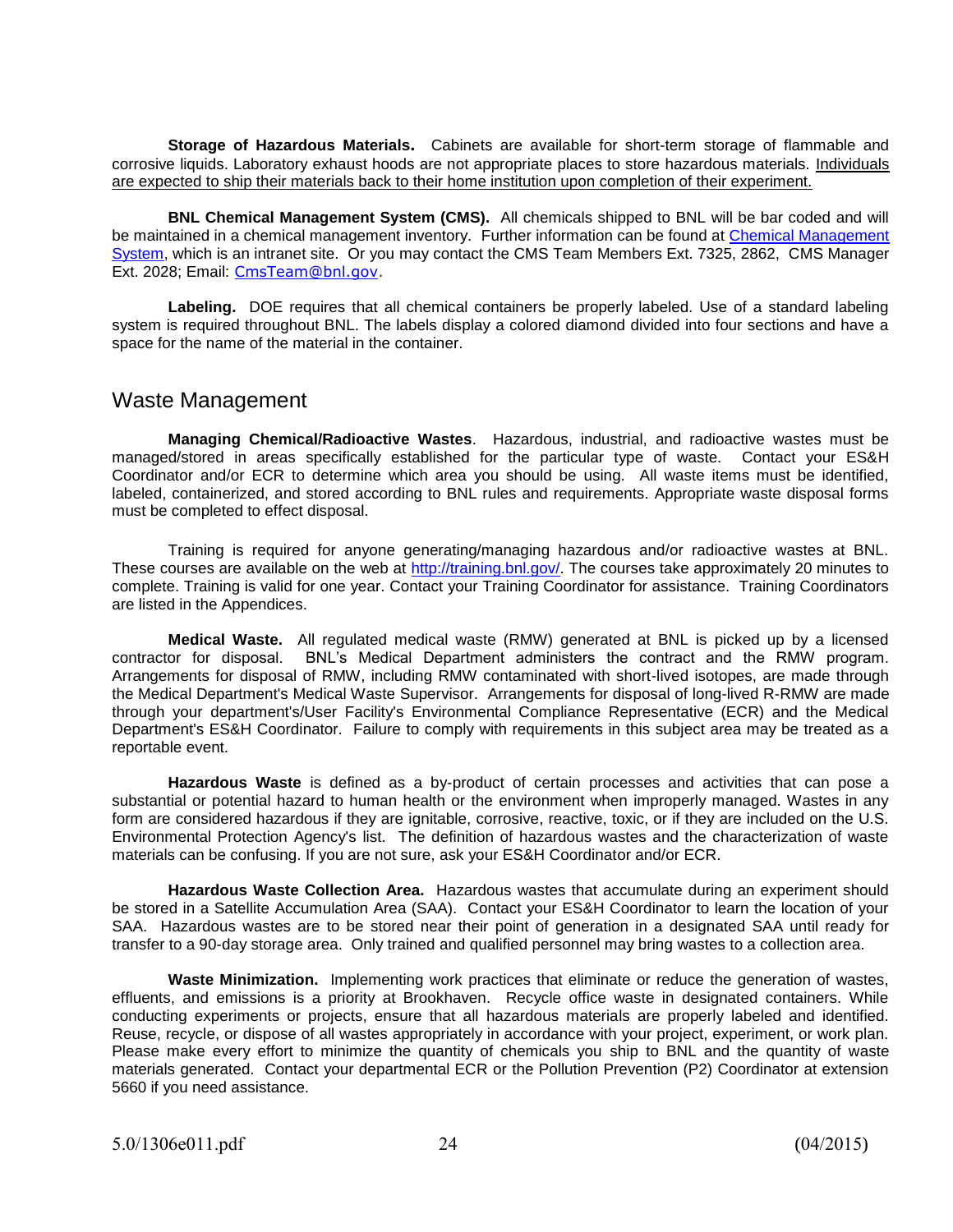**Batteries.** Alkaline batteries manufactured after 1995 can be disposed of in the normal BNL garbage. The following classes of batteries must be disposed of as hazardous waste: carbon-zinc, mercury, mercury oxide, silver-oxide, lithium, and nickel-cadmium.

### Spills

Spills of oils, chemicals, chemical wastes, or releases of wastewater to the environment must be immediately addressed to prevent injury to personnel or releases to the environment. The release of nonpermitted chemicals into a sink or floor drain is prohibited. A list of chemicals that may be disposed of via sinks or floor drains is available from your ES&H Coordinator and/or ECR. Report all spills to your ES&H Coordinator immediately to determine the appropriate response. All spills or releases to the outdoors, either by direct discharge, sinks or floor drains, or emitted to the atmosphere must be reported by calling the BNL emergency numbers 911 or extension 2222. For notifications by cellular phones you must call 631-344-2222.

# Radiation Safety

When conducting work at BNL, it is important that radiological requirements be properly addressed. BNL regulations are subject to Federal enforcement under the Price Anderson Amendments Act (PAAA). The Laboratory is subject to fines and penalties, and individuals responsible for violations are subject to disciplinary actions. Contact your ES&H Coordinator for information or help.

**Radiation Exposure.** The approach to radiation protection is to manage and control exposures to the work force and to the general public, to levels as low as reasonably achievable (ALARA), taking into account technical, economic, practical, and public policy considerations. ALARA is a concept and a process that has the objective of attaining, and maintaining, if achieved, doses as far below the applicable limits of Federal Regulations (10CFR835) as reasonably achievable. Individuals shall always adhere to radiological postings and announcements.

**Radioactive Material.** Radioactive materials or sources used at BNL must be utilized in conformance with BNL's Radiological Control Manual. All such material must be labeled and controlled. Operating procedures and radiation work permits may also be required. Shipment of radioactive material to or from BNL must be done through the Isotope & Special Materials Group. Contact IS&M at 631-344-5233. Once on-site, contact your Department's ES&H Coordinator to ensure proper control.

**Radiation Badges.** During their Job Training Assessment individuals will be told whether or not they require a dosimetry badge. Details on how to obtain a badge will be provided at that time. Badges will not be issued to individuals who have not completed the necessary training. Some basic badge policies are:

- Wear ONLY the badge assigned to you.
- Wear badges on the outside of clothing between the neck and waist with the color bar facing out.
- Badges should be left on a badge board when leaving a building.
- Badges are exchanged monthly, usually within the first few days of each month.
- Lost or damaged badges must be reported to your ES&H Coordinator.
- Badges must be returned prior to returning to your home institution. If you accidentally take your badge back home with you, mail it back to your Guest Administrator immediately.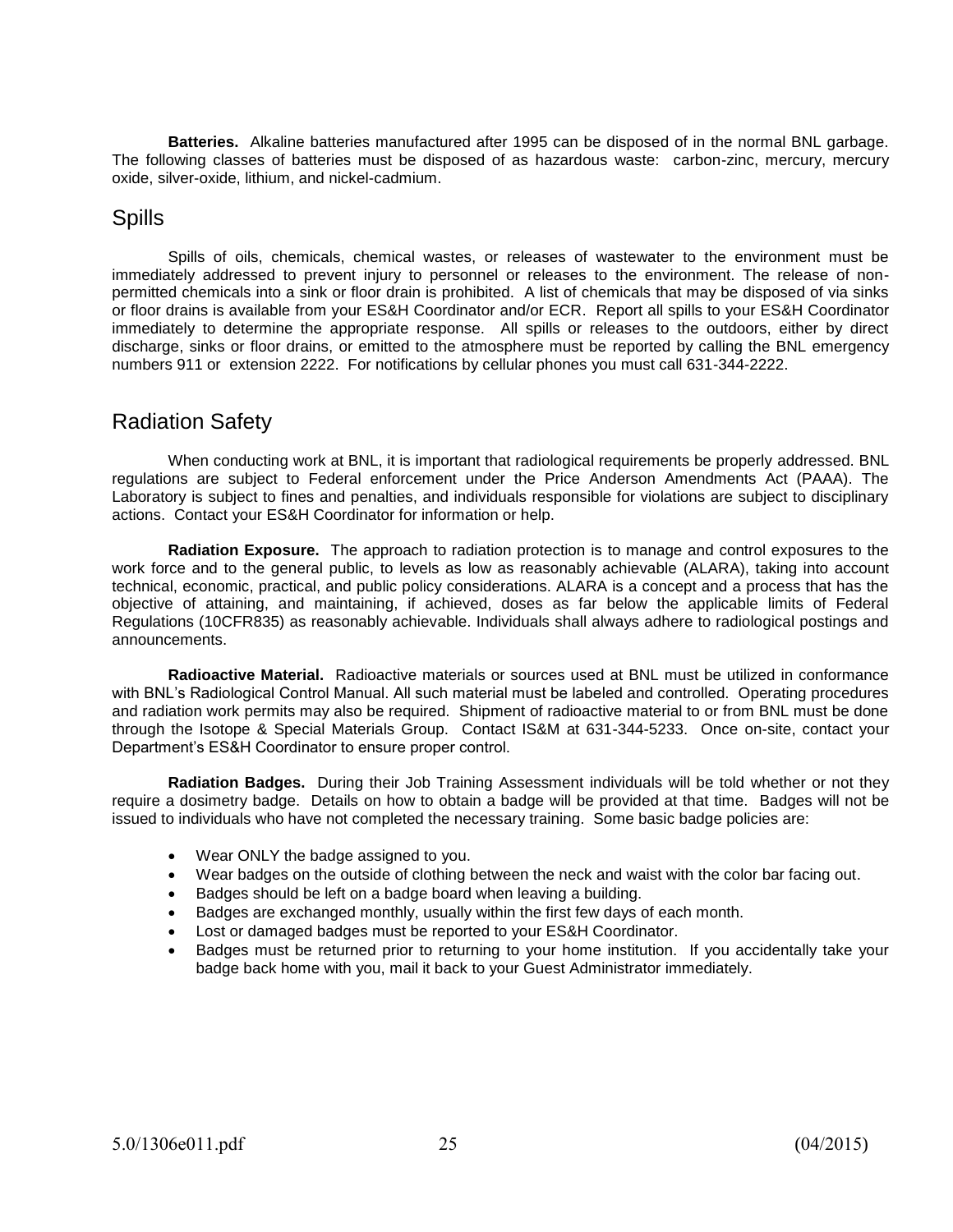# Safety Tagging

**Red Tags for Lock-Out/Tag-Out.** In some circumstances, a source of energy (such as electricity, high pressure, or radiation) must be turned off or disabled to avoid hazard to personnel. BNL has adopted a "Lock-Out/Tag-Out" procedure for these situations. The tags are red, have the words "Danger-Hold," written on them, the name of the person who attached the tag, the date, and the reason. Tagged equipment may not be operated and the tag may not be removed, except by the authorized person who attached it. Penalties for violation are severe and may include removal of your guest status at BNL. Further information about red tags can be obtained from your ES&H Coordinator.

**Yellow or White Caution Tags for Equipment Conditions and Requirements.** Yellow or white caution tags are not used at all facilities at BNL. They are commonly used to protect equipment and provide information about important conditions, such as vacuum requirements, and are placed where the information is needed. Further information about caution tags can be obtained from your ES&H Coordinator.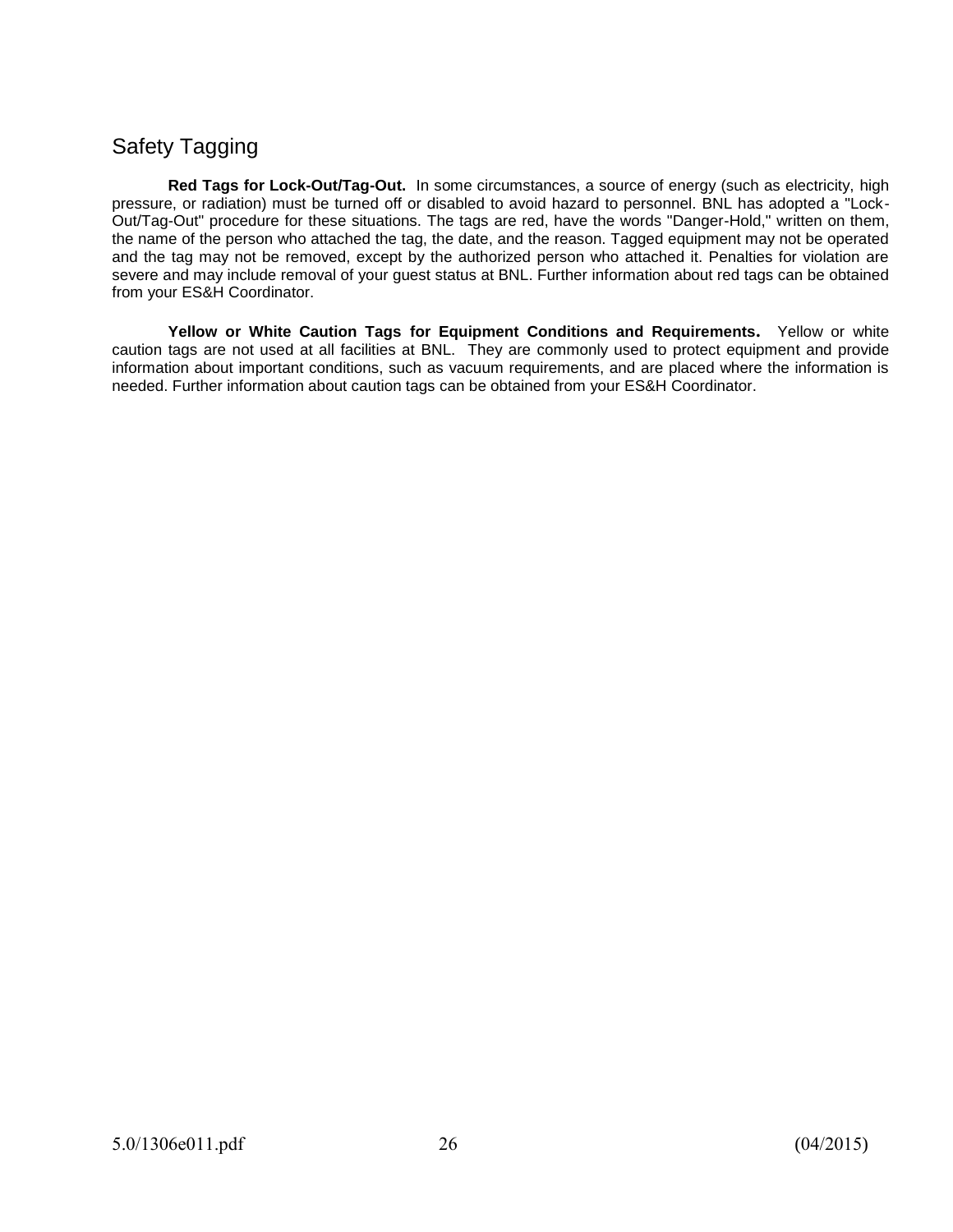# **LEAVING BROOKHAVEN**

### Electronic Transfer of Data

To transfer data into and out of the Laboratory via File Transfer Protocol (FTP), users must utilize the FTP proxy. Directions on how to use the proxy are on the BNL Cyber Security web page at [http://www.bnl.gov/cybersecurity/proxy.asp.](http://www.bnl.gov/cybersecurity/proxy.asp)

To access most systems remotely at BNL, a remote user will need to use the Virtual Private Network (VPN) at BNL. In order to use the VPN, an individual must have a RSA SecurID token. Please click here for more information [http://www.bnl.gov/cybersecurity/vpn/.](http://www.bnl.gov/cybersecurity/vpn/)

### Experiment Closeout

At the conclusion of the experiment the experimental area shall be left in a condition that is satisfactory to the host Department/Division line management. This includes, but is not limited to, the proper disposition of chemicals and disposal of hazardous materials. It also includes the tear down of the experiment and assuring that all hazards are identified and appropriately controlled. See Off-site Shipments information below for details on shipping your equipment back to your home institution.

### Leaving a BNL Department

Checking out of Brookhaven is very important.There is a formal checkout procedure for all individuals working in a department. Chemicals must be reconciled with the Chemical Management System as well as other materials and equipment prior to your departure. You should check out through the office that you check in. Contact your Guest Administrator with any questions you may have. See Appendices for names of Guest **Administrators** 

#### Leaving a BNL User Facility

Each User Facility has a formal checkout procedure. You should check out through the GUV Center or User Office that you check in. Prior to leaving Brookhaven, you are responsible for returning any items assigned to you such as: radiation badges, RHIC, NSLS and/or NSRL access cards, library books, keys, experimental equipment and supplies, etc.

### Off-Site Shipments

**Chemicals.** All packages that contain chemicals are reviewed and repackaged at Building 98 for shipping to their final destination. Chemical packages must have a Material Safety Data Sheet (MSDS) attached to them. The MSDS must include a UN number. A UN number is a DOT chemical coding system used for international shipments. If the materials are mixtures, or you are not sure how to identify them, contact your ES&H Coordinator (see Appendices for Coordinator listings). Be sure that every container in the package is sealed and labeled. Place the materials into a box such that they do not break in transit to Building 98. Contents should not be loose, and equipment should be shipped separately from chemicals.

**Hazardous & Radioactive Materials.** Radioactive material and hazardous waste are packaged and labeled by the Isotopes and Special Materials Group (I&SM) and Hazardous Waste Management Group, respectively. Processing and shipment of radioactive hazardous material is done in accordance with the requirements contained in the Code of Federal Regulations (49CFR) and International Air Transport Association (IATA), Dangerous Goods Regulations (DGR). For shipping off-site radioactive materials that are not waste, a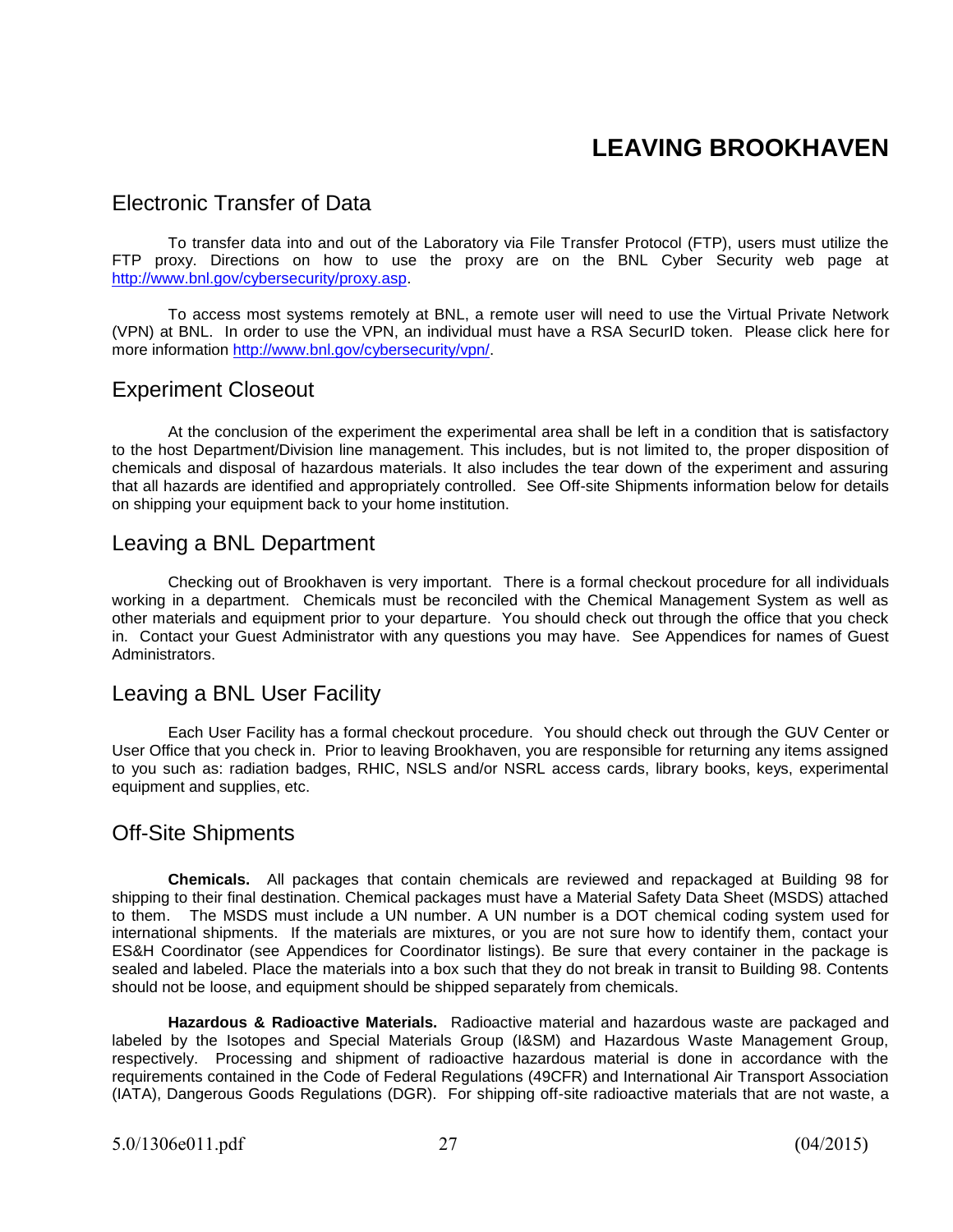"Request to Ship Radioactive Materials Form" must be obtained from the Isotopes & Special Materials Group. Call 631-344-5241 to obtain this form.

**Non-Hazardous Materials**. Brookhaven's Shipping Section, Building 98, is responsible for the packaging, labeling, routing, and shipment of all material leaving the Laboratory to ensure all transportation guidelines and laws have been followed. A Shipping Memo is required to ship items off-site. See below for details.

**Shipping Memos**. Contact your Guest Administrator for further details on completing a Shipping Memo. See Appendices for names of Guest Administrators.

#### **Publications**

All individuals are obligated to inform their sponsoring BNL office of their publications or Ph.D. theses based on research carried out, in whole or in part, at Brookhaven. These lists are compiled and made available in various publications and reports. The following acknowledgement is to be used when referencing work performed at BNL:

"Research carried out (in part) at (name the BNL facility), Brookhaven National Laboratory, which is supported by the U.S. Department of Energy (Division) under contract #, and any other financial supporters."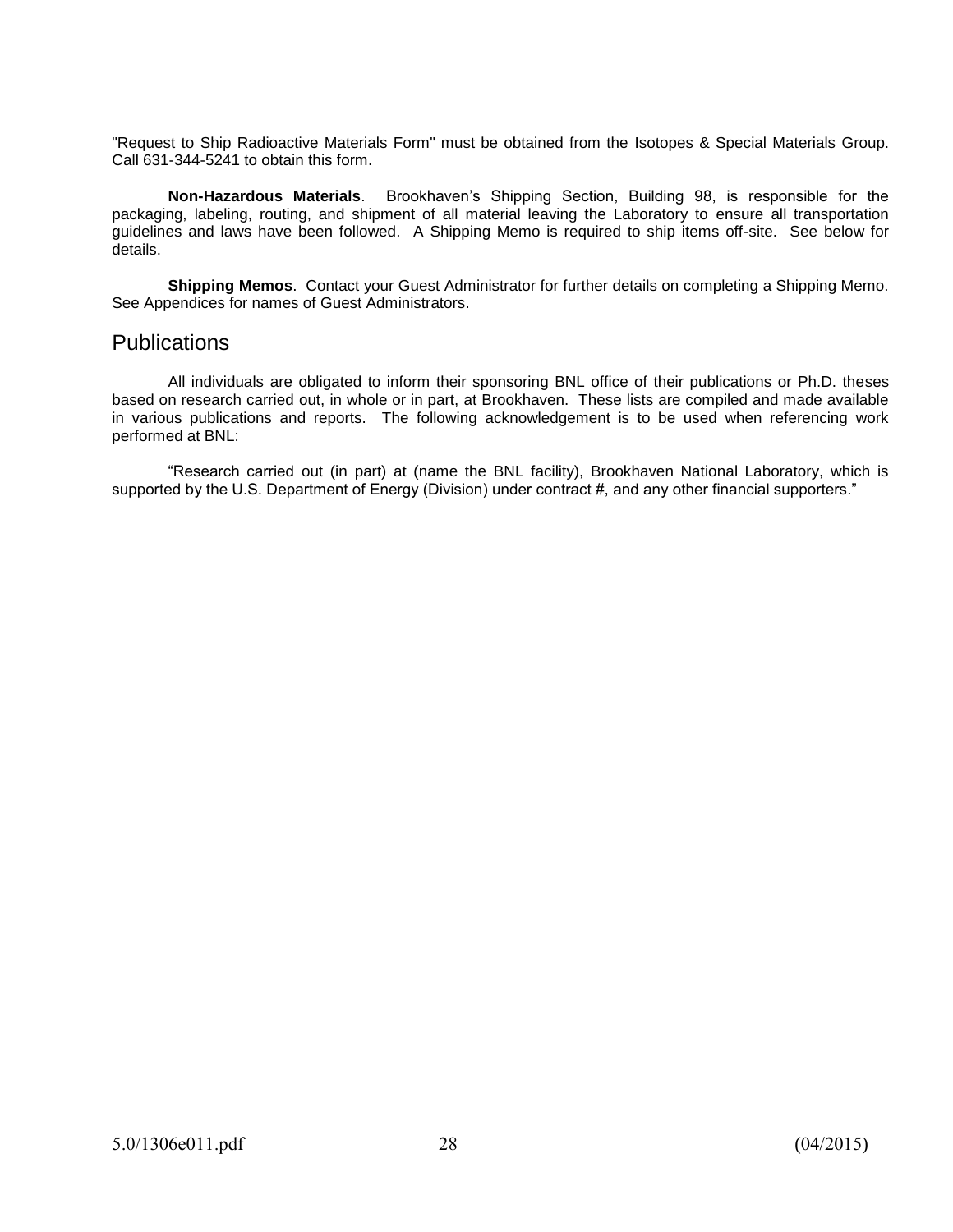# **GUEST CHECK LIST**

Experiment/proposal approved **OR** invitation from BNL to collaborate, consult, or perform research work received □ Pre-registered and approved via BNL's Guest Information System (GIS)  $\Box$  Notified BNL, host/sponsor and/or Guest Administrator of your expected arrival date  $\Box$  Have identification documents with you upon arrival to Brookhaven (Foreign nationals: passport & Visa. US Citizens: driver's license, government ID card)  $\Box$  Have medical insurance coverage  $\Box$  Bring medical insurance card (not required if coverage is provided through BNL)  $\Box$  Bring visit documents, if any (e.g., housing agreements or invitation letter)  $\Box$  Bring school records and immunization records if children are accompanying you  $\Box$  Complete on-line training, if appropriate  $\Box$  Ship equipment to BNL, if appropriate  $\Box$  Identify and tag equipment being brought to BNL, if appropriate  $\Box$  Open financial (project) account at BNL, if appropriate Read and understand Guest Intellectual Property Agreement (Patent Agreement)/User Facility Agreement, Commitments and Expectations Statement, and Guest Guide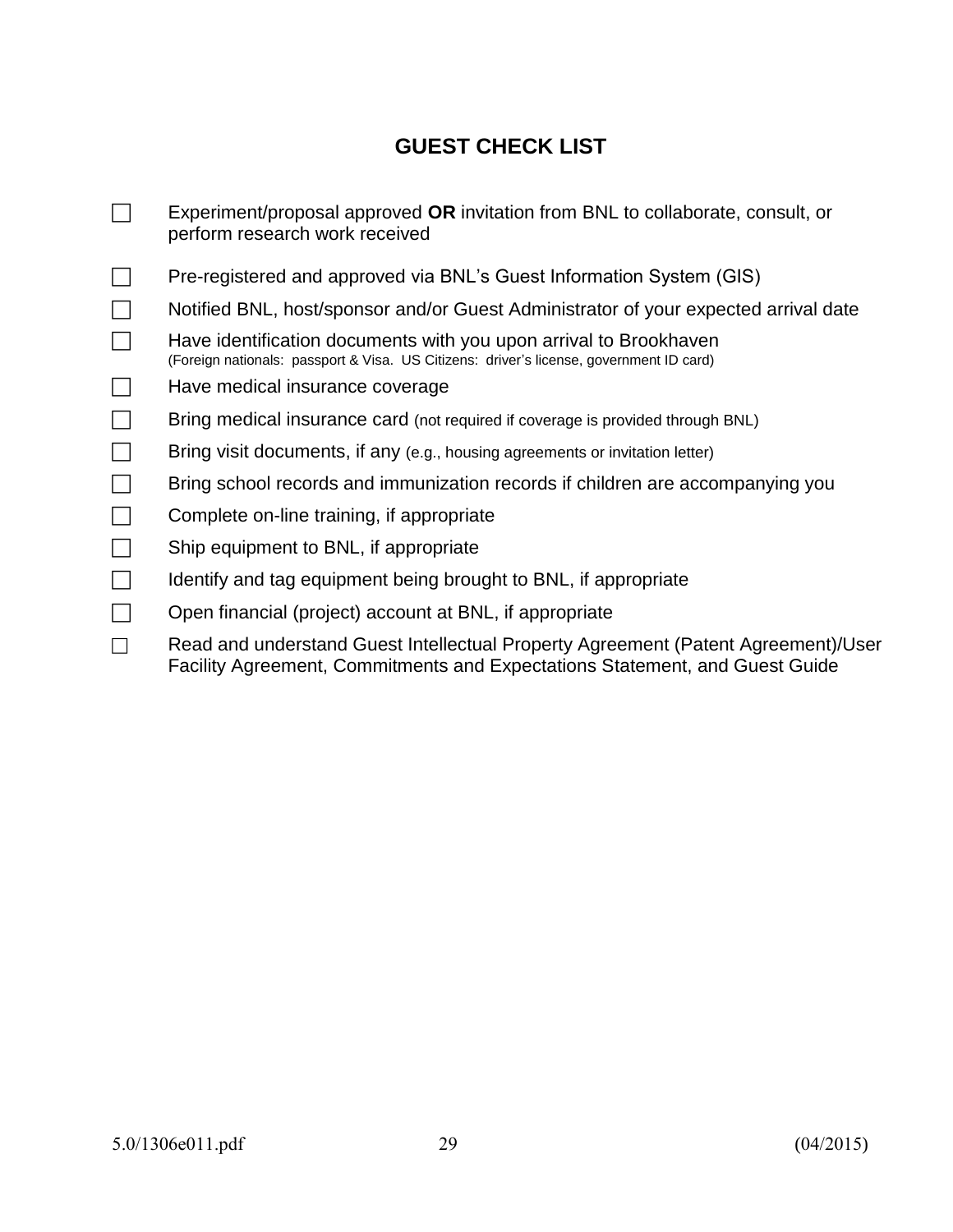# **APPENDIX A: BIOLOGICAL SCIENCES DEPARTMENT**

|                                                                | <b>GUEST ADMINISTRATION</b>                 |      |              |      |       |             |
|----------------------------------------------------------------|---------------------------------------------|------|--------------|------|-------|-------------|
| <b>Position</b>                                                | <b>Name</b>                                 | Ext. | Pager        | Fax  | Bldg. | <b>Room</b> |
| <b>Guest Administrator-Department Guests</b>                   | Kathryn Folkers                             | 3415 |              | 6398 | 463   | <b>B204</b> |
| <b>DEPARTMENT ADMINISTRATION</b>                               |                                             |      |              |      |       |             |
| <b>Position</b>                                                | <b>Name</b>                                 | Ext. | Pager        | Fax  | Bldg. | <b>Room</b> |
| Department Chair                                               | David j. Schlyer                            | 3416 | 631/294-5108 | 6398 | 463   | B203        |
| Administrative Assistant to Chair                              | Kathryn Folkers                             | 3415 |              | 6398 | 463   | <b>B204</b> |
|                                                                | <b>ENVIRONMENT, SAFETY AND HEALTH STAFF</b> |      |              |      |       |             |
| <b>Position</b>                                                | <b>Name</b>                                 | Ext. | <b>Pager</b> | Fax  | Bldg. | <b>Room</b> |
| <b>ESH Coordinator</b>                                         | <b>Robert Colichio</b>                      | 8440 | 631/831-4647 | 8441 | 490   | $9 - 93$    |
| <b>Experimental Safety Review Coordinator</b>                  | <b>Ann Emrick</b>                           | 5756 | 631/848-4631 | 6398 | 463   | <b>B206</b> |
| <b>Work Control Manager</b>                                    | <b>Ann Emrick</b>                           | 5756 | 631/848-4631 | 6398 | 463   | <b>B206</b> |
| Work Control Coordinator/Research Space<br>Manager (Bldg. 463) | <b>Rich Sautkulis</b>                       | 3386 | 631/278-6972 | 6398 | 463   | 109         |
| Research Space Manager (Bldg. 490)                             | Sal Sclafani                                | 5055 | 631/494-5470 | 5311 | 490   | 8-112A      |
| Research Space Manager (Bldg. 901, 906)                        | Davids Alexoff                              | 4221 | 631/875-8557 | 5815 | 555   | 384         |
| <b>Training Coordinator</b>                                    | <b>Ann Emrick</b>                           | 5756 | 631/848-4631 | 6398 | 463   | <b>B206</b> |
| <b>Facility Support Representative</b>                         | <b>Cheryl Burns</b>                         | 4617 | 631/236-3265 | 5311 | 490   | $9 - 426$   |
| <b>Environmental Compliance Representative</b>                 | <b>Joy Haskins</b>                          | 7898 | 631/578-4821 | 5311 | 490   | 9-911       |
| Safety and Health Representative                               | Nancy Felock                                | 2319 | 631/295-7665 | 5311 | 490   | 8-112B      |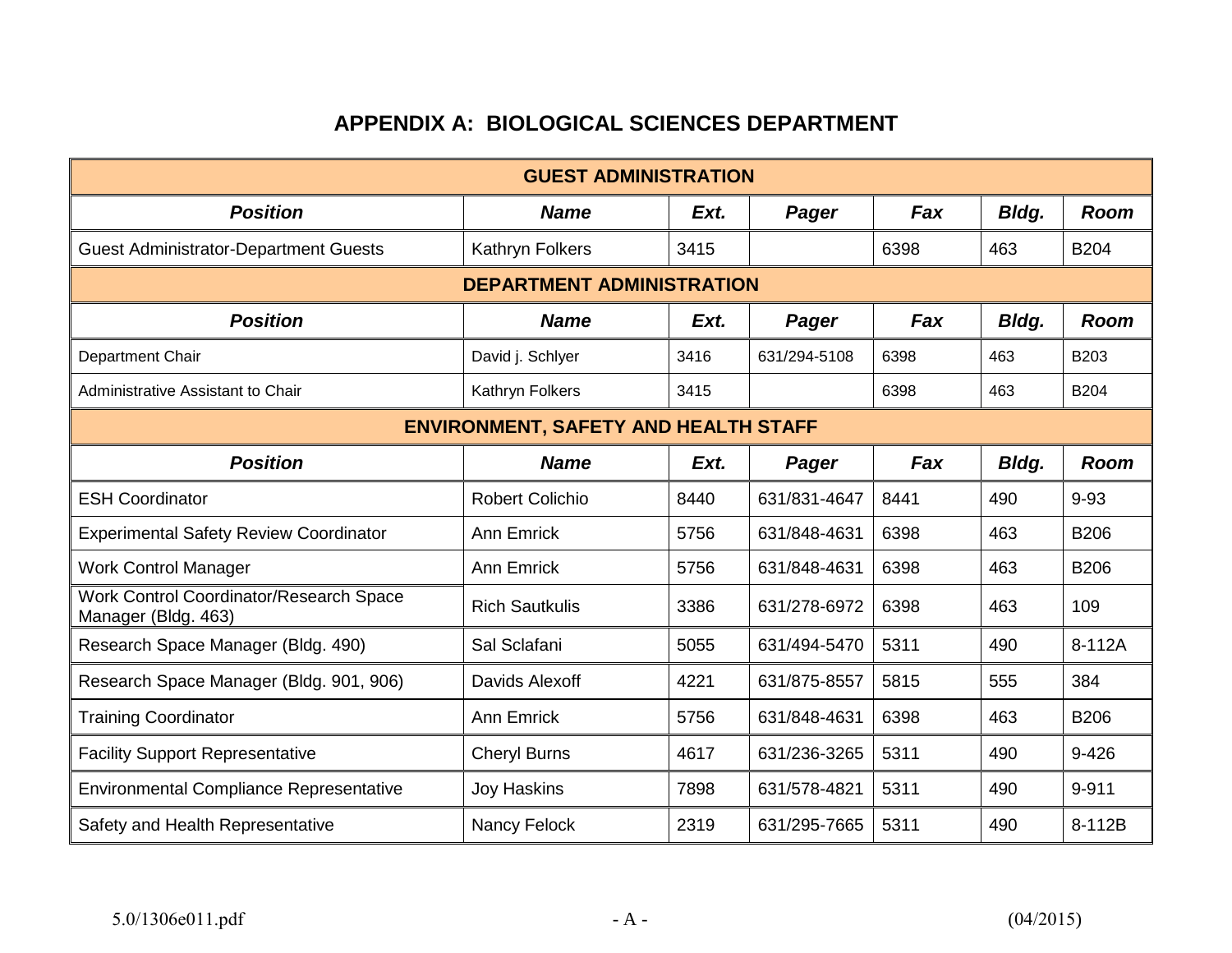# **APPENDIX B: [CENTER FOR FUNCTIONAL NANOMATERIALS](http://www.bnl.gov/cfn/)**

|                                                 | <b>GUEST ADMINISTRATION</b>      |           |       |      |       |             |
|-------------------------------------------------|----------------------------------|-----------|-------|------|-------|-------------|
| <b>Position</b>                                 | <b>Name</b>                      | Ext.      | Pager | Fax  | Bldg. | <b>Room</b> |
| <b>Guest Administrator-Department Guests</b>    | Susan Lattuca                    | 3160      |       | 3093 | 735   | 2010        |
| <b>Guest Administrator-User Facility Guests</b> | <b>Grace Webster</b>             | 3227/6226 |       | 7072 | 735   | 2L01        |
|                                                 | <b>DEPARTMENT ADMINISTRATION</b> |           |       |      |       |             |
| <b>Position</b>                                 | <b>Name</b>                      | Ext.      | Pager | Fax  | Bldg. | <b>Room</b> |
| Director                                        | <b>Emilio Mendez</b>             | 3322      |       | 3093 | 735   | 2004        |
| <b>Assistant Director</b>                       | James H. Dickerson               | 8812      |       | 3093 | 735   | 2003        |
| <b>Administrative Assistant</b>                 | Donna Storan                     | 2716      |       | 3093 | 735   | 2005        |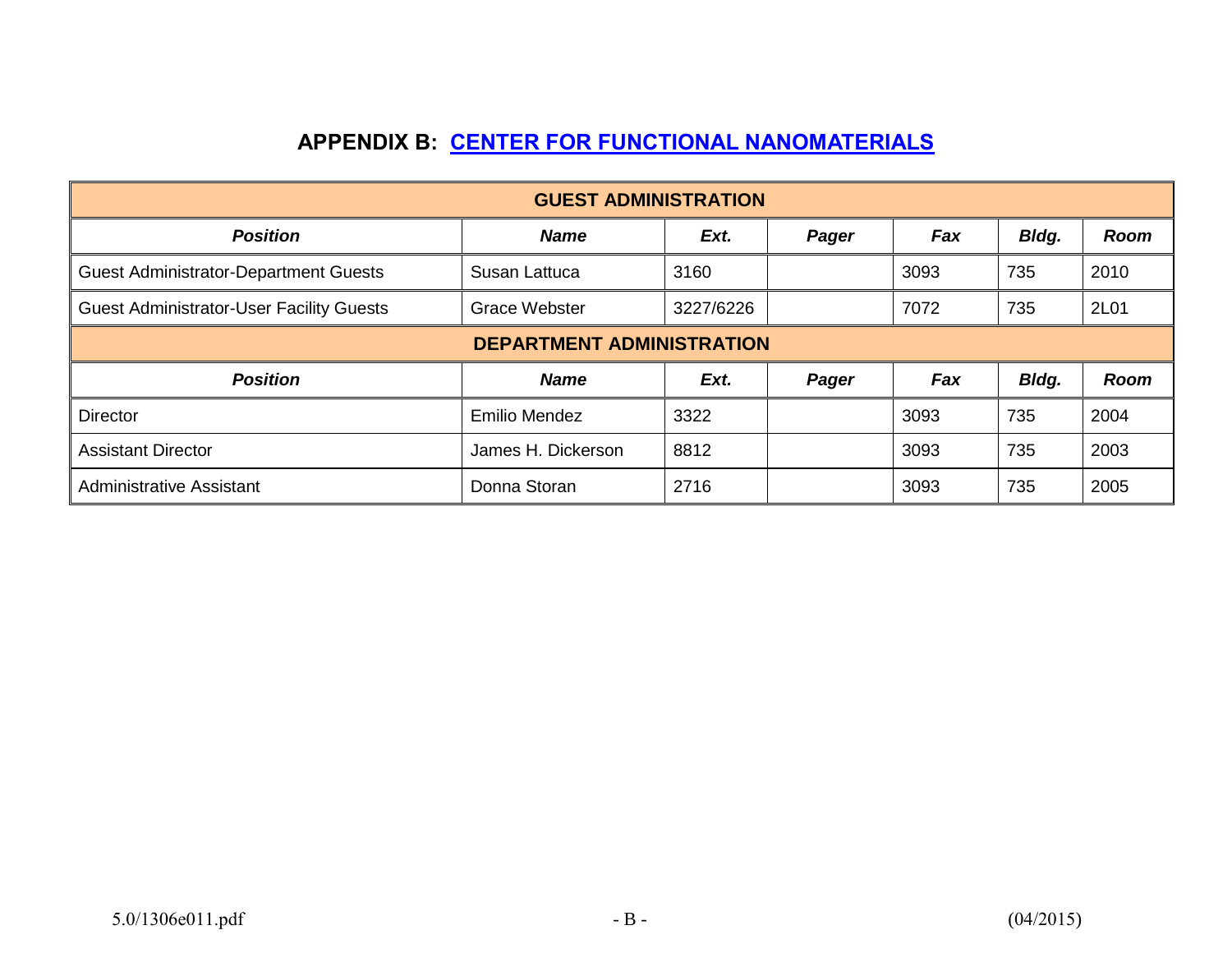| <b>ENVIRONMENT, SAFETY AND HEALTH STAFF</b>    |                                                                                                                                      |                                              |                                              |                      |                                        |             |
|------------------------------------------------|--------------------------------------------------------------------------------------------------------------------------------------|----------------------------------------------|----------------------------------------------|----------------------|----------------------------------------|-------------|
| <b>Position</b>                                | <b>Name</b>                                                                                                                          | Ext.                                         | Pager                                        | Fax                  | Bldg.                                  | <b>Room</b> |
| <b>ESH Coordinator</b>                         | <b>Bob Sabatini</b>                                                                                                                  | 3509                                         | 631/294-0778                                 | 3093                 | 735                                    | 2001        |
| <b>Experimental Safety Review Committee</b>    | <b>Bob Sabatini</b><br>Lorraine Davis<br>Aaron Stein<br>Joy Haskins<br><b>Frank Zafonte</b><br>Sean Hannifin<br>and SME's, as needed | 3509<br>4156<br>3527<br>7898<br>5565<br>4585 | 631/294-0778<br>631/275-6201<br>631/578-4821 | 3093<br>3093<br>4071 | 735<br>735<br>735<br>490<br>745<br>555 | 2001        |
| <b>Work Control Manager</b>                    | <b>Bob Sabatini</b>                                                                                                                  | 3509                                         | 631/294-0778                                 | 3093                 | 735                                    | 2001        |
| <b>Building Manager</b>                        | <b>Arthur Piper</b>                                                                                                                  | 5937                                         |                                              | 3093                 | 735                                    | 1006        |
| <b>Environmental Compliance Representative</b> | Joy Haskins                                                                                                                          | 7898                                         | 631/578-4821                                 |                      | 490                                    |             |
| Safety and Health Representative               | Sean Hannifin                                                                                                                        | 4585                                         |                                              |                      | 555                                    |             |
|                                                | <b>USER SUPPORT SERVICES</b>                                                                                                         |                                              |                                              |                      |                                        |             |
| <b>Position</b>                                | <b>Name</b>                                                                                                                          | Ext.                                         | Pager                                        | Fax                  | Bldg.                                  | <b>Room</b> |
| <b>Facility Support Representative</b>         | <b>Frank Zafonte</b>                                                                                                                 | 5565                                         | 631/457-3793                                 |                      | 745                                    |             |
| <b>Training Coordinator-Staff/Guests</b>       | Susan Lattuca                                                                                                                        | 3160                                         |                                              | 3093                 | 735                                    | 2010        |
| <b>Training Coordinator-Users</b>              | <b>Grace Webster</b>                                                                                                                 | 3227/6266                                    |                                              | 7072                 | 735                                    | 2L01        |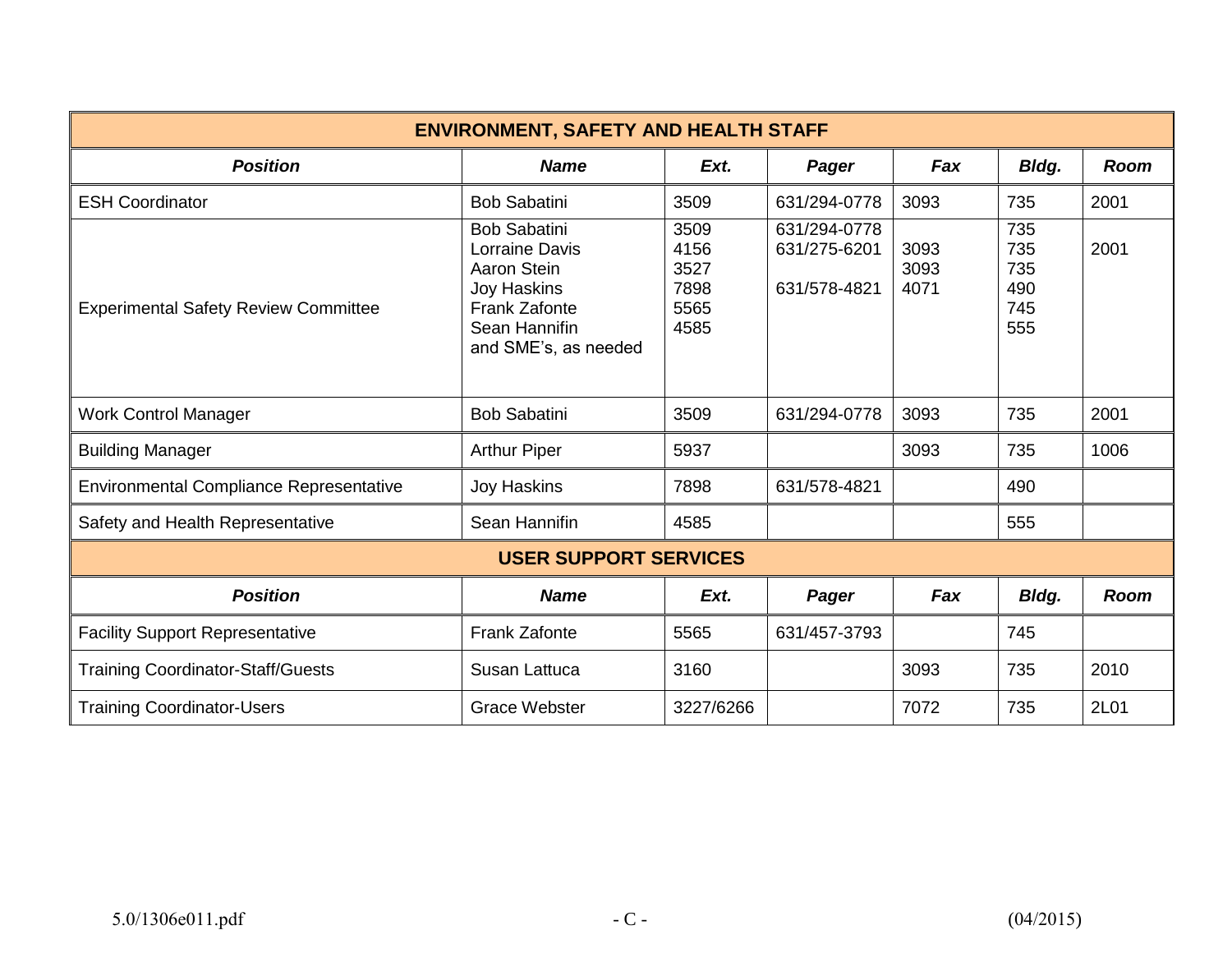# **APPENDIX C: [CHEMISTRY DEPARTMENT](http://www.bnl.gov/chemistry/)**

|                                              | <b>GUEST ADMINISTRATION</b>                 |      |       |      |              |             |
|----------------------------------------------|---------------------------------------------|------|-------|------|--------------|-------------|
| <b>Position</b>                              | <b>Name</b>                                 | Ext. | Pager | Fax  | Bldg.        | <b>Room</b> |
| <b>Guest Administrator-Department Guests</b> | Linda Sallustio                             | 4303 |       | 5815 | 555A         | 200         |
| <b>DEPARTMENT ADMINISTRATION</b>             |                                             |      |       |      |              |             |
| <b>Position</b>                              | <b>Name</b>                                 | Ext. | Pager | Fax  | Bldg.        | <b>Room</b> |
| Department Chair                             | Alexander L. Harris                         | 4301 |       | 5815 | 555A         | 200C        |
| <b>Administrative Assistant to Chair</b>     | Linda Sallustio                             | 4303 |       | 5815 | 555A         | 200         |
|                                              | <b>ENVIRONMENT, SAFETY AND HEALTH STAFF</b> |      |       |      |              |             |
| <b>Position</b>                              | <b>Name</b>                                 | Ext. | Pager | Fax  | <b>Bldg.</b> | <b>Room</b> |
| <b>ESH Coordinators</b>                      | Diane Cabelli                               | 4361 | 7608  | 5815 | 555A         | 170         |
| <b>Experimental Safety Review Committee</b>  | Diane Cabelli                               | 4361 | 7608  | 5815 | 555A         | 170         |
| <b>ALARA Committee</b>                       | J. Wishart                                  | 4327 |       | 5815 | 555A<br>901  | 160         |
| <b>Work Control Manager</b>                  | Diane Cabelli                               | 4361 | 7608  | 5815 | 555A         | 170         |
|                                              | <b>USER SUPPORT SERVICES</b>                |      |       |      |              |             |
| <b>Position</b>                              | <b>Name</b>                                 | Ext. | Pager | Fax  | Bldg.        | <b>Room</b> |
| <b>Facility Support Representative</b>       | John Aloi                                   | 5212 |       | 7091 | 490          |             |
| <b>Training Coordinator</b>                  | Linda Sallustio                             | 4303 |       | 5815 | 555          | 200         |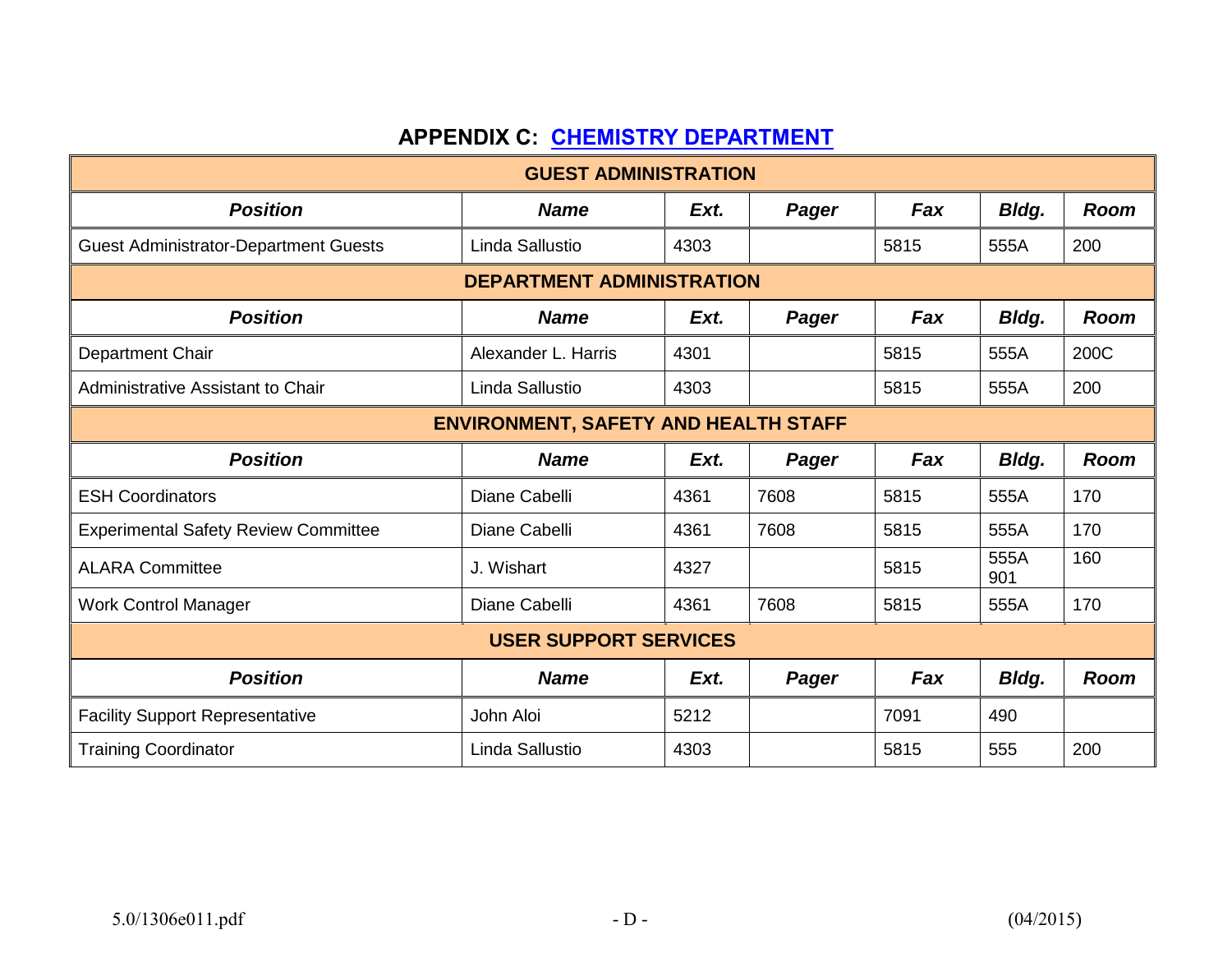# **APPENDIX D: [COLLIDER-ACCELERATOR DEPARTMENT](http://www.bnl.gov/cad/)**

|                                                   | <b>GUEST ADMINISTRATION</b>                  |      |              |      |       |             |
|---------------------------------------------------|----------------------------------------------|------|--------------|------|-------|-------------|
| <b>Position</b>                                   | <b>Name</b>                                  | Ext. | Pager        | Fax  | Bldg. | <b>Room</b> |
| <b>Guest Administrator-Department Guests</b>      | <b>Christine Meyer</b><br>Lynanne Di Filippo | 4619 |              | 5954 | 911B  | A-236       |
| <b>Guest Administrator-Russian Ministry</b>       | Pamela Manning                               | 4072 |              | 5954 | 911B  | A-225       |
| <b>Guest Administrator-User Facilities Guests</b> | Kelly Guiffreda                              | 5654 |              | 8686 | 400E  |             |
|                                                   | <b>DEPARTMENT ADMINISTRATION</b>             |      |              |      |       |             |
| <b>Position</b>                                   | <b>Name</b>                                  | Ext. | Pager        | Fax  | Bldg. | <b>Room</b> |
| Department Chair                                  | <b>Thomas Roser</b>                          | 7084 |              | 5954 | 911B  | A-235       |
| <b>Administrative Assistant to Chair</b>          | Lynanne Di Filippo                           | 4619 |              | 5954 | 911B  | A-236       |
| Department Administrator                          | Stephanie Lamontagne                         | 7141 |              | 3674 | 911A  | $A-133$     |
|                                                   | <b>ENVIRONMENT, SAFETY AND HEALTH STAFF</b>  |      |              |      |       |             |
| <b>Position</b>                                   | <b>Name</b>                                  | Ext. | Pager        | Fax  | Bldg. | Room        |
| <b>Accelerator Safety Review Committee</b>        | Deepak Raparia, Chair                        | 4849 |              | 5011 | 930   | 215         |
| <b>ALARA Committee</b>                            | Paul Bergh, Chair                            | 5992 | 631/453-4536 |      | 911A  | 109         |
| <b>Associate Chair for ESSHQ</b>                  | <b>Ed Lessard</b>                            | 4250 | 631/441-6682 | 5954 | 911B  | A-224       |
| <b>Environmental Compliance Representative</b>    | <b>Francis Craner</b>                        | 2905 | 631/774-6021 | 5676 | 911A  | A-130       |
| <b>Environmental Coordinator</b>                  | <b>Bill Needrith</b>                         | 4713 |              | 5676 | 911A  | $A-129$     |
| <b>ESH Coordinators</b>                           | <b>Asher Etkin</b>                           | 7200 | 5605         | 5676 | 911A  | A-120B      |
| <b>ESSHQ Division Head</b>                        | Ray Karol                                    | 5272 |              | 5676 | 911A  | 136         |
| <b>Experimental Safety Review Committee</b>       | Yousef Makdisi, Chair                        | 4932 |              | 5954 | 911B  | A-239       |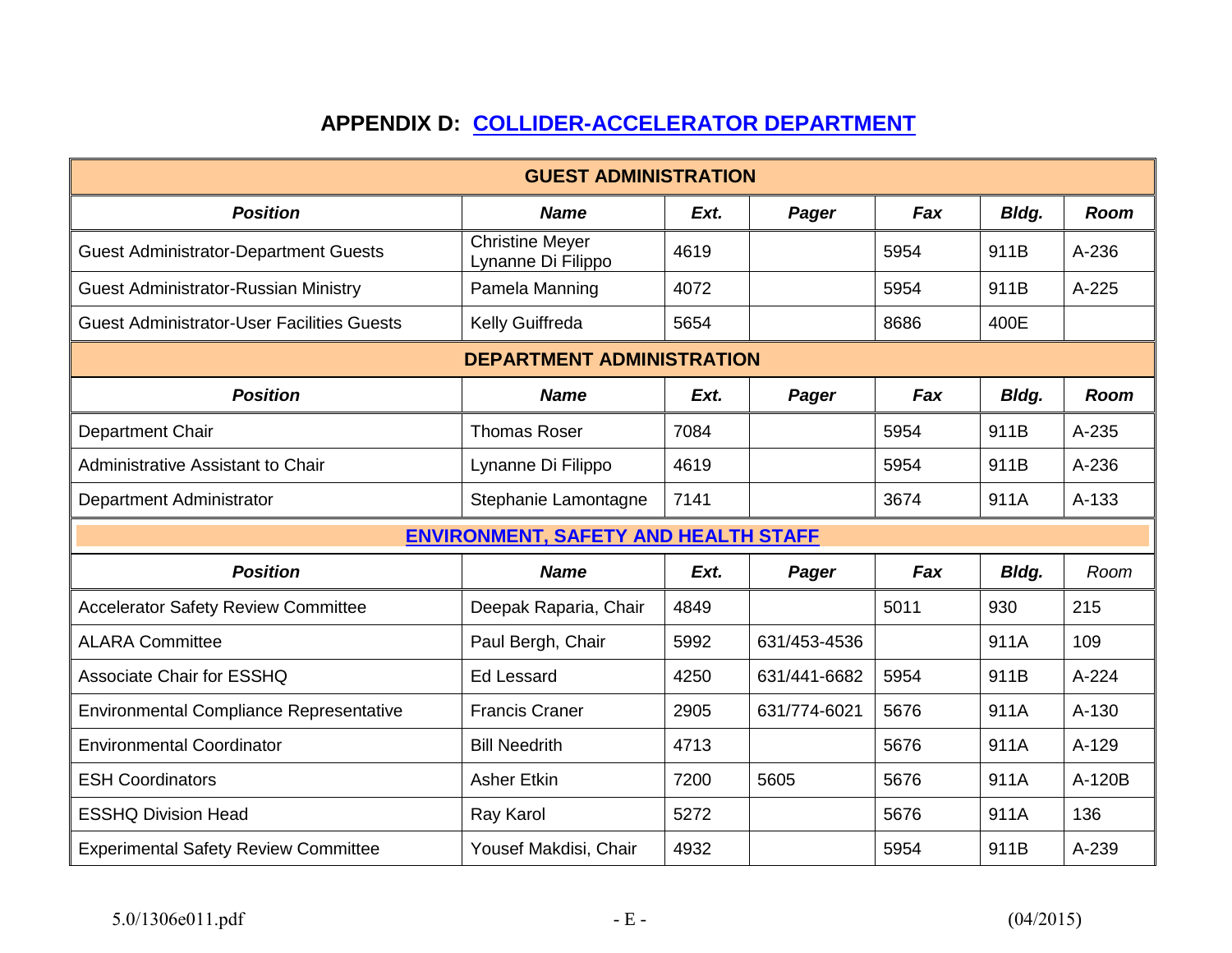| <b>Radiation Safety Committee</b>      | Dana Beavis, Chair            | 7124 | 7249         |      | 510D  |             |
|----------------------------------------|-------------------------------|------|--------------|------|-------|-------------|
| TLD & Access Badges                    | <b>Ann Marie Luhrs</b>        | 7007 |              | 5676 | 911A  | 111         |
|                                        | Angela Melocoton              | 5322 |              | 8686 | 400E  |             |
| <b>Work Control Manager</b>            | Peter Cirnigliaro             | 5636 | 7250         | 5676 | 911A  | 138         |
|                                        | <b>USER SUPPORT SERVICES</b>  |      |              |      |       |             |
| <b>Position</b>                        | <b>Name</b>                   | Ext. |              | Fax  | Bldg. | <b>Room</b> |
|                                        |                               |      | Pager        |      |       |             |
| <b>Facility Support Representative</b> | Paul Bergh                    | 5992 | 631/453-4536 |      | 911A  | 109         |
| <b>Health Physics Office</b>           | On-duty RCT                   | 4660 |              |      | 911A  | 109         |
| <b>Main Control Room</b>               | <b>Operations Coordinator</b> | 4662 |              |      | 911B  |             |
| <b>Training Coordinator</b>            | John Maraviglia               | 7343 | 4210         | 5676 | 911A  | A-131       |

### **Training Requirements**

If you do not meet the training requirement, then you must be escorted. Individuals less than the age of 18 require permission to enter Radiological Areas. Contact the ESHQ Division Head for further instructions.

All Users of the Collider-Accelerator Department's User facilities must attend a classroom version of C-A Users' Training or requalify each year by taking a challenge exam. Challenge exams can be administered at the RHIC & AGS Users' Center, Building 400E or at the AGS Training Office, Building 911A.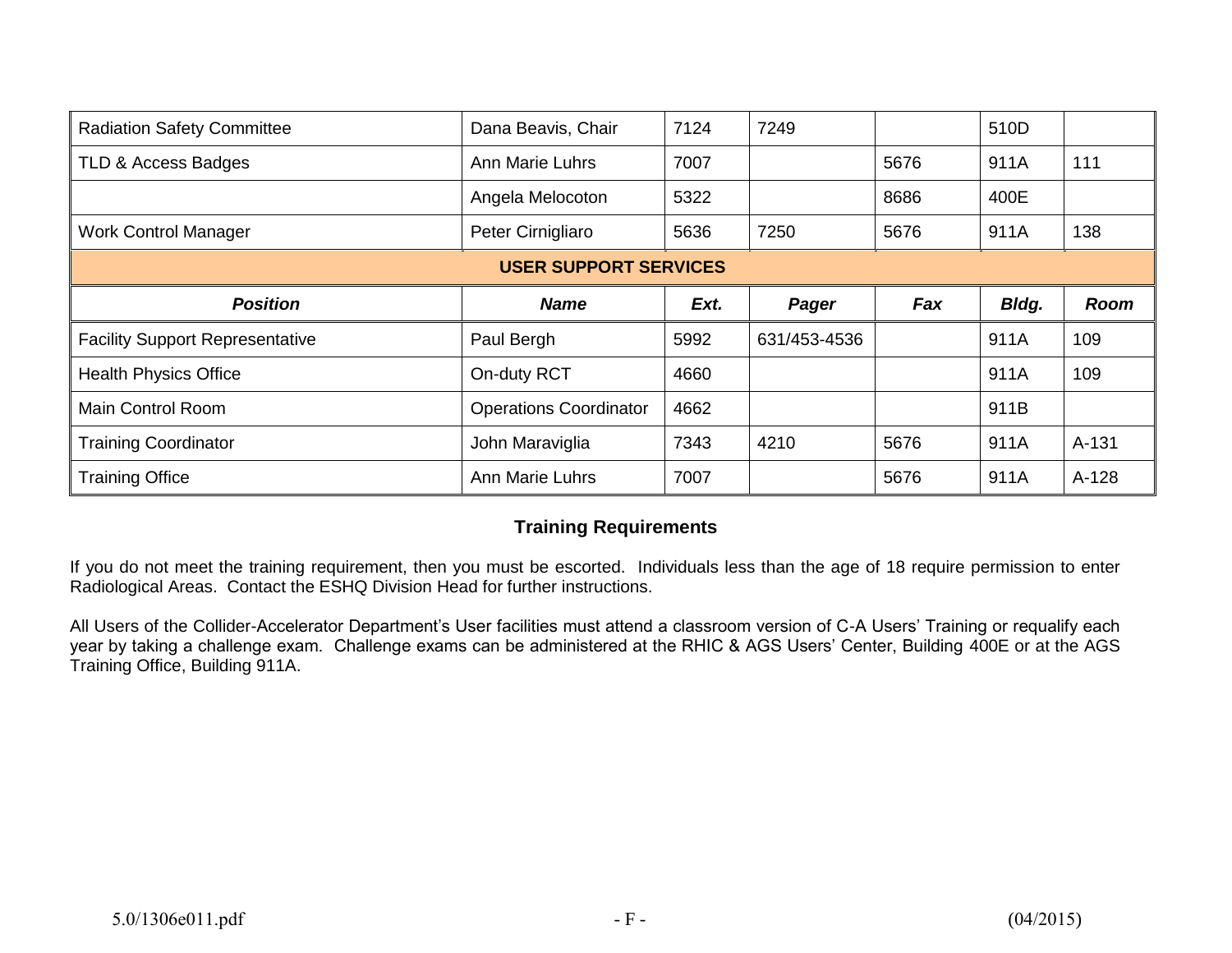# **APPENDIX E: [COMPUTATIONAL SCIENCE CENTER](http://www.bnl.gov/csc/)**

| <b>GUEST ADMINISTRATION</b>                        |                              |      |              |      |       |             |  |  |  |
|----------------------------------------------------|------------------------------|------|--------------|------|-------|-------------|--|--|--|
| <b>Position</b>                                    | <b>Name</b>                  | Ext. | Pager        | Fax  | Bldg. | <b>Room</b> |  |  |  |
| <b>Guest Administrator-Department Guests</b>       | Lauri Peragine               | 7090 |              | 5751 | 463B  | 255B        |  |  |  |
|                                                    | <b>CENTER ADMINISTRATION</b> |      |              |      |       |             |  |  |  |
| <b>Position</b>                                    | <b>Name</b>                  | Ext. | Pager        | Fax  | Bldg. | <b>Room</b> |  |  |  |
| <b>Deputy Director</b>                             | Michael McGuigan             | 2695 |              | 5751 | 463B  | 255E        |  |  |  |
| <b>Interim Director</b>                            | <b>Robert Harrison</b>       | 8676 |              | 5751 | 463B  | 255A        |  |  |  |
| Administrative Assistant to Interim Director       | Lauri Peragine               | 7090 |              | 5751 | 463B  | 255B        |  |  |  |
| <b>ENVIRONMENT, SAFETY AND HEALTH STAFF</b>        |                              |      |              |      |       |             |  |  |  |
| <b>Position</b>                                    | <b>Name</b>                  | Ext. | Pager        | Fax  | Bldg. | <b>Room</b> |  |  |  |
| <b>ESH Coordinator</b>                             | <b>Robert Colichio</b>       | 8440 | 631/831-4647 | 8441 | 490   | $9 - 93$    |  |  |  |
| <b>Work Control Manager</b>                        | Ann Emrick                   | 5756 | 631/848-4631 | 6398 | 463   | B-206       |  |  |  |
| Work Control Coordinator/Research Space<br>Manager | <b>Rich Sautkulis</b>        | 3386 | 631-2786972  | 6398 | 463   | 109         |  |  |  |
|                                                    | <b>USER SUPPORT SERVICES</b> |      |              |      |       |             |  |  |  |
| <b>Position</b>                                    | <b>Name</b>                  | Ext. | Pager        | Fax  | Bldg. | <b>Room</b> |  |  |  |
| <b>Facility Support Representative</b>             | <b>Cheryl Burns</b>          | 4617 | 631/236-3265 | 5311 | 490   | $9 - 426$   |  |  |  |
| <b>Training Coordinator</b>                        | Ann Emrick                   | 5756 | 631/848-4631 | 6398 | 463   | B-206       |  |  |  |
| <b>Environmental Compliance Representative</b>     | <b>Joy Haskins</b>           | 7898 | 631/578-4821 | 5311 | 490   | 9-911       |  |  |  |
| Safety and Health Representative                   | Nancy Felock                 | 2319 | 631/295-7665 | 5311 | 490   | 8-112B      |  |  |  |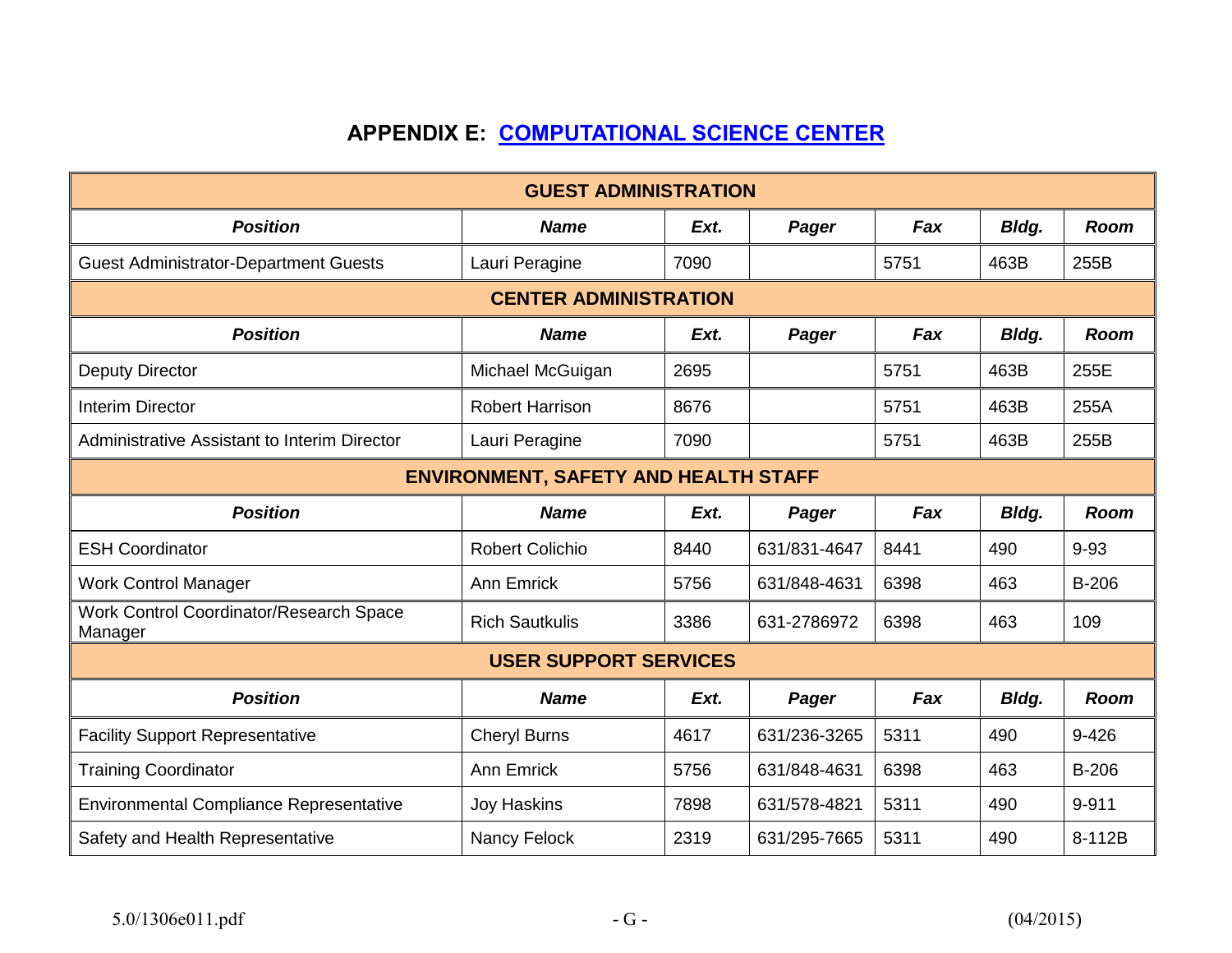# **APPENDIX F: [CONDENSED MATTER PHYSICS & MATERIAL SCIENCE DEPARTMENT](http://www.bnl.gov/cmpmsd/)**

|                                                                                                       | <b>GUEST ADMINISTRATION</b>      |              |       |              |            |             |  |  |
|-------------------------------------------------------------------------------------------------------|----------------------------------|--------------|-------|--------------|------------|-------------|--|--|
| <b>Position</b>                                                                                       | <b>Name</b>                      | Ext.         | Pager | Fax          | Bldg.      | <b>Room</b> |  |  |
| <b>Guest Administrator-Department Guests</b><br><b>Guest Administrator-Department Guests Delegate</b> | Ali Lopez<br>Arlene Rementer     | 2590<br>3827 |       | 2739<br>2739 | 734<br>734 | 178<br>174  |  |  |
|                                                                                                       | <b>DEPARTMENT ADMINISTRATION</b> |              |       |              |            |             |  |  |
| <b>Position</b>                                                                                       | <b>Name</b>                      | Ext.         | Pager | Fax          | Bldg.      | <b>Room</b> |  |  |
| Department Chair                                                                                      | Peter Johnson                    | 3705         |       | 2739         | 734        | 177         |  |  |
| <b>Administrative Assistant to Chair</b>                                                              | Ali Lopez                        | 2590         |       | 2739         | 510B       | $2 - 10$    |  |  |
| <b>ENVIRONMENT, SAFETY AND HEALTH STAFF</b>                                                           |                                  |              |       |              |            |             |  |  |
| <b>Position</b>                                                                                       | <b>Name</b>                      | Ext.         | Pager | Fax          | Bldg.      | <b>Room</b> |  |  |
| <b>ES&amp;H Coordinator</b>                                                                           | <b>Keith Klaus</b>               | 8466         |       | 2739         | 734        | 191         |  |  |
| <b>Experimental Safety Review Committee</b>                                                           | <b>Keith Klaus</b>               | 8466         |       | 2739         | 734        | 191         |  |  |
| <b>Environmental Compliance Representatives</b>                                                       | <b>Frank Craner</b>              | 2905         |       | 5815         | 911        |             |  |  |
| <b>Work Control Manager</b>                                                                           | <b>Keith Klaus</b>               | 8466         |       | 2739         | 734        | 191         |  |  |
|                                                                                                       | <b>USER SUPPORT SERVICES</b>     |              |       |              |            |             |  |  |
| <b>Position</b>                                                                                       | <b>Name</b>                      | Ext.         | Pager | Fax          | Bldg.      | Room        |  |  |
| <b>Facility Support Representative</b>                                                                | <b>Nicholas Contos</b>           | 3205         |       | 7065         | 179B       |             |  |  |
| <b>Training Coordinator</b>                                                                           | Kim Mohanty                      | 4402         |       | 2918         | 734        | 245         |  |  |
| Research Space Manager                                                                                | Harold Wiesman                   | 7685         |       | 4071         | 480        | 109         |  |  |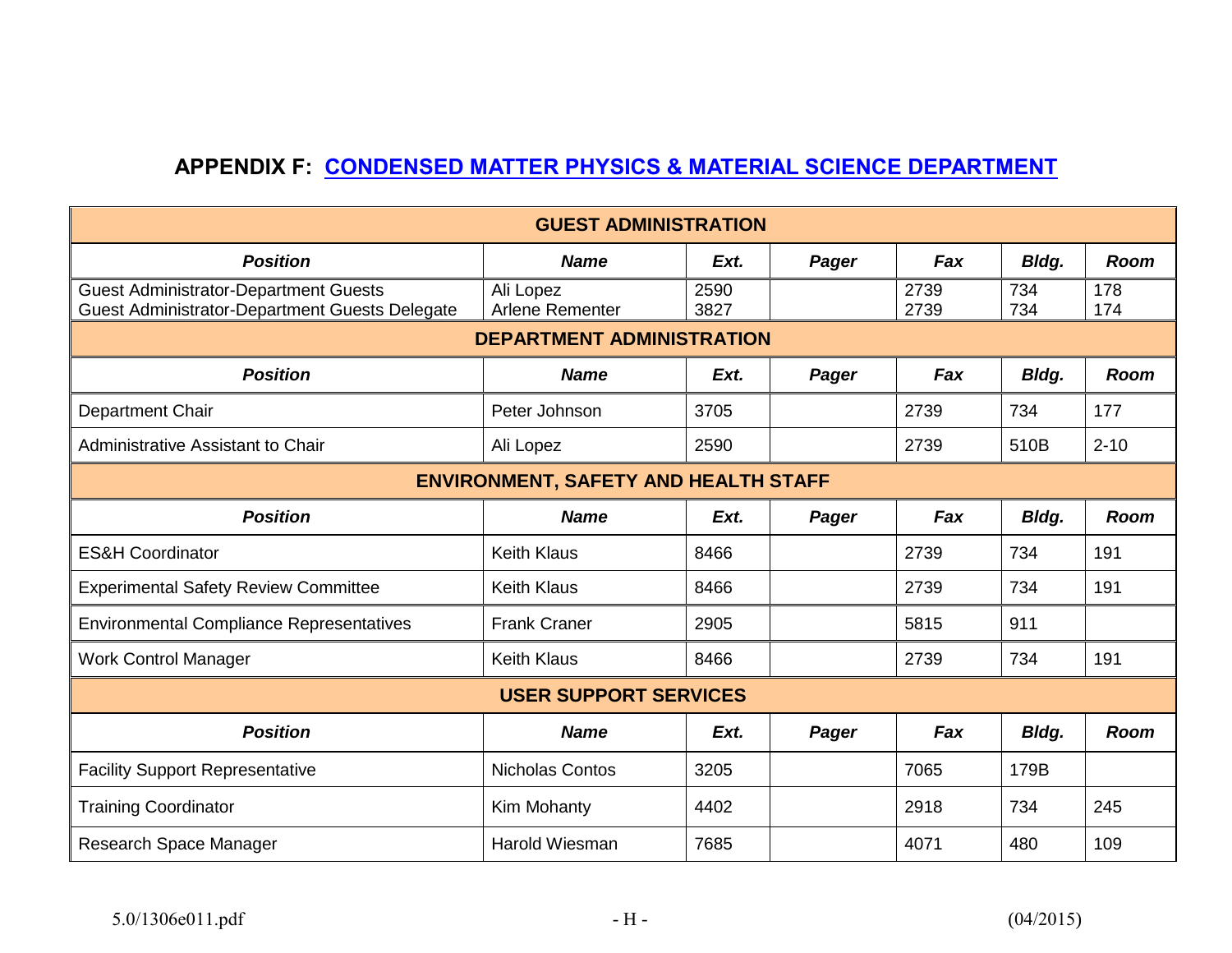# **APPENDIX G: [NUCLEAR SCIENCE AND TECHNOLOGY DEPARTMENT](http://www.bnl.gov/NST/)**

**(the Sponsor is the primary contact - additional Department/Directorate contacts are listed below)** 

| <b>DIRECTORATE GUEST ADMINISTRATION</b>                                    |                                             |              |                              |              |            |                |  |  |  |
|----------------------------------------------------------------------------|---------------------------------------------|--------------|------------------------------|--------------|------------|----------------|--|--|--|
| <b>Position</b>                                                            | <b>Name</b>                                 | Ext.         |                              | Fax          | Bldg.      | <b>Room</b>    |  |  |  |
| <b>Guest Administrator-Department Guests</b>                               | Patricia Lee                                | 7040         |                              | 3957         | 817        | 37             |  |  |  |
| <b>DEPARTMENT ADMINISTRATION</b>                                           |                                             |              |                              |              |            |                |  |  |  |
| <b>Position</b>                                                            | <b>Name</b>                                 | Ext.         |                              | Fax          | Bldg.      | <b>Room</b>    |  |  |  |
| <b>Department Chair</b>                                                    | William C. Horak                            | 2627         |                              | 3957         | 817        | 33             |  |  |  |
| Administrative Assistant to Chair                                          | Patricia Lee                                | 7040         |                              | 3957         | 817        | 37             |  |  |  |
|                                                                            | <b>ENVIRONMENT, SAFETY AND HEALTH STAFF</b> |              |                              |              |            |                |  |  |  |
| <b>Position</b>                                                            | <b>Name</b>                                 | Ext.         | <b>Cell</b>                  | Fax          | Bldg.      | Room           |  |  |  |
| Environment, Safety, & Health (ESH) SH Coordinator                         | Patricia Carr                               | 7192         | 516/319-0534                 | 7065         | 830        | 4              |  |  |  |
| Environment, Safety, & Health (ESH) SH Coordinator                         | Linda Bowerman                              | 4265         | 631/484-9387                 | 7065         | 830        | 13             |  |  |  |
| <b>Training Coordinator</b>                                                | Patricia Carr                               | 7192         | 516/319-0534                 | 7065         | 830        | 4              |  |  |  |
| <b>Alternate Training Coordinator</b>                                      | Jeanne Madaia                               | 7125         |                              | 7065         | 830        | 5              |  |  |  |
| Environmental Management System (EMS) Representatives                      | Patricia Carr<br>Linda Bowerman             | 7192<br>4265 | 516/319-0534<br>631/484-9387 | 7065<br>7065 | 830<br>830 | 4<br>13        |  |  |  |
| Occupational Safety and Health Assessment Series (OHSAS)<br>Representative | Patricia Carr<br>Linda Bowerman             | 7192<br>4265 | 516/319-0534                 | 7065         | 830        | 4              |  |  |  |
| <b>Experimental Safety Review Coordinator</b>                              | Linda Bowerman                              | 4265         | 631/484-9387                 | 7065         | 830        | 13             |  |  |  |
| Alternate Experimental Safety Review Coordinator                           | Patricia Carr                               | 7192         | 516/319-0534                 | 7065         | 830        | 4              |  |  |  |
| <b>Work Control Manager</b>                                                | Joseph Carbonaro                            | 5139         | 631/921-7356                 | 7065         | 830        | $\overline{2}$ |  |  |  |
| Alternate Work Control Manager                                             | Patricia Carr                               | 7192         | 516/319-0534                 | 7065         | 830        | 32             |  |  |  |
| <b>Facility Support Representative</b>                                     | <b>Cheryl Burns</b>                         | 4617         | 631/236-3265                 |              | 490        |                |  |  |  |
| Environmental Compliance Representative (ECR)                              | <b>Joy Haskins</b>                          | 7898         | 631/578-4821                 |              | 490        | $8 - 12$       |  |  |  |
| <b>Onsite Transportation Safety Coordinator</b>                            | Linda Bowerman                              | 4265         | 631/484-9387                 | 7065         | 830        | 36             |  |  |  |
| <b>GARS Occupational Safety &amp; Health Committee Chair</b>               | Linda Bowerman<br>Patricia Carr             | 4265<br>7192 | 631/484-9387<br>516/319-0534 | 7065<br>7065 | 830<br>830 | 36<br>32       |  |  |  |

For assistance contacting the above Environment, Safety, & Health Staff or alternates call Ext. 7125.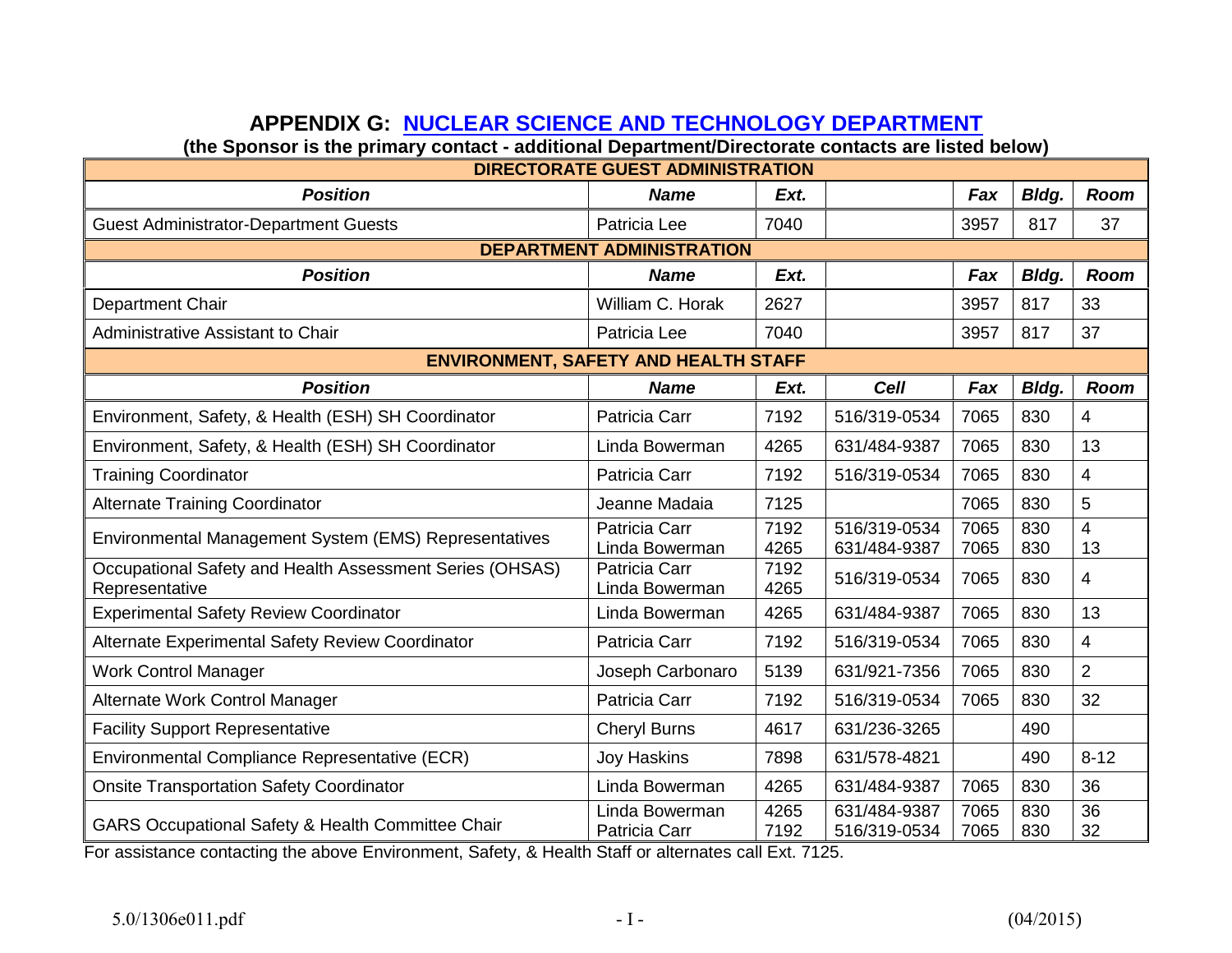| AFFENDIA II. EN VINONMENT, OALETT AND HEALTH DINESTONATE<br><b>DIRECTORATE GUEST ADMINISTRATION</b> |                                             |      |              |      |       |             |  |  |  |
|-----------------------------------------------------------------------------------------------------|---------------------------------------------|------|--------------|------|-------|-------------|--|--|--|
| <b>Position</b>                                                                                     | <b>Name</b>                                 | Ext. |              | Fax  | Bldg. | <b>Room</b> |  |  |  |
| Guest Administrator - Department Guests/Contractors                                                 | Arlean Vanslyke                             | 4267 |              | 5845 | 120   | $1 - 33$    |  |  |  |
| <b>Guest Administrator - Facility Support Contractors</b>                                           | Beth M. Lettieri                            | 8035 |              | 7091 | 120   | $2 - 10$    |  |  |  |
| <b>Guest Administrator - Environmental Protection Contractors</b>                                   | Susan C. Young                              | 2828 |              | 7776 | 051   | 46          |  |  |  |
|                                                                                                     | <b>DEPARTMENT ADMINISTRATION</b>            |      |              |      |       |             |  |  |  |
| <b>Position</b>                                                                                     | <b>Name</b>                                 | Ext. |              | Fax  | Bldg. | <b>Room</b> |  |  |  |
| <b>Assistant Laboratory Director (ALD)</b>                                                          | Gail G. Mattson                             | 2482 | 865/719-9127 | 7618 | 120   | $1 - 25$    |  |  |  |
| <b>Administrative Assistant to ALD</b>                                                              | Sarah Mahler                                | 4207 |              | 7618 | 120   | $1 - 23$    |  |  |  |
|                                                                                                     | <b>ENVIRONMENT, SAFETY AND HEALTH STAFF</b> |      |              |      |       |             |  |  |  |
| <b>Position</b>                                                                                     | <b>Name</b>                                 | Ext. |              | Fax  | Bldg. | Room        |  |  |  |
| Environment, Safety & Health (ESH) Coordinator                                                      | Mary M. Chuc                                | 2711 | 631/258-1379 | 7065 | 179B  | 34          |  |  |  |
| Environmental Compliance Representative (ECR)                                                       | Kathy L. Schwager                           | 8471 | 631/599-8349 | 7334 | 860   | 130         |  |  |  |
| Environmental Management System (EMS) Rep                                                           | Kathy L. Schwager                           | 8471 | 631/599-8349 | 7334 | 860   | 130         |  |  |  |
| <b>Facility Support Representative</b>                                                              | John P. Young                               | 8427 | 516/852-1052 | 5812 | 860   | 145         |  |  |  |
| Occupational Safety & Health Assess. Series (OHSAS) Rep                                             | Kathy L. Schwager                           | 8471 | 631/599-8349 | 7334 | 860   | 130         |  |  |  |
| <b>QA Representative</b>                                                                            | Roy H. Lebel                                | 6392 | 631/433-0833 | 7981 | 902C  | M15         |  |  |  |
| Safety & Health Representative                                                                      | Mary M. Chuc                                | 2711 | 631/258-1379 | 7065 | 120   | $1 - 58$    |  |  |  |
| <b>Training Coordinator</b>                                                                         | Sarah Mahler                                | 4207 |              | 7618 | 120   | $1 - 23$    |  |  |  |
| <b>Work Control Manager</b>                                                                         | Michael F. Clancy Jr.                       | 7651 | 516/924-4302 | 3223 | 860   | 104         |  |  |  |

# **APPENDIX H: [ENVIRONMENT, SAFETY AND HEALTH DIRECTORATE\\*](http://intranet.bnl.gov/ESHQ/)**

**\*Divisions:**

[Environmental Protection](http://intranet.bnl.gov/esh/env/) **[Safety & Health Services](http://www.bnl.gov/ESHQ/SHS.asp)** [Radiological Control](http://www.bnl.gov/ESHQ/RCD.asp)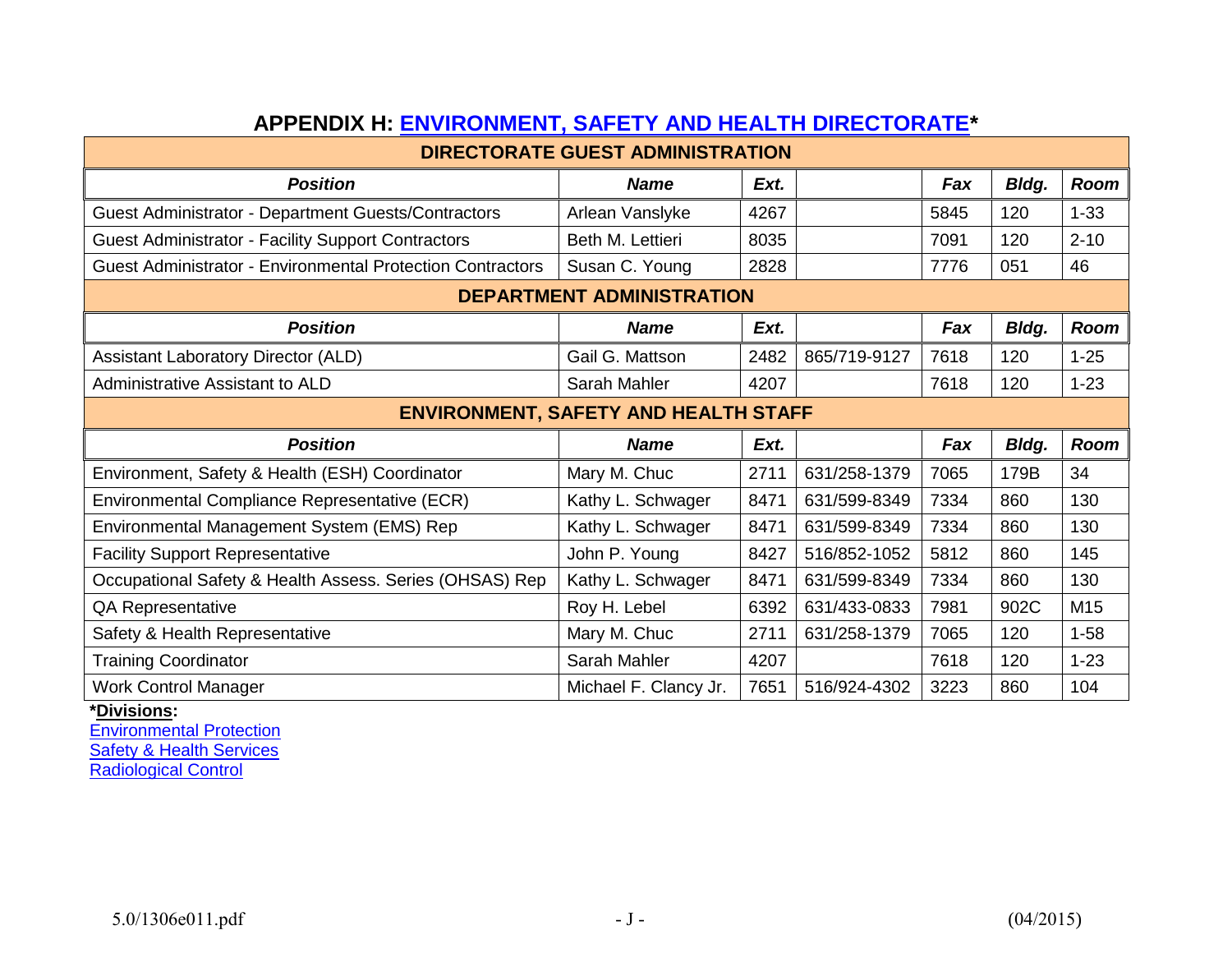# **APPENDIX I: [BIOLOGICAL, ENVIRONMENTAL & CLIMATE SCIENCES DEPARTMENT](http://www.bnl.gov/EBNN/BECS/)**

**(the Sponsor is the primary contact - additional Department/Directorate contacts are listed below)**

| <b>GUEST ADMINISTRATION</b>                                                |                                             |              |                              |              |              |                         |  |  |  |  |
|----------------------------------------------------------------------------|---------------------------------------------|--------------|------------------------------|--------------|--------------|-------------------------|--|--|--|--|
| <b>Position</b>                                                            | <b>Name</b>                                 | Ext.         |                              | Fax          | Bldg.        | Room                    |  |  |  |  |
| <b>Guest Administrator-Department Guests</b>                               | Nancy Barci<br>Sharon Zuhoski               | 7548<br>3359 |                              | 2887         | 815E         | $M-3$<br>$1 - 33$       |  |  |  |  |
|                                                                            | <b>DEPARTMENT ADMINISTRATION</b>            |              |                              |              |              |                         |  |  |  |  |
| <b>Position</b>                                                            | <b>Name</b>                                 | Ext.         |                              | Fax          | Bldg.        | Room                    |  |  |  |  |
| Department Chair                                                           | Martin Schoonen                             | 7511         |                              | 2887         | 815E         | $M-2$                   |  |  |  |  |
| Administrative Assistant to Chair                                          | Nancy Barci                                 | 7548         |                              | 2887         | 815E         | $M-3$                   |  |  |  |  |
| <b>ENVIRONMENT, SAFETY AND HEALTH STAFF</b>                                |                                             |              |                              |              |              |                         |  |  |  |  |
| <b>Position</b>                                                            | <b>Name</b>                                 | Ext.         | <b>Cell</b>                  | Fax          | <b>Bldg.</b> | Room                    |  |  |  |  |
| Environment, Safety, & Health (ESH) Coordinator                            | <b>Robert Colichio</b><br><b>Ann Emrick</b> | 8440<br>5756 | 631/831-4647<br>631/848-4631 | 8441<br>6398 | 490<br>463   | $9 - 93$<br><b>B206</b> |  |  |  |  |
| <b>Training Coordinator</b>                                                | <b>Ann Emrick</b>                           | 5756         | 631/848-4631                 | 6398         | 463          | <b>B206</b>             |  |  |  |  |
| Environmental Management System (EMS) Representative                       | <b>Ann Emrick</b>                           | 5756         | 631/848-4631                 | 6398         | 463          | <b>B206</b>             |  |  |  |  |
| Occupational Safety and Health Assessment Series (OHSAS)<br>Representative | <b>Ann Emrick</b>                           | 5756         | 631/848-4631                 | 6398         | 463          | <b>B206</b>             |  |  |  |  |
| <b>Experimental Safety Review Coordinator</b>                              | <b>Ann Emrick</b>                           | 5756         | 631/848-4631                 | 6398         | 463          | <b>B206</b>             |  |  |  |  |
| Alternate Experimental Safety Review Coordinator                           | <b>Robert Colichio</b>                      | 8440         | 631/831-4647                 | 8441         | 490          | $9 - 93$                |  |  |  |  |
| <b>Work Control Manager</b>                                                | <b>Ann Emrick</b>                           | 5756         | 631/848-4631                 | 6398         | 463          | <b>B206</b>             |  |  |  |  |
| Alternate Work Control Manager                                             | <b>Robert Colichio</b>                      | 8440         | 631/831-4647                 | 8441         | 490          | $9 - 93$                |  |  |  |  |
| <b>Facility Support Representative</b>                                     | Cheryl Burns                                | 4617         | 631/236-3265                 | 5311         | 490          | 9-426                   |  |  |  |  |
| Environmental Compliance Representative (ECR)                              | Joy Haskins                                 | 7898         | 631/578-4821                 | ----         | 490          | 9-911                   |  |  |  |  |
| Safety & Health Representative                                             | Nancy Felock                                | 2319         | 631/295-7665                 | 5311         | 490          | 8-112B                  |  |  |  |  |
| <b>Onsite Transportation Safety Coordinator</b>                            | <b>Robert Colichio</b>                      | 8440         | 631/831-4647                 | 8441         | 490          | $9 - 93$                |  |  |  |  |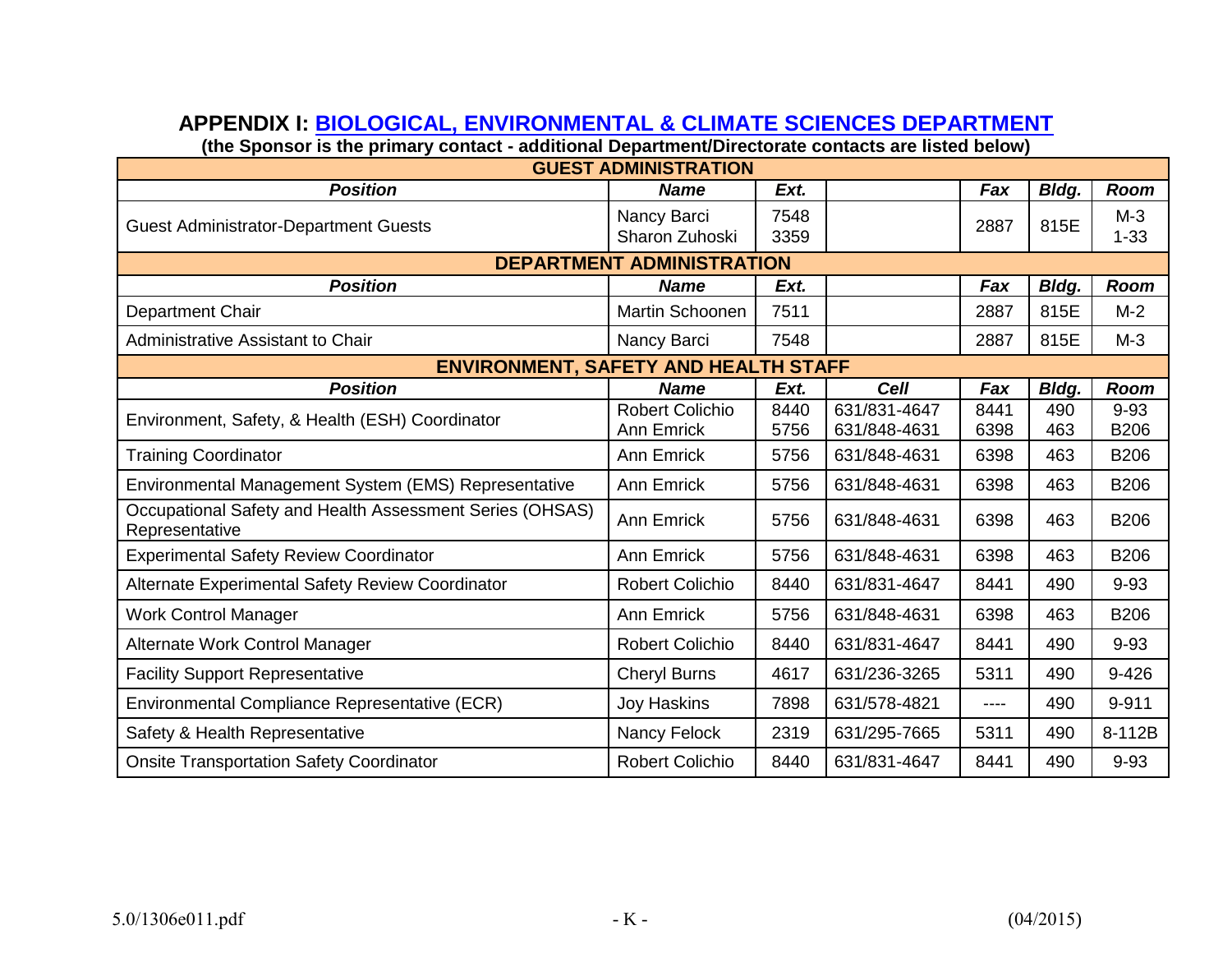# **APPENDIX J: [INSTRUMENTATION DIVISION](http://www.inst.bnl.gov/)**

|                                                   | <b>GUEST ADMINISTRATION</b>    |      |       |      |              |             |  |  |
|---------------------------------------------------|--------------------------------|------|-------|------|--------------|-------------|--|--|
| <b>Position</b>                                   | <b>Name</b>                    | Ext. | Pager | Fax  | Bldg.        | <b>Room</b> |  |  |
| <b>Guest Administrator-Department Guests</b>      | <b>Barbara Gaer</b>            | 4231 |       | 5773 | 535B         | A131        |  |  |
| <b>Guest Administrator-User Facilities Guests</b> | <b>Barbara Gaer</b>            | 4231 |       | 5773 | 535B         | A131        |  |  |
|                                                   | <b>DIVISION ADMINISTRATION</b> |      |       |      |              |             |  |  |
| <b>Position</b>                                   | <b>Name</b>                    | Ext. | Pager | Fax  | <b>Bldg.</b> | <b>Room</b> |  |  |
| <b>Division Head</b>                              | <b>Graham Smith</b>            | 4253 |       | 7586 | 535B         | A133        |  |  |
| Administrative Assistant to Division Head         | <b>Barbara Gaer</b>            | 4231 |       | 5773 | 535B         | A131        |  |  |
| <b>ENVIRONMENT, SAFETY AND HEALTH STAFF</b>       |                                |      |       |      |              |             |  |  |
| <b>Position</b>                                   | <b>Name</b>                    | Ext. | Pager | Fax  | Bldg.        | <b>Room</b> |  |  |
| ESH Coordinator/Safety & Health Rep.              | <b>Robert DiNardo</b>          | 4204 |       | 5773 | 535B         | <b>B138</b> |  |  |
| <b>ESH Coordinator Alternate</b>                  | <b>TBD</b>                     |      |       |      |              |             |  |  |
| <b>Experimental Safety Review Coordinator</b>     | <b>Robert DiNardo</b>          | 4204 |       | 5773 | 535B         | <b>B138</b> |  |  |
| <b>Work Control Manager</b>                       | <b>Robert DiNardo</b>          | 4204 |       | 5773 | 535B         | <b>B138</b> |  |  |
| Work Control Coordinator/Research Space Mgr.      | John McGowan                   | 5025 |       | 6340 | 535B         | M24         |  |  |
| <b>Facility Support Representative</b>            | <b>Frank Zafonte</b>           | 5565 |       |      | 745          |             |  |  |
| <b>Training Coordinator</b>                       | <b>Robert DiNardo</b>          | 4204 |       | 5773 | 535B         | <b>B138</b> |  |  |
| <b>Environmental Compliance Representative</b>    | <b>Frank Craner</b>            | 2905 |       |      | 911A         |             |  |  |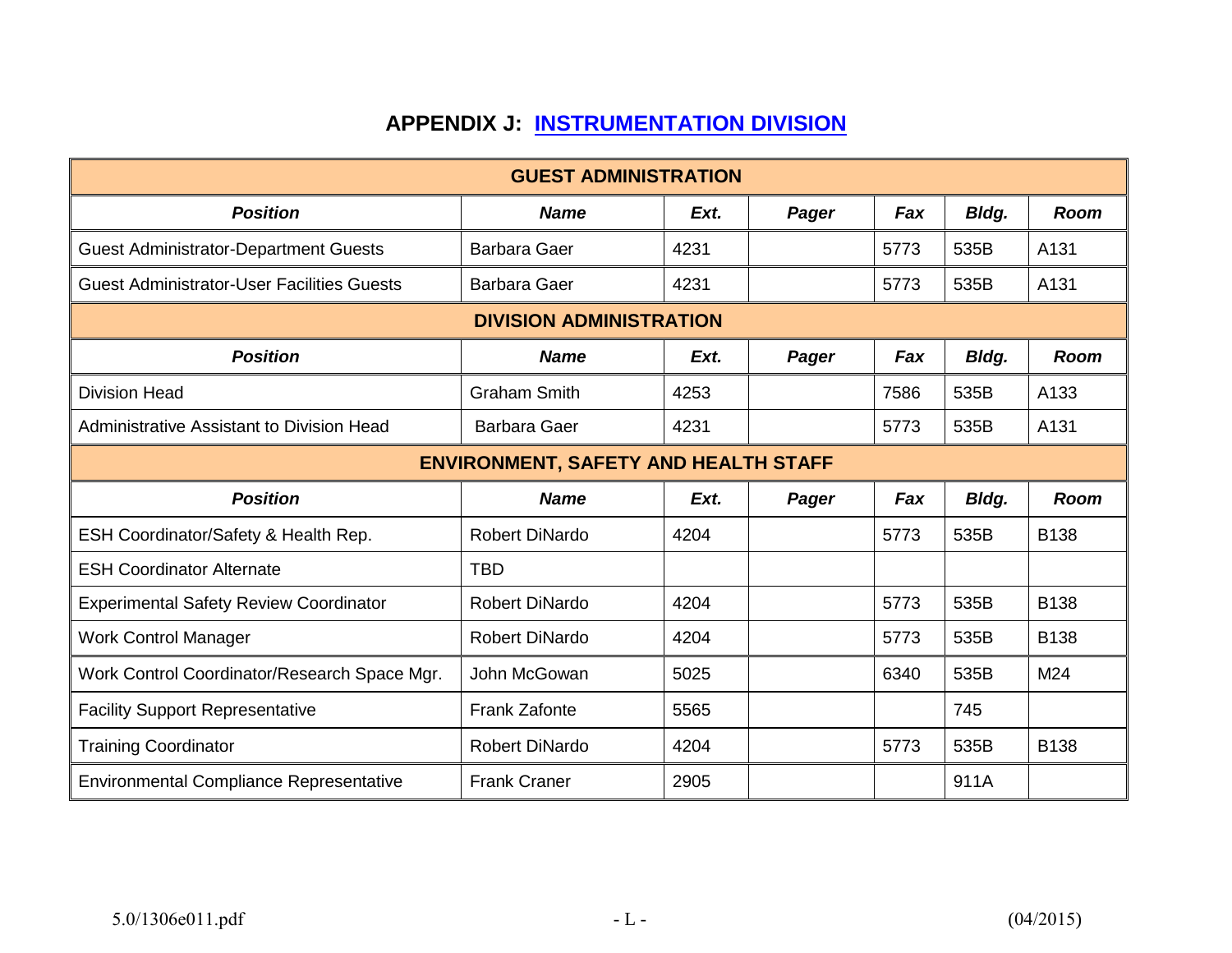# **APPENDIX K: [PHOTON SCIENCES DIRECTORATE](http://www.bnl.gov/ps/)**

| <b>GUEST ADMINISTRATION</b>                                   |                        |      |       |      |       |             |  |  |
|---------------------------------------------------------------|------------------------|------|-------|------|-------|-------------|--|--|
| <b>Position</b>                                               | <b>Name</b>            | Ext. | Pager | Fax  | Bldg. | <b>Room</b> |  |  |
| <b>Guest Administrator-Department Guests</b>                  | Betsy Hanson [I-R]     | 4746 |       | 4296 | 817   | 25          |  |  |
| <b>Guest Administrator-Department Guests</b>                  | Barbara Moebes (A-H)   | 7159 |       | 4296 | 817   | 51          |  |  |
| <b>Guest Administrator-Department Guests</b>                  | Tammy Stein (S-Z)      | 5753 |       | 4296 | 817   | 42          |  |  |
| <b>Guest Administrator-Department Guests</b>                  | Laura Miller [Back Up] | 2297 |       | 4296 | 817   | 37          |  |  |
| <b>Guest Administrator-NSLS Facility</b>                      | <b>Betsy Hanson</b>    | 4746 |       | 4296 | 817   | 25          |  |  |
| <b>Guest Administrator-User Facilities</b>                    | <b>Gretchen Cisco</b>  | 4703 |       | 4745 | 743   | $2 - 100$   |  |  |
| <b>DEPARTMENT ADMINISTRATION</b>                              |                        |      |       |      |       |             |  |  |
| <b>Position</b>                                               | <b>Name</b>            | Ext. | Pager | Fax  | Bldg. | <b>Room</b> |  |  |
| <b>Associate Laboratory Director</b>                          | <b>Steven Dierker</b>  | 4966 |       | 5059 | 745   | 129         |  |  |
| Deputy for Construction                                       | Erik Johnson           | 4603 |       | 5059 | 745   | 125         |  |  |
| Deputy for Programs                                           | Erik Johnson           | 4603 |       | 5059 | 745   | 125         |  |  |
| Deputy for Science                                            | Que Shen               | 3465 |       | 5059 | 745   | 123         |  |  |
| <b>Photon Division Director</b>                               | Paul Zschack           | 8703 |       |      | 743   | 132         |  |  |
| Administrative Assistant to ALD Project Director              | Laura Miller           | 2297 |       | 4296 | 817   | 37          |  |  |
| <b>Business Division Director/ Chief Operating</b><br>Officer | <b>Diane Hatton</b>    | 5073 |       | 4296 | 817   | 41          |  |  |
| <b>Business Division Deputy Director</b>                      | Sue Perino             | 2483 |       | 5059 | 745   | 121         |  |  |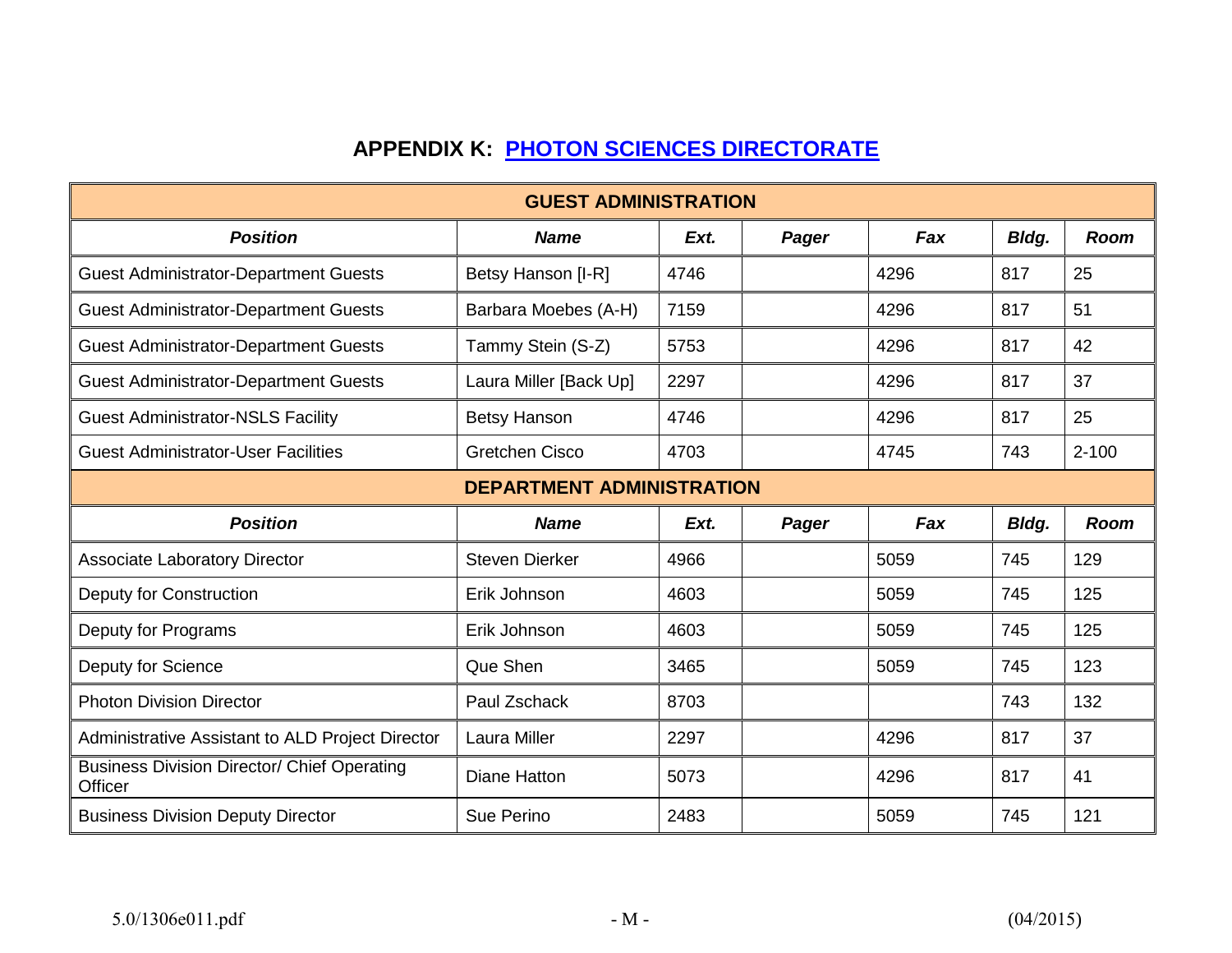| <b>ENVIRONMENT, SAFETY AND HEALTH STAFF</b>    |                                               |              |                              |              |              |             |  |  |
|------------------------------------------------|-----------------------------------------------|--------------|------------------------------|--------------|--------------|-------------|--|--|
| <b>Position</b>                                | <b>Name</b>                                   | Ext.         | <b>Pager/Cell</b>            | Fax          | <b>Bldg.</b> | <b>Room</b> |  |  |
| Environment, Safety, & Health (ESH) Manager    | <b>Bob Lee</b>                                | 7936         | 631/872-8790                 | 7334         | 745          | 135         |  |  |
| <b>ESH Operations Manager</b>                  | Andrew Ackerman                               | 5431         | 8244                         | 5059         | 745          | 137         |  |  |
| <b>ESH Coordinator</b>                         | Lori Stiegler                                 | 5366         | 631/466/2016                 |              | 745          |             |  |  |
| <b>Safety Officer</b>                          | <b>Bob Chmiel</b>                             | 8141         | 8243                         | 5059         | 745          | 151         |  |  |
| <b>Environmental Compliance Representative</b> | Debbie Bauer                                  | 5664         | 631/278-7189                 | 5059         | 745          | 163A        |  |  |
| Industrial Hygiene                             | <b>Chris Weilandics</b>                       | 2593         | 631/484-9394                 | 5059         | 745          | 163B        |  |  |
| <b>Facility Support Representative</b>         | <b>Frank Zafonte</b><br><b>Steve Townsend</b> | 5565<br>5142 | 631/457-3793                 | 4745         | 745          | $1 - 178$   |  |  |
| Radiological Control Technicians               | Floyd Flanigan                                | 8207         | 631/831-8038                 | 4745         | 725A         | $1 - 174$   |  |  |
| <b>Experimental Safety Review Coordinators</b> | Lori Stiegler<br><b>Brian Heneveld</b>        | 5366<br>6399 | 631/466-2016<br>631/466-1076 | 3238<br>4745 | 745<br>745   |             |  |  |
| <b>Safety Engineers</b>                        | Tom McDonald<br><b>Gabrielle Stuve</b>        | 4483<br>7328 | 631/828-9003                 |              | 745<br>745   |             |  |  |
| <b>Health Physics</b>                          | <b>Scott Walker</b>                           | 5747         |                              |              | 745          |             |  |  |
| <b>Radiation Physics</b>                       | P.K. Job                                      | 4416         |                              | 5059         | 745          |             |  |  |
| <b>Construction Safety</b>                     | Sirkantha Chilakala                           | 3632         | 407/587-6567                 |              | 120          |             |  |  |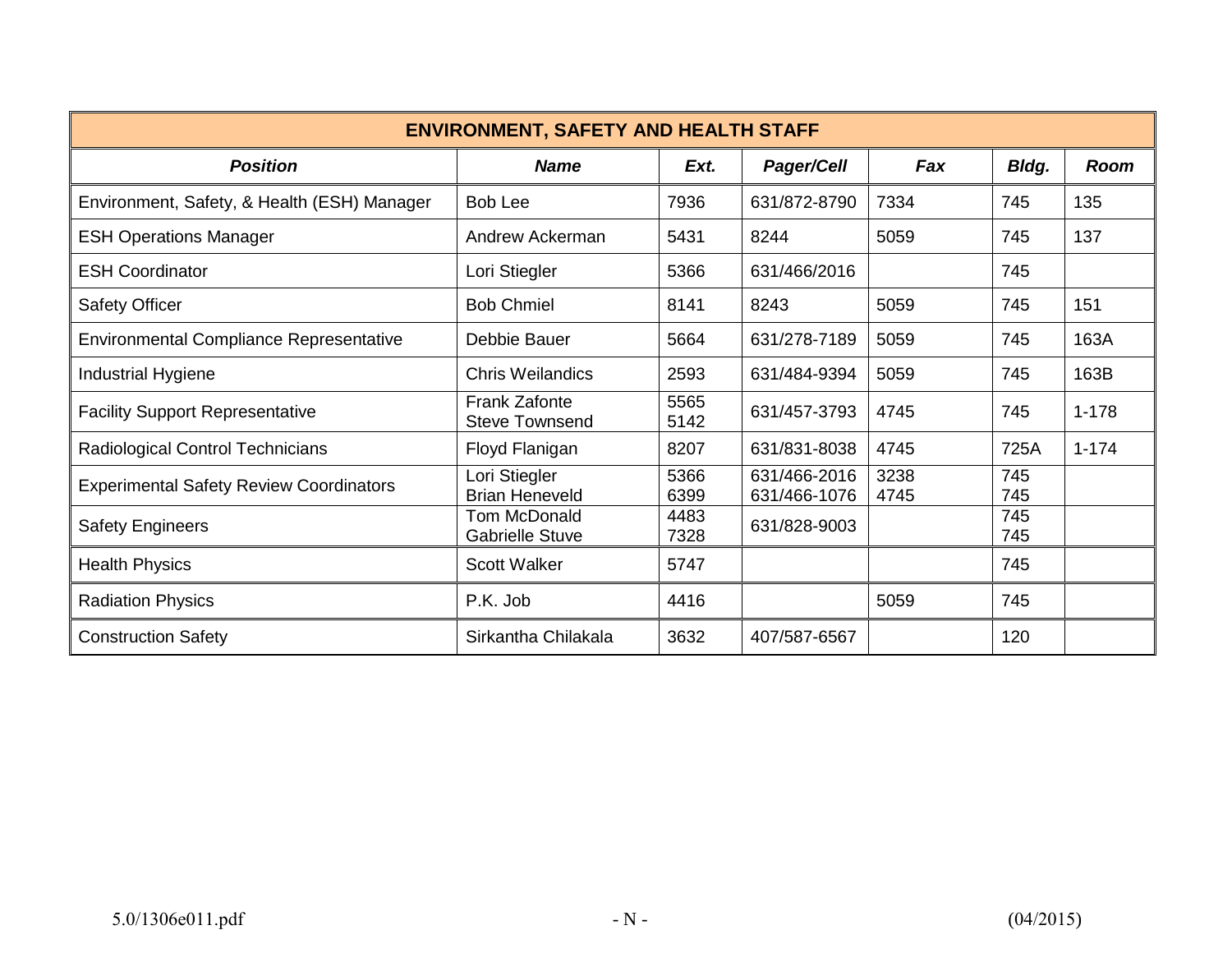| <b>USER SUPPORT STAFF</b>   |                               |      |               |      |       |           |  |  |
|-----------------------------|-------------------------------|------|---------------|------|-------|-----------|--|--|
| <b>Position</b>             | <b>Name</b>                   | Ext. | Pager         | Fax  | Bldg. | Room      |  |  |
| <b>Training Coordinator</b> | <b>Bruce Lein</b>             | 2188 | 631/655-7756  | 7630 | 120   |           |  |  |
| Research Space Manager      | <b>Tony Mendez</b>            | 7637 | 631/295-7182  |      | 743   | 137       |  |  |
| <b>Work Control Manager</b> | Al Boerner                    | 5990 | 631/457-2992  |      | 741   |           |  |  |
| Research Space Manager      | <b>Bob Kiss</b>               | 3476 | 631/457-3078  | 4745 | 725A  | $1 - 179$ |  |  |
| Main Control Room - NSLS    | <b>Operations Coordinator</b> | 2550 | 631/344-5824  | 8409 | 725A  | $1 - 181$ |  |  |
| Main Control Room - SDL     | <b>SDL Staff</b>              | 5350 | 646 Bldg. Pgr |      | 729   |           |  |  |
| <b>User Machine Shop</b>    | Dennis Carlson                | 4926 | 631/344-0718  | 3238 | 725D  | $1 - 124$ |  |  |

All Users coming to do research at the NSLS or SDL through the Photon Sciences Users' Office (x8737) must complete facility specific and radiological training, and be issued an encoded BNL ID badge prior to unescorted access to the experimental floors. (TLD for SDL is required; TLD for NSLS depends on length of stay and nature of research). All Users must complete required training prior to accessing the experimental floor. Beam Line Operations and Safety Awareness training is administered separately by each beamline group. Additional training requirements apply if the user plans to spend in excess of 60 days per year at the facility.

Personnel arriving at night or weekends may contact the NSLS Control Room for training (x2550). All users who are visiting the NSLS for the first time or whose appointments have expired: must check in at the Guest, User, Visitor Center in building 400E during normal work hours or contact the Photon Sciences Users' Office (X8737).

All non-BNL personnel having staff appointments to the NSLS or SDL as collaborators, etc. must contact the Photon Science's Guest Administrator (x2145) upon arrival. They must schedule and fulfill all departmental orientation and training requirements.

For personnel lacking training, visits for tours or consultation to the NSLS and SDL Controlled Areas are permitted, providing the visitor will not be in a controlled area for more than three days in a year and no more than a total of eight hours on each day, but absolutely no experimental work will be allowed. These individuals must be escorted by a properly trained and qualified escort. Reading and signing the Visitor/Escort form is a prerequisite to entry. Prior to entry, persons under 18 must, in addition, make arrangements with Corinne Messana (x7398)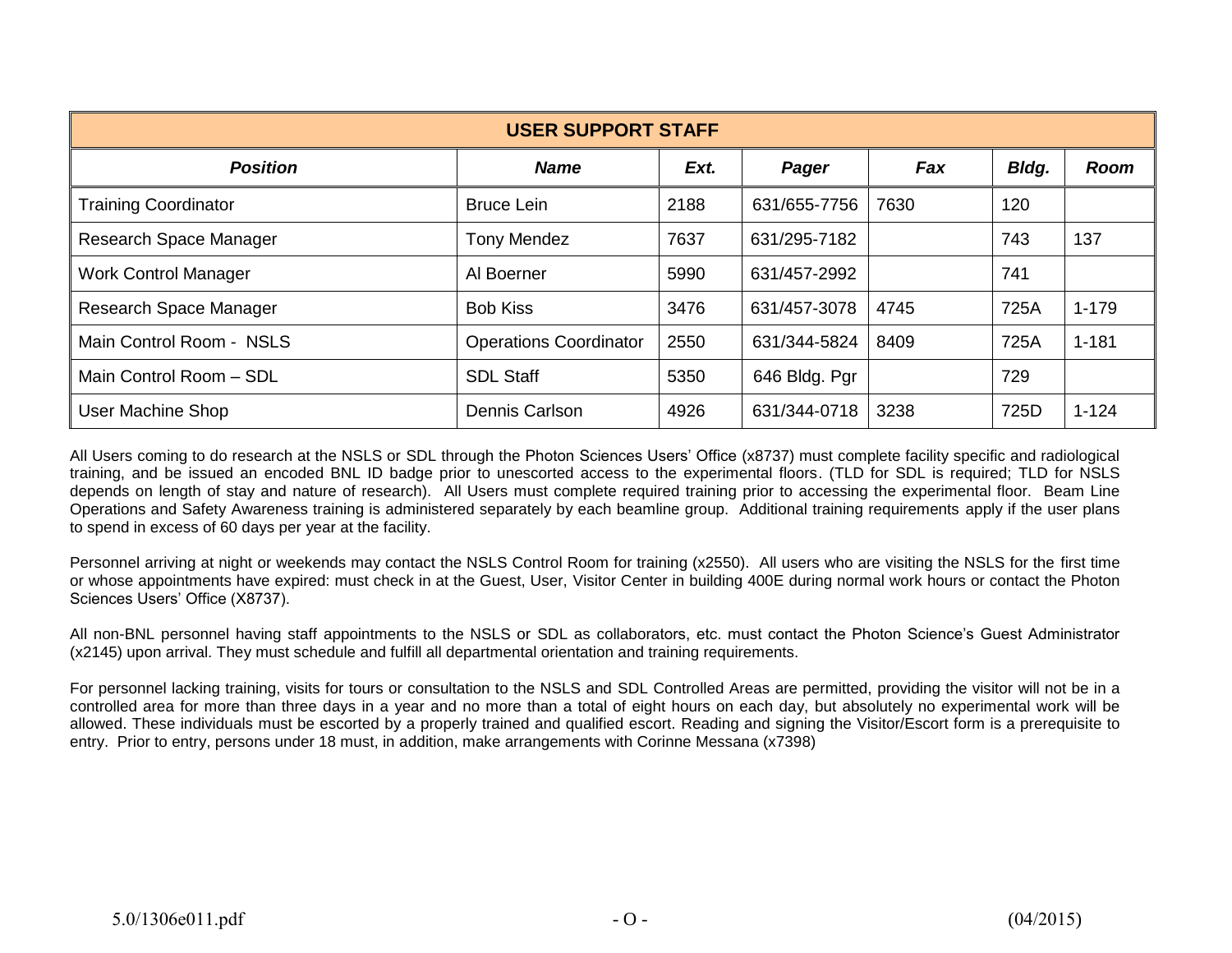# **APPENDIX L: [NONPROLIFERATION & NATIONAL SECURITY DEPARTMENT](http://www.bnl.gov/NNS/)**

**(the Sponsor is the primary contact - additional Department/Directorate contacts are listed below)** 

| <b>DIRECTORATE GUEST ADMINISTRATION</b>                                    |                                             |              |                              |              |            |                      |  |  |  |
|----------------------------------------------------------------------------|---------------------------------------------|--------------|------------------------------|--------------|------------|----------------------|--|--|--|
| <b>Position</b>                                                            | <b>Name</b>                                 | Ext.         |                              | Fax          | Bldg.      | <b>Room</b>          |  |  |  |
| <b>Guest Administrator-Department Guests</b>                               | Donna Muscarella                            | 2826         |                              | 8272         | 197C       | $1 - 2$              |  |  |  |
| <b>DEPARTMENT ADMINISTRATION</b>                                           |                                             |              |                              |              |            |                      |  |  |  |
| <b>Position</b>                                                            | <b>Name</b>                                 | Ext.         |                              | Fax          | Bldg.      | <b>Room</b>          |  |  |  |
| Department Chair                                                           | <b>Carol Kessler</b>                        | 8964         |                              | 8272         | 197C       | $1 - 1$              |  |  |  |
| Administrative Assistant to Chair                                          | Donna Muscarella                            | 2826         |                              | 8272         | 197C       | $1 - 2$              |  |  |  |
|                                                                            | <b>ENVIRONMENT, SAFETY AND HEALTH STAFF</b> |              |                              |              |            |                      |  |  |  |
| <b>Position</b>                                                            | <b>Name</b>                                 | Ext.         | <b>Cell</b>                  | Fax          | Bldg.      | <b>Room</b>          |  |  |  |
| Environment, Safety, & Health (ESH) Coordinator                            | Patricia Carr                               | 7192         | 516/319-0534                 | 7065         | 830        | $\overline{4}$       |  |  |  |
| <b>Training Coordinator</b>                                                | Patricia Carr                               | 7192         | 516/319-0534                 | 7065         | 830        | $\overline{4}$       |  |  |  |
| <b>Alternate Training Coordinator</b>                                      | Jeanne Madaia                               | 7125         |                              | 7065         | 830        | 5                    |  |  |  |
| Environmental Management System (EMS)<br>Representatives                   | Patricia Carr<br>Linda Bowerman             | 7192<br>4265 | 516/319-0534<br>631/484-9387 | 7065<br>7065 | 830        | $\overline{4}$<br>13 |  |  |  |
| Occupational Safety and Health Assessment Series<br>(OHSAS) Representative | Patricia Carr<br>Linda Bowerman             | 7192<br>4265 | 516/319-0534<br>631/484-9387 | 7065<br>7065 | 830<br>830 | $\overline{4}$<br>13 |  |  |  |
| <b>Experimental Safety Review Coordinator</b>                              | Linda Bowerman                              | 4265         | 631/484-9387                 | 7065         | 830        | 13                   |  |  |  |
| Alternate Experimental Safety Review Coordinator                           | Patricia Carr                               | 7192         | 516/319-0534                 | 7065         | 830        | $\overline{4}$       |  |  |  |
| <b>Work Control Manager</b>                                                | Joseph Carbonaro                            | 6139         | 631-921-7356                 | 7065         | 830        | $\overline{2}$       |  |  |  |
| Alternate Work Control Manager                                             | Patricia Carr                               | 7192         | 516/319-0534                 | 7065         | 830        | $\overline{4}$       |  |  |  |
| <b>Facility Support Representative</b>                                     | <b>Cheryl Burns</b>                         | 4617         | 631/236-3265                 | 3407         | 490        | $9 - 426$            |  |  |  |
| Environmental Compliance Representative (ECR)                              | <b>Joy Haskins</b>                          | 7898         | 631/578-4821                 |              | 490        | $8 - 12$             |  |  |  |
| <b>Onsite Transportation Safety Coordinator</b>                            | Linda Bowerman                              | 4265         | 631/484-9387                 | 7065         | 830        | 13                   |  |  |  |
| GARS Occupational Safety & Health Committee Chair                          | Linda Bowerman<br>Patricia Carr             | 4265<br>7192 | 631/484-9387<br>516/319-0534 | 7065<br>7065 | 830<br>830 | 13<br>$\overline{4}$ |  |  |  |

For assistance contacting the above Environment, Safety, & Health Staff or alternates call Ext. 7125.